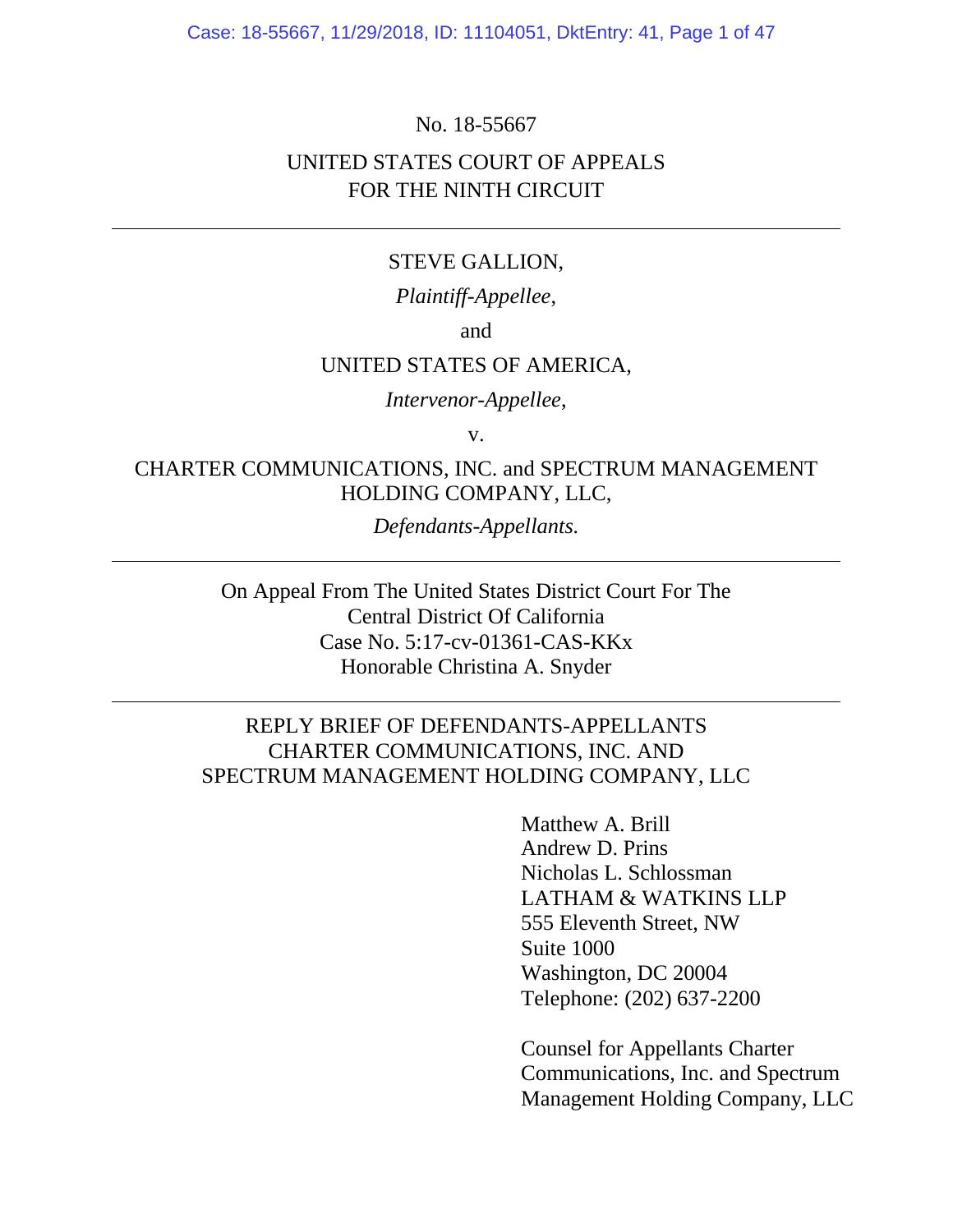# **TABLE OF CONTENTS**

# **Page**

| I.  | UNDER THE FIRST AMENDMENT, STRICT SCRUTINY                                                            |                                                                                                                            |                                                                                                                                                                           |  |
|-----|-------------------------------------------------------------------------------------------------------|----------------------------------------------------------------------------------------------------------------------------|---------------------------------------------------------------------------------------------------------------------------------------------------------------------------|--|
|     | A.                                                                                                    | Circuit Law Does Not Preclude Spectrum's Constitutional                                                                    |                                                                                                                                                                           |  |
|     | <b>B.</b>                                                                                             | The Call Restrictions Are Both Content- and Speaker-Based5                                                                 |                                                                                                                                                                           |  |
|     |                                                                                                       | 1.                                                                                                                         | As the District Court Correctly Found, Strict Scrutiny<br>Applies Because the Call Restrictions Discriminate in<br>Favor of Private, Commercial Debt Collection Messages5 |  |
|     |                                                                                                       | 2.                                                                                                                         | <b>Strict Scrutiny Also Applies Because the Call</b><br><b>Restrictions Discriminate in Favor of All Government</b><br>Speakers and Government-"Authorized" Messages 8    |  |
|     |                                                                                                       | 3.                                                                                                                         | Strict Scrutiny Also Applies Because the Statute Permits<br>the FCC To Create Unlimited Additional Content-Based                                                          |  |
|     | C.                                                                                                    |                                                                                                                            | Strict Scrutiny Applies Regardless of Whether Spectrum's                                                                                                                  |  |
| II. | PLAINTIFF AND THE GOVERNMENT FAIL TO SHOW THAT<br>THE CALL RESTRICTIONS WITHSTAND STRICT SCRUTINY  14 |                                                                                                                            |                                                                                                                                                                           |  |
|     | A.                                                                                                    | The Call Restrictions Do Not Advance a "Compelling"                                                                        |                                                                                                                                                                           |  |
|     | <b>B.</b>                                                                                             | The Plaintiff and the Government Failed To Identify Evidence<br>Demonstrating That the Content-Based Call Restrictions Are |                                                                                                                                                                           |  |
|     |                                                                                                       | 1.                                                                                                                         | The Call Restrictions Are Fatally Underinclusive for at                                                                                                                   |  |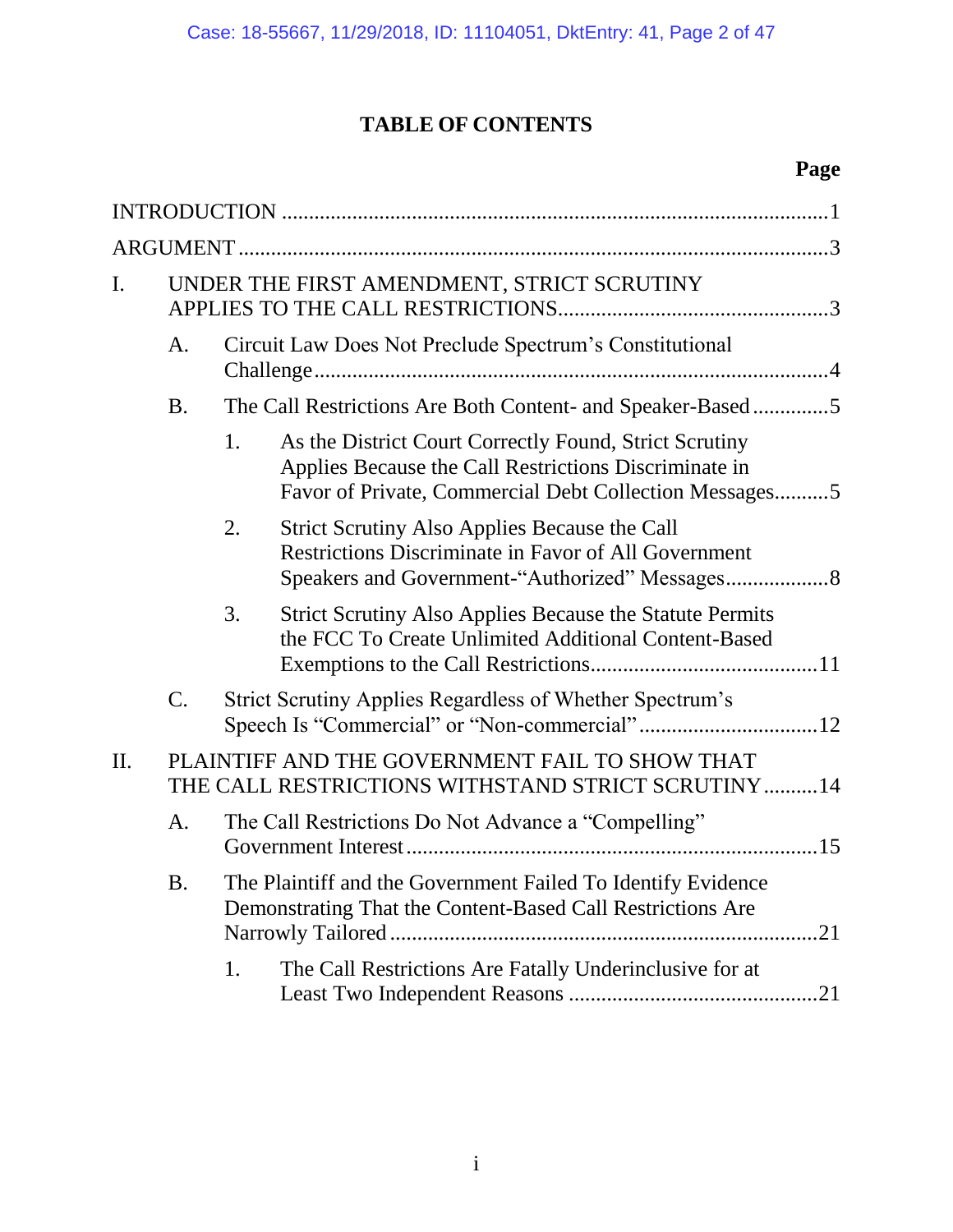|    |             | i.                | The Call Restrictions Exempt Large Swaths of<br>Intrusive Speech, Fatally Undermining the              |
|----|-------------|-------------------|--------------------------------------------------------------------------------------------------------|
|    |             | $\overline{11}$ . | The Call Restrictions Impermissibly Privilege<br>Commercial Speech over All Other Protected<br>.26     |
|    | 2.          |                   | The Call Restrictions Also Are Fatally Overinclusive 27                                                |
|    |             | $\mathbf{i}$ .    | Under the Government's Own Theory, the Call<br><b>Restrictions Cover Far More Speech Than Is</b>       |
|    |             | ii.               | The Call Restrictions Are Not the Least Restrictive<br>Means of Fulfilling the Government's Interest28 |
| Ш. |             |                   | THE CALL RESTRICTIONS CANNOT BE "SEVERED" TO                                                           |
|    | CONCLUSION. |                   | .36                                                                                                    |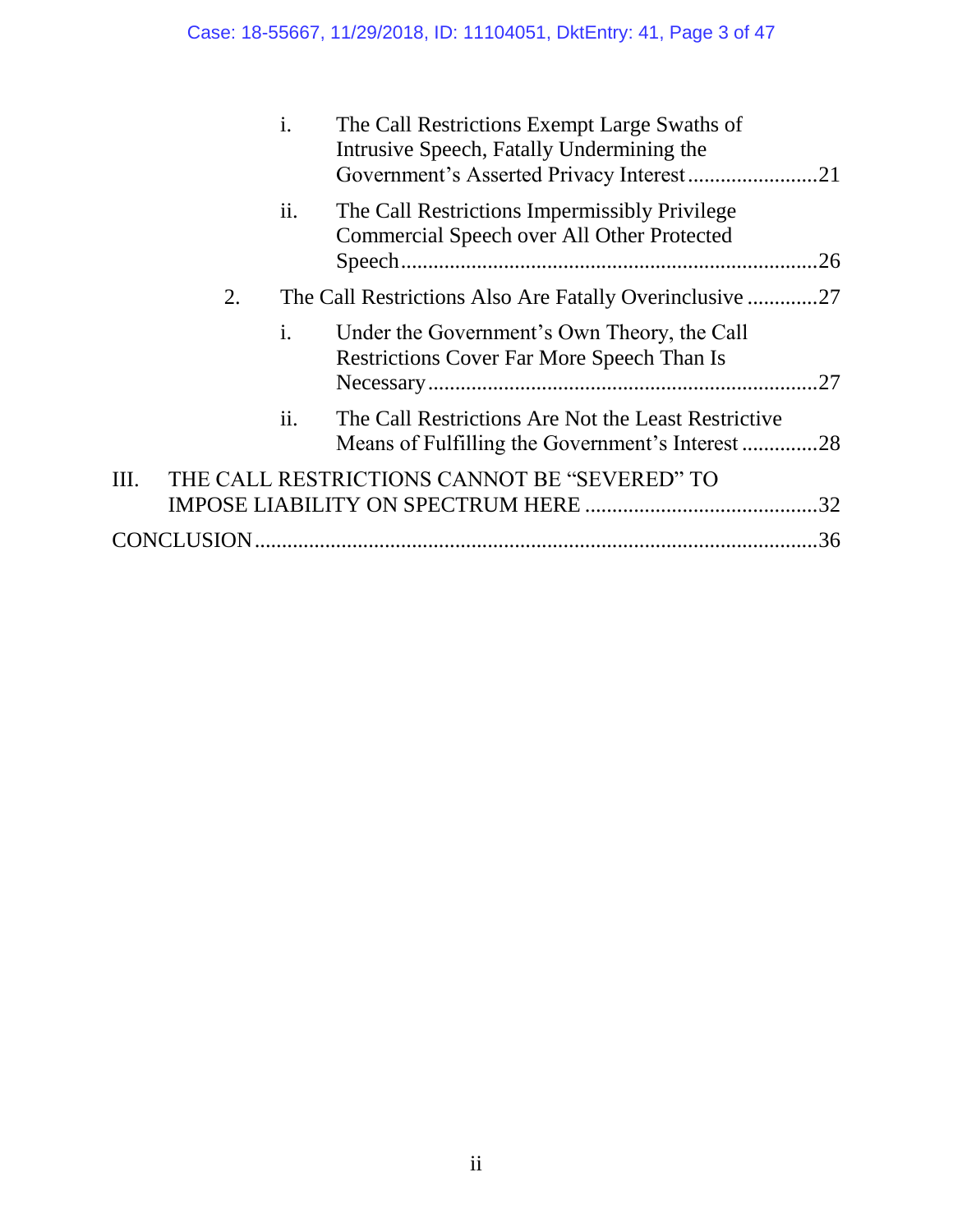Case: 18-55667, 11/29/2018, ID: 11104051, DktEntry: 41, Page 4 of 47

# **TABLE OF AUTHORITIES**

# **Page(s)**

# **CASES**

| Ark. Writers' Project, Inc. v. Ragland,                         |
|-----------------------------------------------------------------|
| Bd. of Trs. v. Fox,                                             |
| Bourgeois v. Peters,                                            |
| Cahaly v. Larosa,                                               |
| Carey v. Brown,                                                 |
| Church of the Lukumi Babalu Aye, Inc. v. City of Hialeah,       |
| City of Cincinnati v. Discovery Network, Inc.,                  |
| Comite de Jornaleros de Redondo Beach v. City of Redondo Beach, |
| Consol. Edison Co. v. Pub. Serv. Comm'n,                        |
| Dex Media West, Inc. v. City of Seattle,                        |
| DISH Network Corp. v. FCC,                                      |
| Fla. Star v. B. J. F.,                                          |
| Forsyth Cty. v. Nationalist Movement,                           |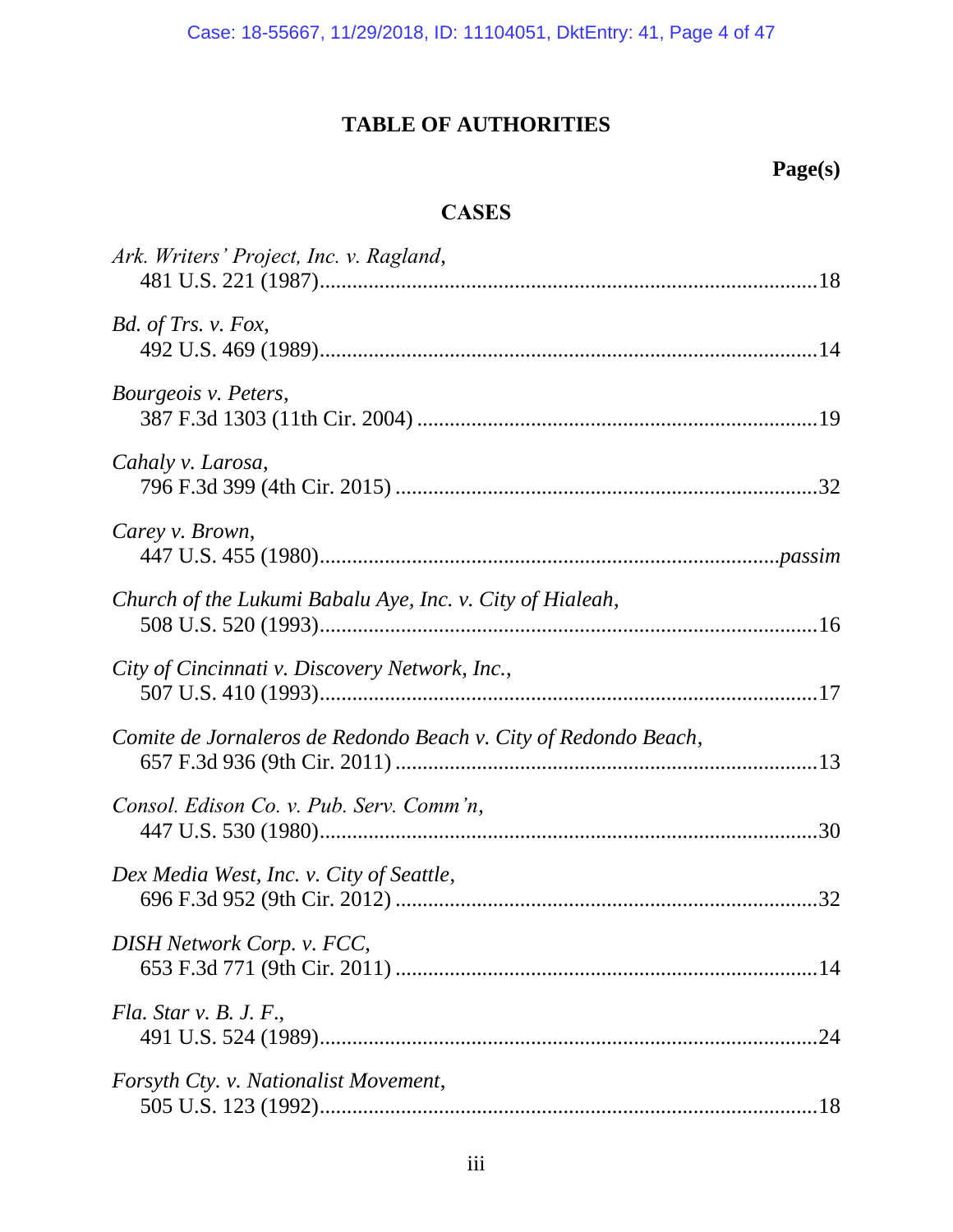| Foti v. City of Menlo Park,                          |
|------------------------------------------------------|
| <i>Frisby v. Schultz,</i>                            |
| Gomez v. Campbell-Ewald Co.,                         |
| Graham v. Richardson,                                |
| Grayned v. City of Rockford,                         |
| Harwin v. Goleta Water Dist.,                        |
| Heckler v. Mathews,                                  |
| Hopper v. City of Pasco,                             |
| Hoye v. City of Oakland,                             |
| Italian Colors Rest. v. Becerra,                     |
| Kirkeby v. Furness,                                  |
| Klein v. City of San Clemente,                       |
| Landgraf v. USI Film Prods.,                         |
| Long Beach Area Peace Network v. City of Long Beach, |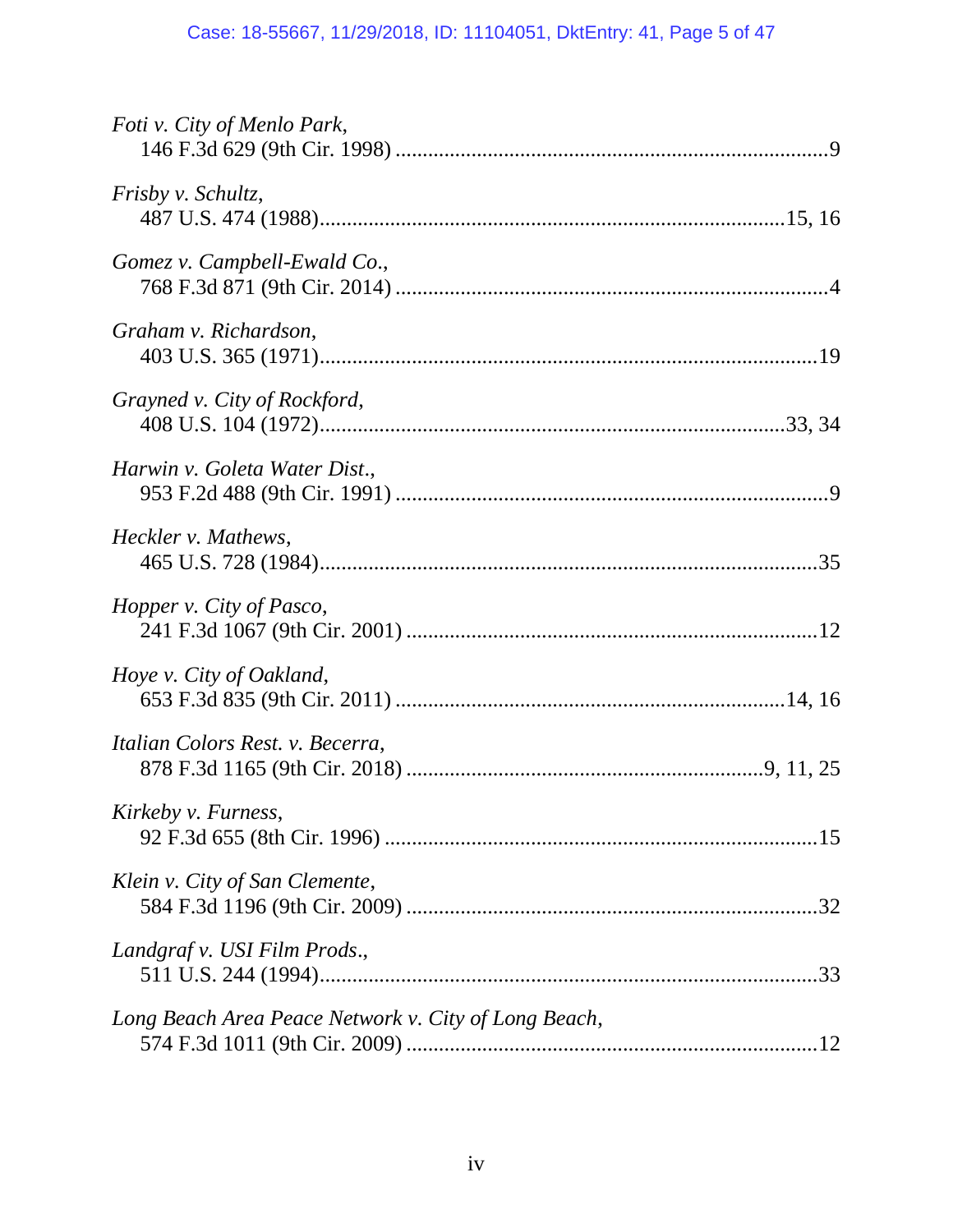# Case: 18-55667, 11/29/2018, ID: 11104051, DktEntry: 41, Page 6 of 47

| Matal v. Tam,                                                  |  |
|----------------------------------------------------------------|--|
| Mem'l Hosp. v. Maricopa Cty.,                                  |  |
| Minneapolis Star & Tribune Co. v. Minnesota Comm'r of Revenue, |  |
| Morales-Garcia v. Holder,                                      |  |
| Moser v. FCC,                                                  |  |
| Nat'l Advert. Co. v. City of Orange,                           |  |
| Oberwetter v. Hilliard,                                        |  |
| Patriotic Veterans, Inc. v. Zoeller,                           |  |
| PDR Network, LLC v. Carlton & Harris Chiropractic, Inc.,       |  |
| Perry v. L.A. Police Dep't,                                    |  |
| <i>Pleasant Grove City v. Summum,</i>                          |  |
| Police Dep't of City of Chi. v. Mosley,                        |  |
| Rappa v. New Castle Cty,                                       |  |
| Reed v. Town of Gilbert,                                       |  |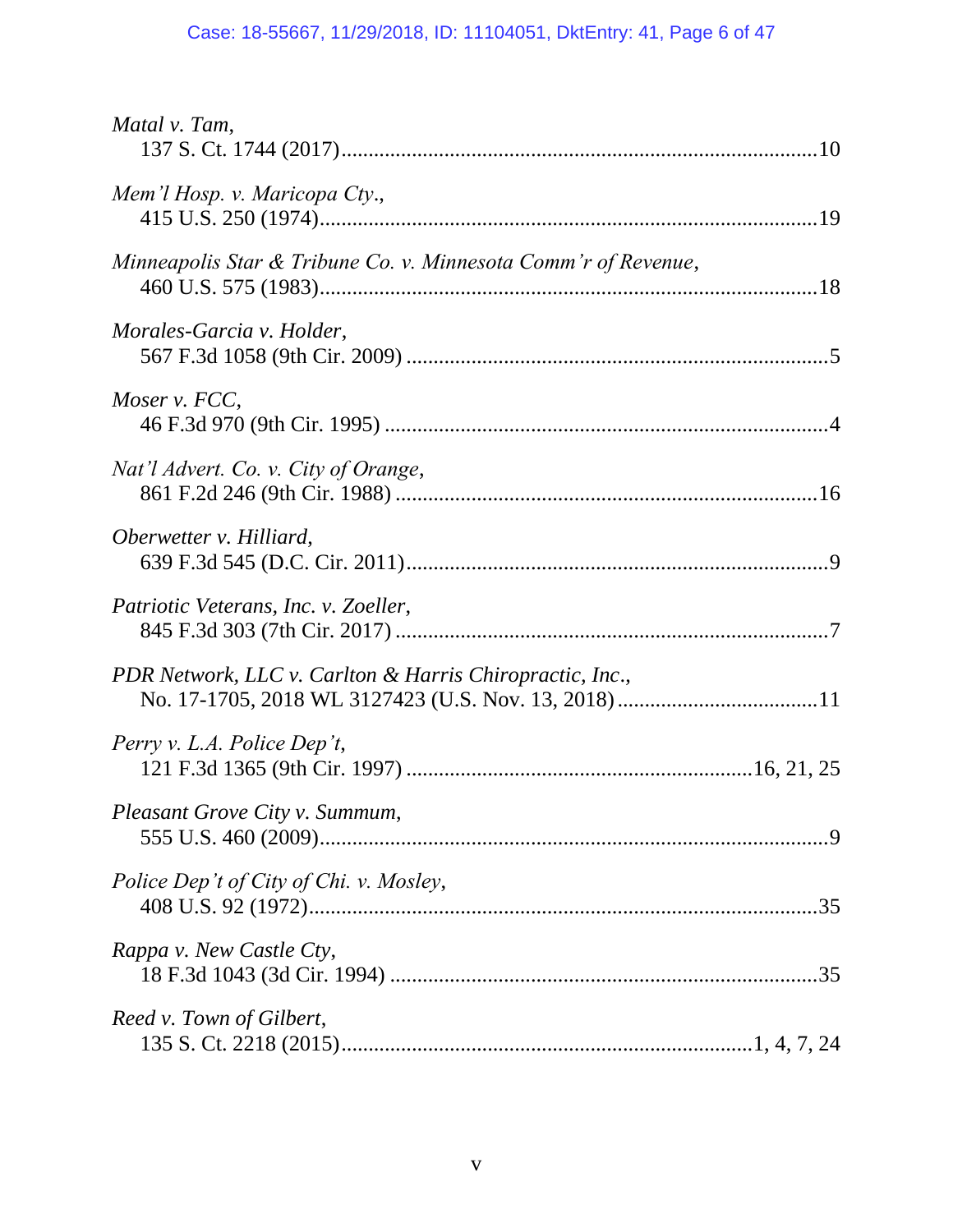| Reese v. BP Exploration (Alaska) Inc.,                                                                         |  |
|----------------------------------------------------------------------------------------------------------------|--|
| Reno v. Am. Civil Liberties Union,                                                                             |  |
| Sable Commc'ns of Cal., Inc. v. FCC,                                                                           |  |
| Serv. Emps. Int'l Union v. Fair Political Practices Comm'n,                                                    |  |
| Simon & Schuster, Inc. v. Members of N.Y. State Crime Victims Bd.,                                             |  |
| Thalheimer v. City of San Diego,                                                                               |  |
| U.S. v. Playboy Entm't Grp.,                                                                                   |  |
| Van Bergen v. Minnesota,                                                                                       |  |
| Williams-Yulee v. Florida Bar,                                                                                 |  |
| Worrell Newspapers of Ind., Inc. v. Westhafer,<br>739 F.2d 1219 (7th Cir. 1984), aff'd, 469 U.S. 1200 (1985)19 |  |
| <b>STATHTES</b>                                                                                                |  |

# **STATUTES**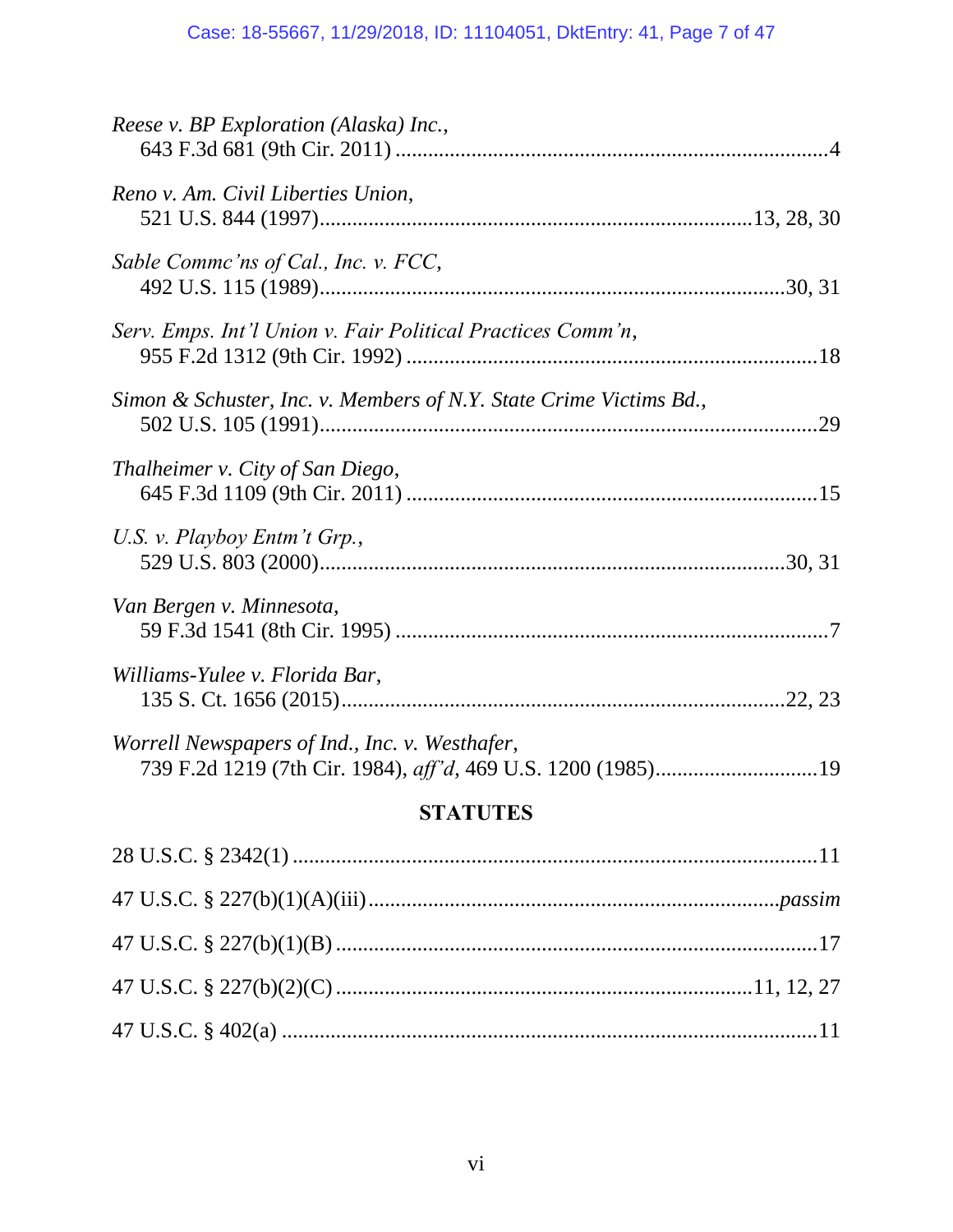| <b>AGENCY MATERIALS</b>                                                                                                                                                                            |
|----------------------------------------------------------------------------------------------------------------------------------------------------------------------------------------------------|
| Advanced Methods to Target and Eliminate Unlawful Robocalls,<br>Second Further Notice of Proposed Rulemaking, 83 Fed. Reg.<br>.28                                                                  |
| Advanced Methods to Target and Eliminate Unlawful Robocalls,<br>Report and Order and Further Notice of Proposed Rulemaking, CG                                                                     |
| Rules and Regulations Implementing the Telephone Consumer<br>Protection Act of 1991, Report and Order, CG Docket No. 02-278,<br>.20                                                                |
| Rules and Regulations Implementing the Telephone Consumer<br>Protection Act of 1991, Declaratory Ruling, CG Docket No.<br>.29                                                                      |
| Rules and Regulations Implementing the Telephone Consumer<br>Protection Act of 1991, Declaratory Ruling and Order, CG Docket                                                                       |
| <b>REGULATIONS</b>                                                                                                                                                                                 |
|                                                                                                                                                                                                    |
| <b>OTHER AUTHORITIES</b>                                                                                                                                                                           |
| Congressional Budget Office, Estimate of the Budgetary Effects of<br>H.R. 1314, the Bipartisan Budget Act of 2015 (Oct. 28, 2015),<br>https://www.cbo.gov/sites/default/files/114th-congress-2015- |

H.R. Rep. No. 102-317 (1991), 1991 WL 245201 .................................................[.17](#page-24-3)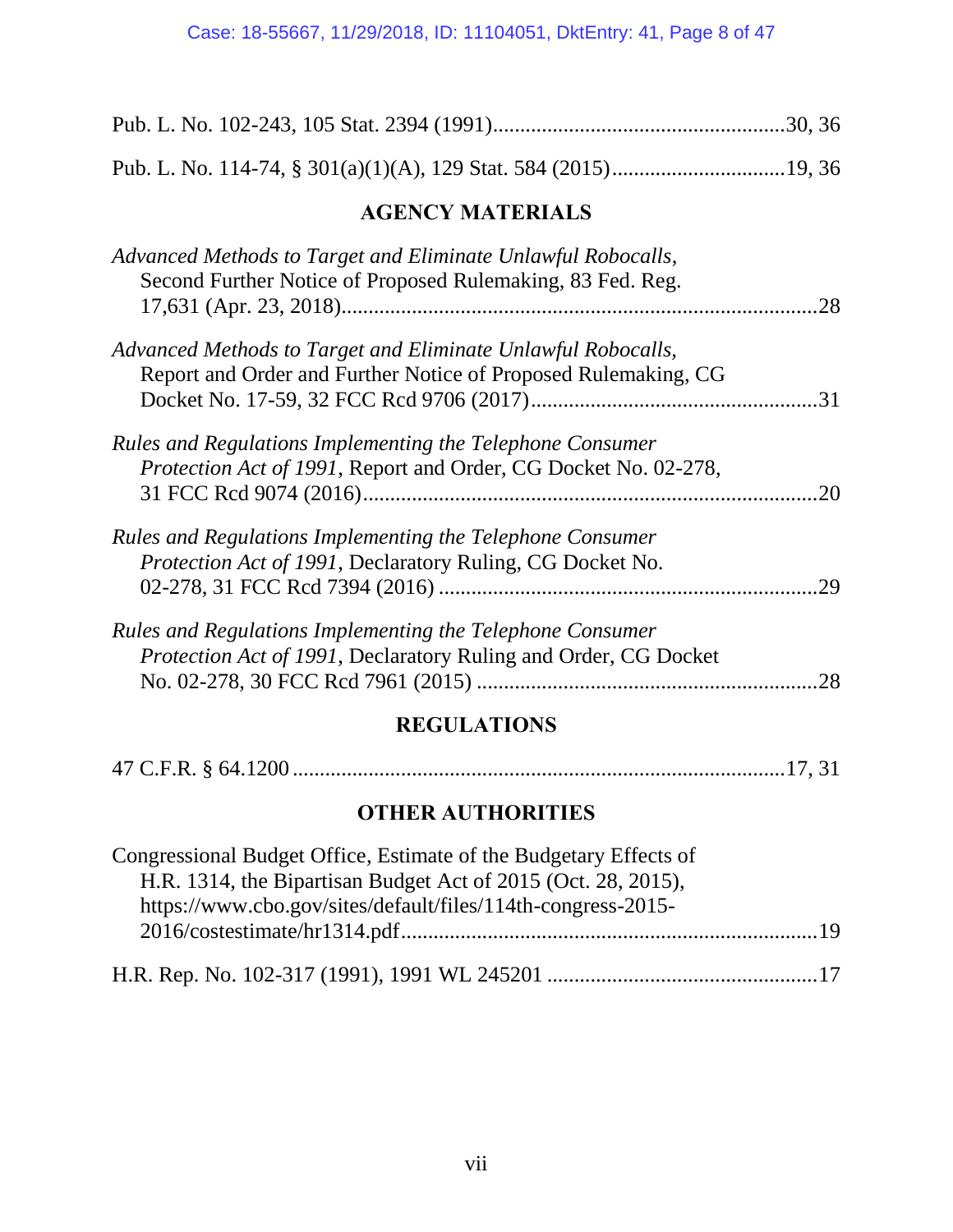#### **INTRODUCTION**

Plaintiff and the government fail to justify the TCPA's content-based restrictions for calls to mobile numbers. They spend much of their briefs arguing that the restrictions are content-neutral. Yet they acknowledge that over the past two years, in the wake of the Supreme Court's clarification of the relevant principles in *Reed v. Town of Gilbert*, 135 S. Ct. 2218 (2015), six district court judges have found that Section  $227(b)(1)(A)(iii)$  is content-based and subject to strict scrutiny. This Court likewise should conclude that the call restrictions are subject to strict scrutiny.

<span id="page-8-1"></span><span id="page-8-0"></span>The call restrictions cannot survive that exacting standard because they unconstitutionally discriminate against protected speech without sufficient justification. While Plaintiff and the government claim that the restrictions are supported by a compelling interest in "privacy in the home," that asserted interest is not "compelling," especially in this context. Indeed, Plaintiff and the government cannot identify a single case in which the Supreme Court or any court of appeals has ever held that such a "privacy" interest is sufficiently "compelling" to justify a *content-based* speech restriction. In any event, Congress's decision to authorize a massive volume of autodialed or prerecorded calls to mobile numbers without consent (for example, in service of collecting government-issued or -backed debt) undermines any claim that protecting consumers from such calls is a compelling governmental objective.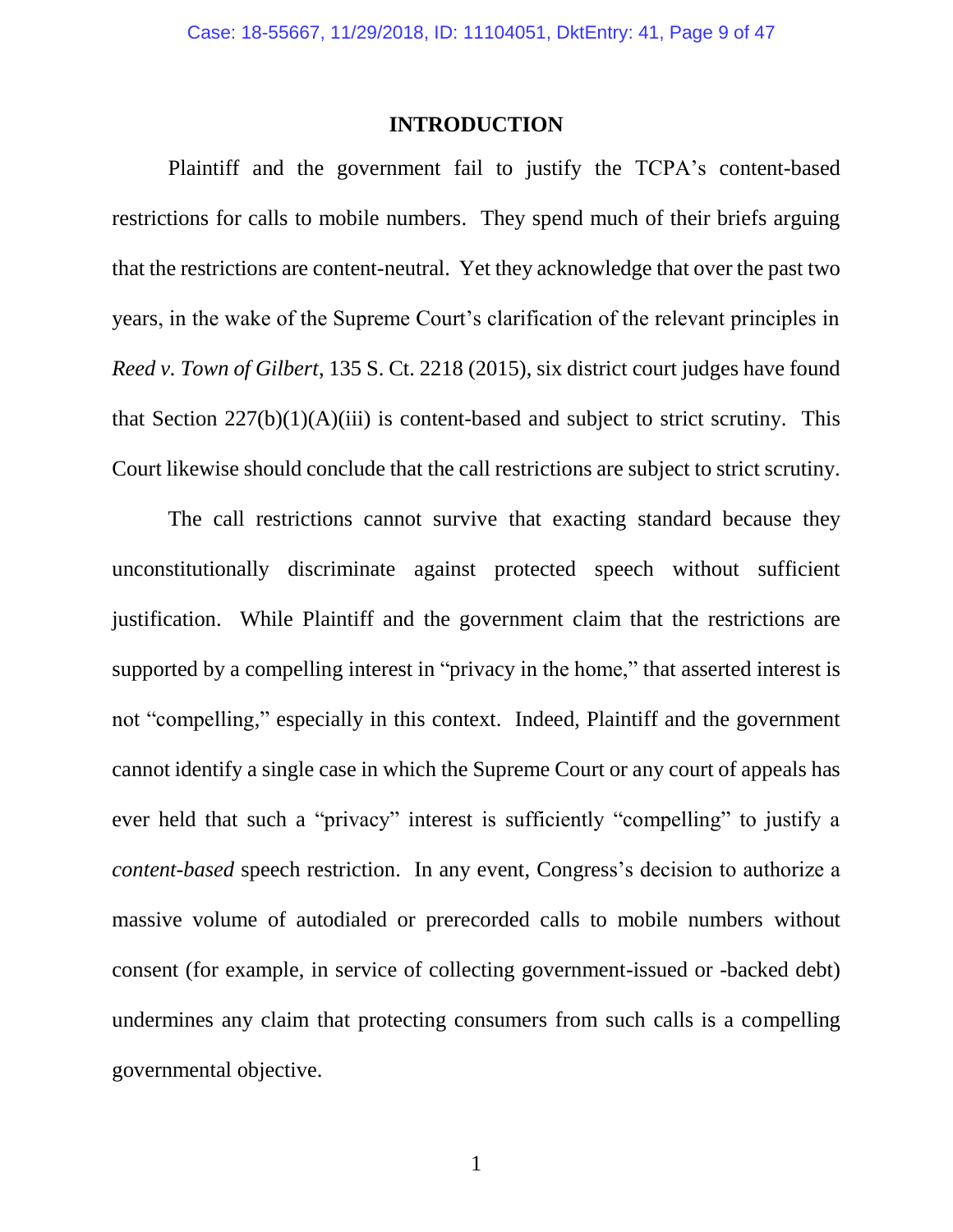Plaintiff and the government also argue that these restrictions survive strict scrutiny because any burden on speech purportedly is limited, while the contentbased exceptions Spectrum has identified supposedly are "narrow" and do not result in "appreciable damage" to privacy. But they have it exactly backwards: the call restrictions are extraordinarily broad and apply to all forms of protected speech, including core political speech. Just since Spectrum filed its opening brief, new putative class actions under the TCPA have been filed against Beto O'Rourke's Senate campaign, supporters of Justice Kavanaugh, at least one state legislator's PAC, and the Humane Society, just to name a few. *See infra* at 13-14. No wonder then that the American Association of Political Consultants filed an *amicus* brief supporting Spectrum in this appeal. The content-based exceptions also cause much more than just "appreciable damage" to privacy, fatally undermining any claim that the statute advances that interest. Nor did Plaintiff or the government identify any evidence to prove, as they must, that less restrictive alternatives are not available (in fact, they are). And contrary to the argument that the unconstitutional debt collection exemption can simply be "severed," that remedy is unavailable in the *defensive*  posture of this challenge, and plainly would be inappropriate even if it were available.

To be clear: Spectrum is not challenging Congress's power to restrict robocalls or protect residential privacy. There are a number of constitutionally

2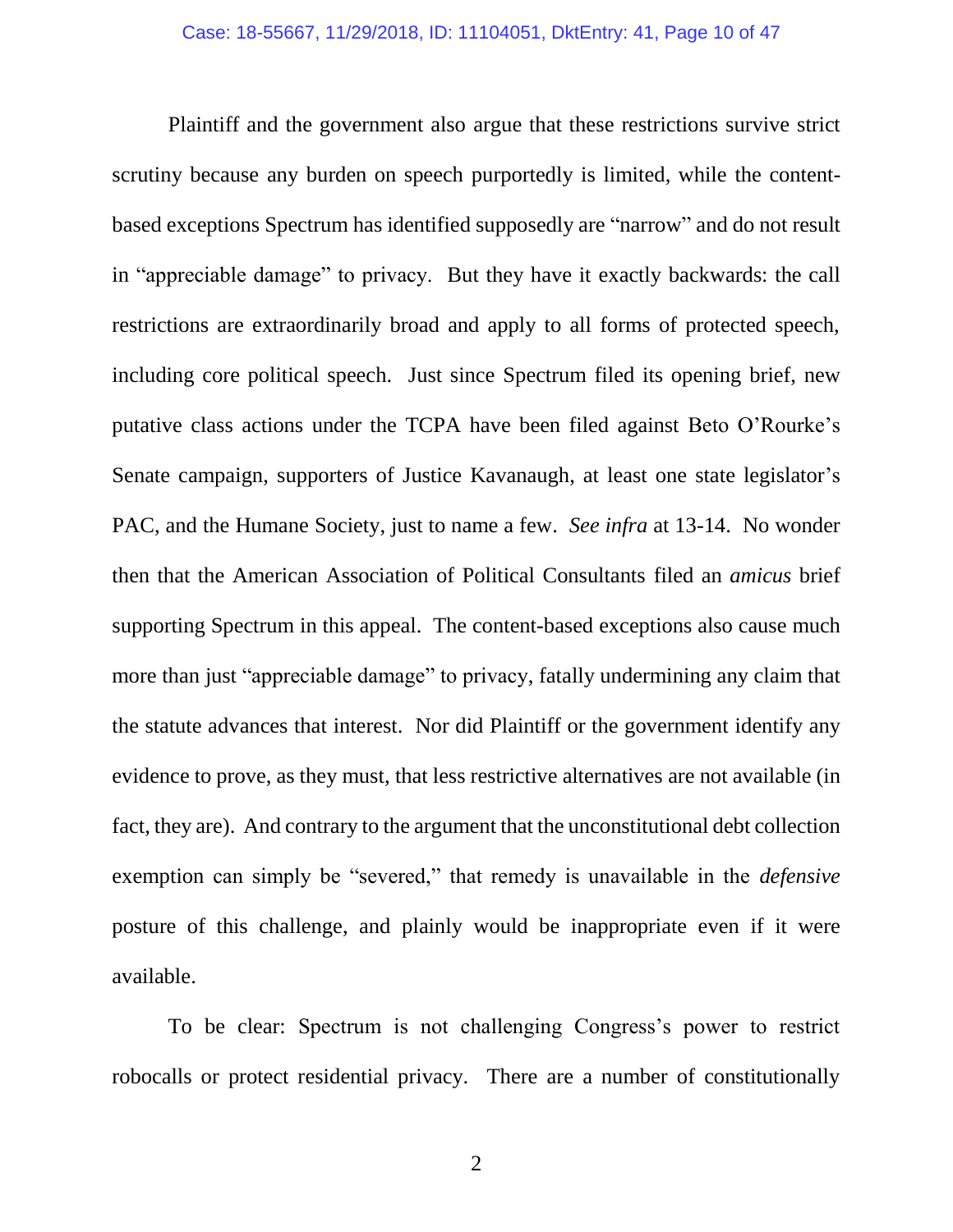permissible ways for Congress and the FCC to address legitimate concerns about these issues. The government's telemarketing do-not-call restrictions and targeted efforts to preemptively block scammers and spammers that "spoof" their originating phone numbers are just some of the many content-neutral tools the government has available and is actively employing, and are not at issue in this case.<sup>1</sup>

Because the call restrictions do not come close to passing constitutional muster, the district court's interlocutory order concluding otherwise should be reversed and the case remanded with instructions to enter judgment in Spectrum's favor.

### **ARGUMENT**

# **I. UNDER THE FIRST AMENDMENT, STRICT SCRUTINY APPLIES TO THE CALL RESTRICTIONS**

Contrary to Plaintiff and the government's arguments, this Court's decisions in *Moser* and *Campbell-Ewald* upholding the pre-2015 version of the TCPA do not apply to the current statute, as recently amended and clarified, much less control the outcome of this appeal. The present-day speech restrictions are subject to strict

l

<sup>1</sup> Nor is Spectrum arguing for a right to "harass people," as Plaintiff asserts (at 2). Spectrum generally places calls so it can communicate with customers about important aspects of their service, and it does so with consent. This case, which seeks to hold Spectrum liable for millions of dollars based on a *single* "win-back" call that apparently was received by someone other than the intended recipient, illustrates how Section  $227(b)(1)(A)(iii)$  has spawned a cottage industry of abusive, "gotcha" lawsuits.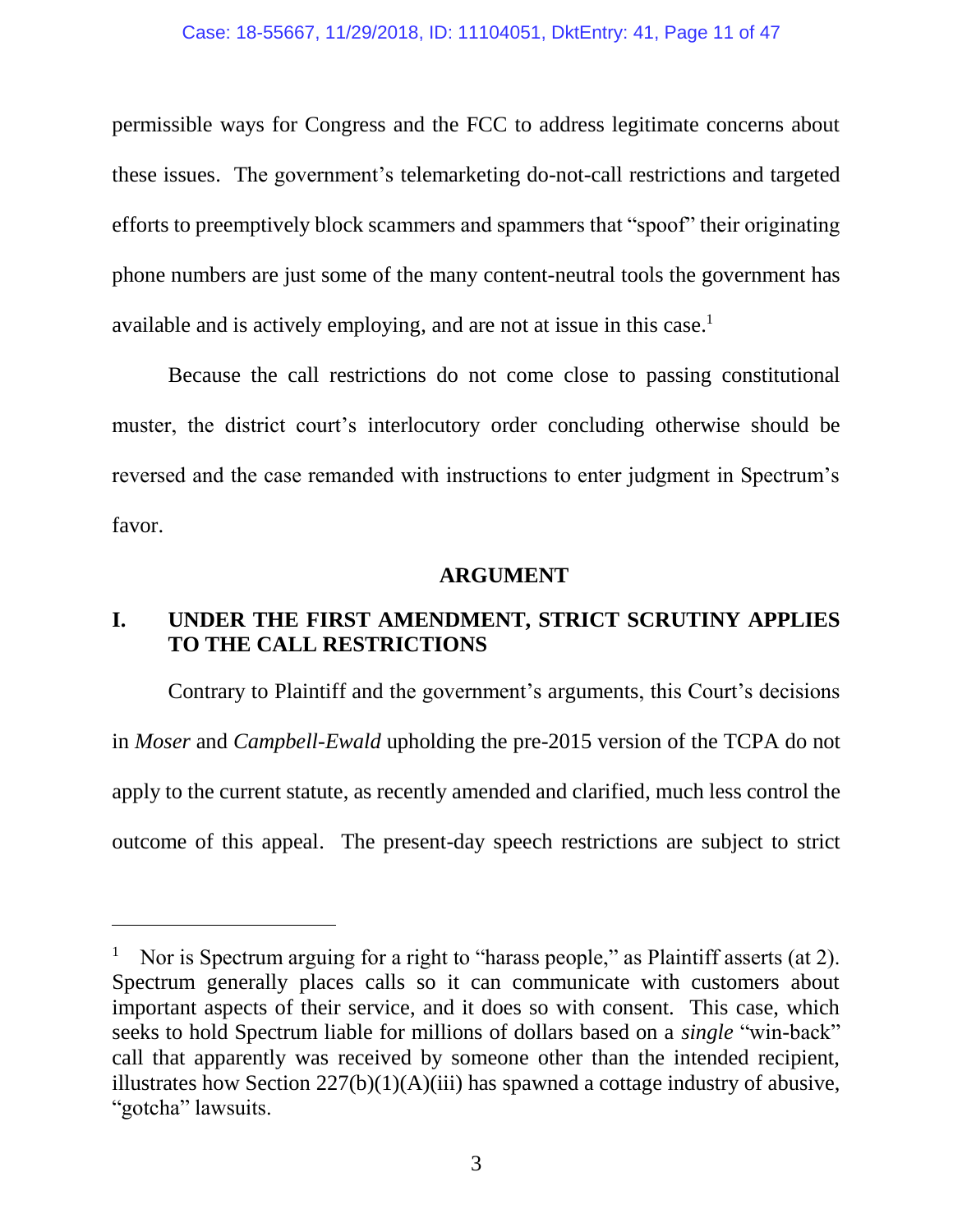scrutiny because they are both content- and speaker-based. *See Reed*, 135 S. Ct. at 2227-28, 30. And strict scrutiny applies regardless of whether Spectrum's speech is considered "commercial."

# <span id="page-11-2"></span><span id="page-11-1"></span>**A. Circuit Law Does Not Preclude Spectrum's Constitutional Challenge**

<span id="page-11-0"></span>In arguing that strict scrutiny does not apply to the call restrictions, Plaintiff (at 21-26) and the government (at 11, 16, 21, 23) point to *Moser* and *Campbell-Ewald*, in which this Court sustained the original 1991 statute as imposing a content-neutral and reasonable time, place, and manner restriction. *Moser v. FCC*, 46 F.3d 970, 973 (9th Cir. 1995); *Gomez v. Campbell-Ewald Co*., 768 F.3d 871, 876 (9th Cir. 2014), *aff'd on unrelated grounds*, 136 S. Ct. 663 (2016). But those cases do not address (and predate the promulgation or clarification of) the content-based preferences that Spectrum challenges, and thus do not control the Court's decision. Indeed, this Court presumably would not have granted Spectrum's petition for interlocutory review if they did. *See Reese v. BP Exploration (Alaska) Inc.*, 643 F.3d 681, 688 (9th Cir. 2011) (explaining that the presence of a reasonably debatable question is a prerequisite to this Court's grant of discretionary interlocutory review).

<span id="page-11-3"></span>This appeal centers on Spectrum's arguments that Section  $227(b)(1)(A)(iii)$  is content-based because of its preferential treatment of messages (i) that promote collection of government-backed debts; (ii) from governmental entities; and (iii) that concern FCC-favored topics. These issues were not before the Court in *Moser* or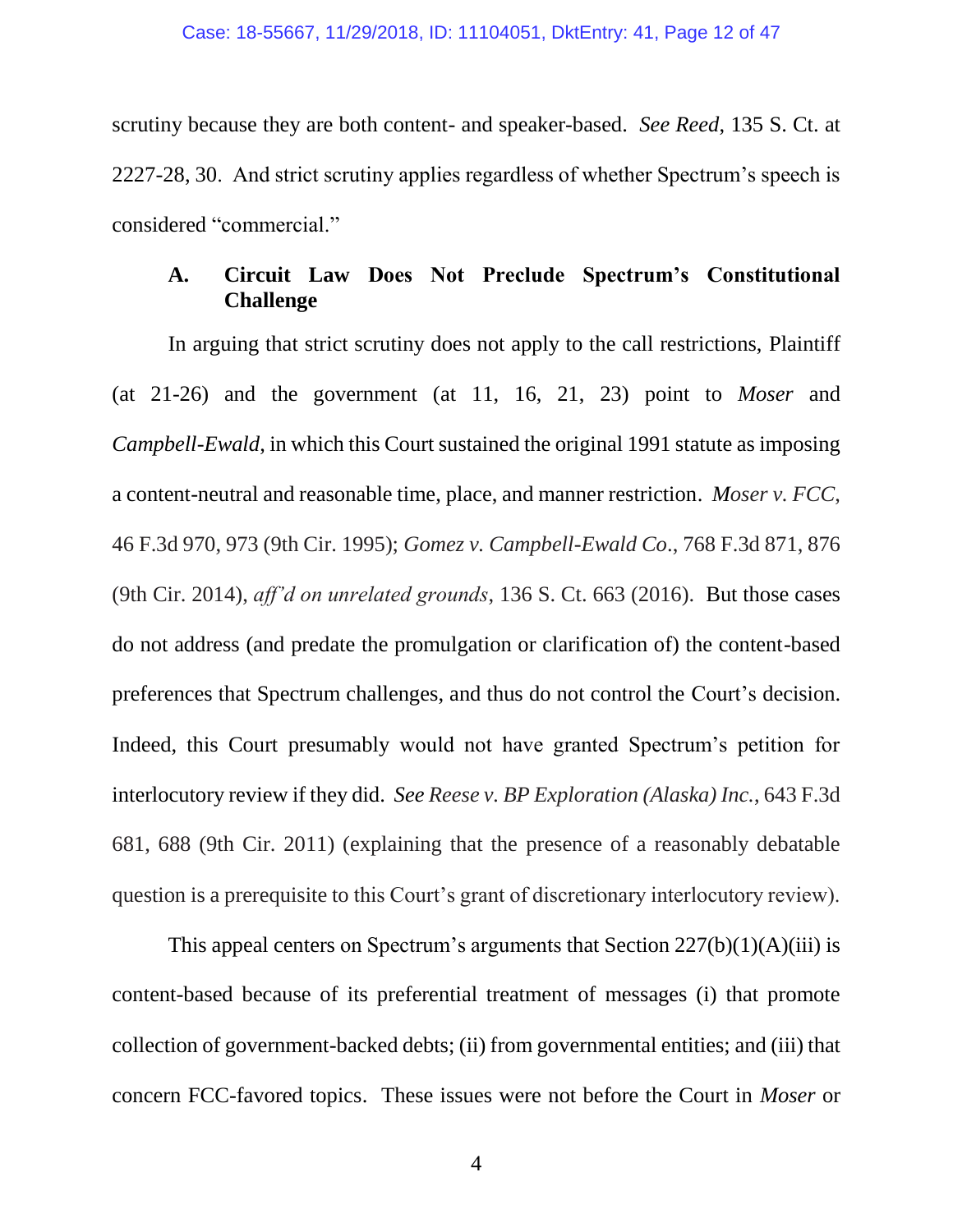*Campbell-Ewald*. Nor could they have been. Most significantly, the governmentbacked debt collection exception—the most significant content-based distinction was not enacted until 2015, after both cases were decided.<sup>2</sup> Therefore, as the district court correctly recognized, neither *Moser* nor *Campbell-Ewald* addressed (or could have addressed) the issues raised by Spectrum, and those decisions cannot be binding precedent here. ER4; *see also Morales-Garcia v. Holder*, 567 F.3d 1058, 1064 (9th Cir. 2009) (where an issue is neither "raised [n]or discussed" in an opinion, such "non-litigated issues are not precedential holdings binding future decisions.").

## <span id="page-12-0"></span>**B. The Call Restrictions Are Both Content- and Speaker-Based**

Contrary to Plaintiff's (at 28-35) and the government's (at 10-23) claims, the call restrictions impose both content-based and speaker-based restrictions on speech that trigger strict scrutiny, for at least three reasons.

# **1. As the District Court Correctly Found, Strict Scrutiny Applies Because the Call Restrictions Discriminate in Favor of Private, Commercial Debt Collection Messages**

Plaintiff (at 24 n.11  $\&$  37) and the government (at 24) acknowledge that six recent district court decisions each held that the government-backed debt collection exception renders the call restrictions content-based and subject to strict scrutiny. But Plaintiff (at 31-32) and the government (at 10-16) nonetheless urge this Court

<sup>2</sup> In addition, the courts and the FCC had not yet clarified that the call restrictions exempt government speakers and messages, and the FCC had not yet promulgated its exemptions for favored speech. *See* Opening Brief at 8-9 & nn.2-4.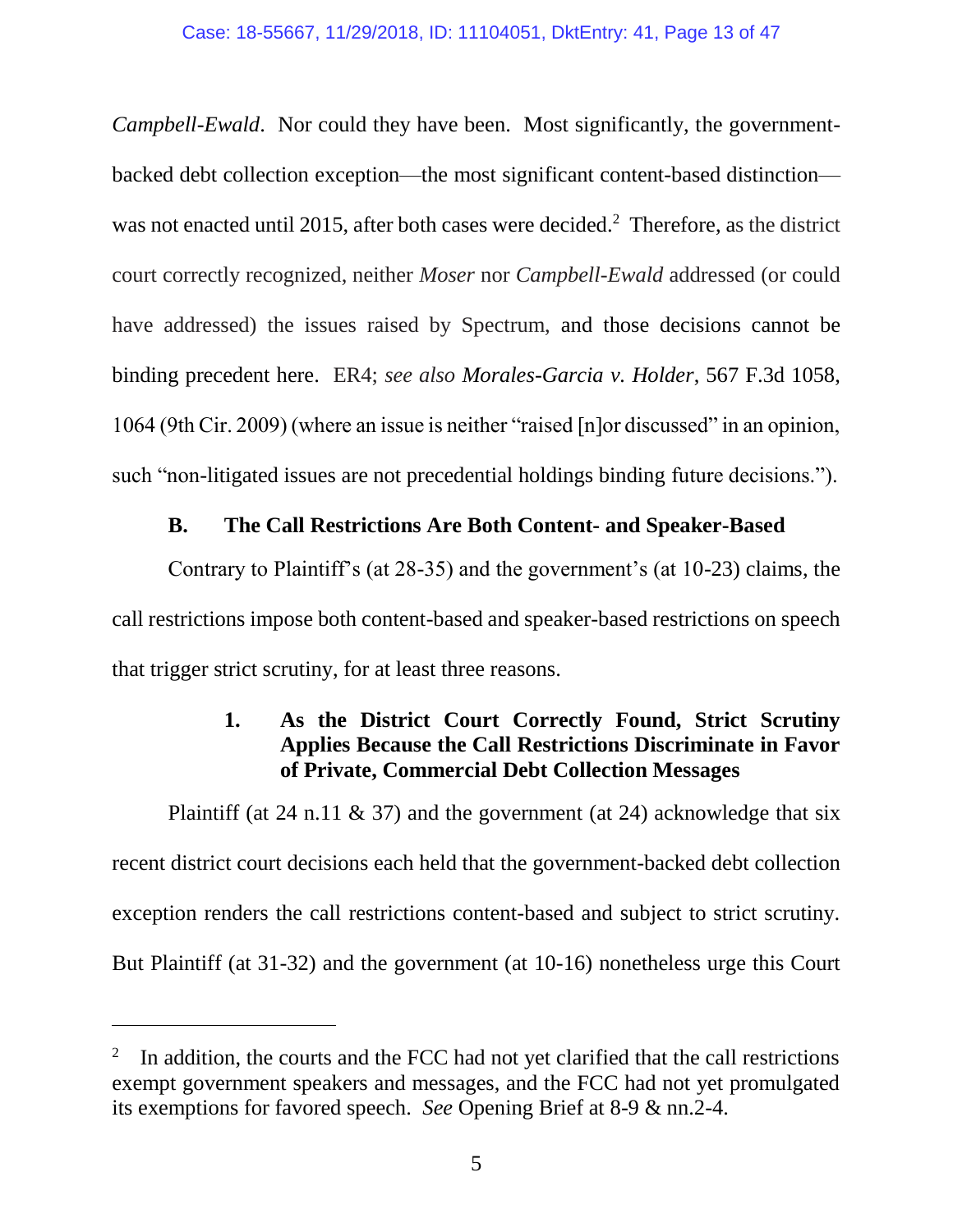#### Case: 18-55667, 11/29/2018, ID: 11104051, DktEntry: 41, Page 14 of 47

to conclude that the call restrictions are content-neutral, because they purportedly contain only a "relationship-based" debt collection exception that supposedly turns "on the relationship between the government and the person being called."<sup>3</sup>

But liability plainly depends on the content of a call, not any "relationship" between the call recipient and the government purportedly created by a government-guaranteed debt. For example, a private debt servicer or collector is exempt from liability if it makes an autodialed call to a mobile number to collect a private, government-guaranteed debt (like a private student loan or mortgage)*.* But if the same caller contacted the same recipient who has the *exact same relationship* to the same government-backed debt, but instead called to tell her about (i) incomebased repayment plans that could reduce her monthly payments, (ii) public service loan forgiveness programs, or (iii) legal protections for individuals who are unable to make debt payments, liability would ensue. Liability turns not on the purported "relationship" between the government and the call recipient, but on what the caller wishes to say about that alleged debt-based relationship. Given that the "subject matter" of the call is the only basis for determining whether the call restrictions apply, these are prototypical, "facial" content-based restrictions that "draw[] distinctions based on the message a speaker conveys" and therefore trigger strict

<sup>3</sup> Plaintiff and the government appear to have abandoned their earlier contention that this exemption turns on the relationship between *the caller* and the recipient.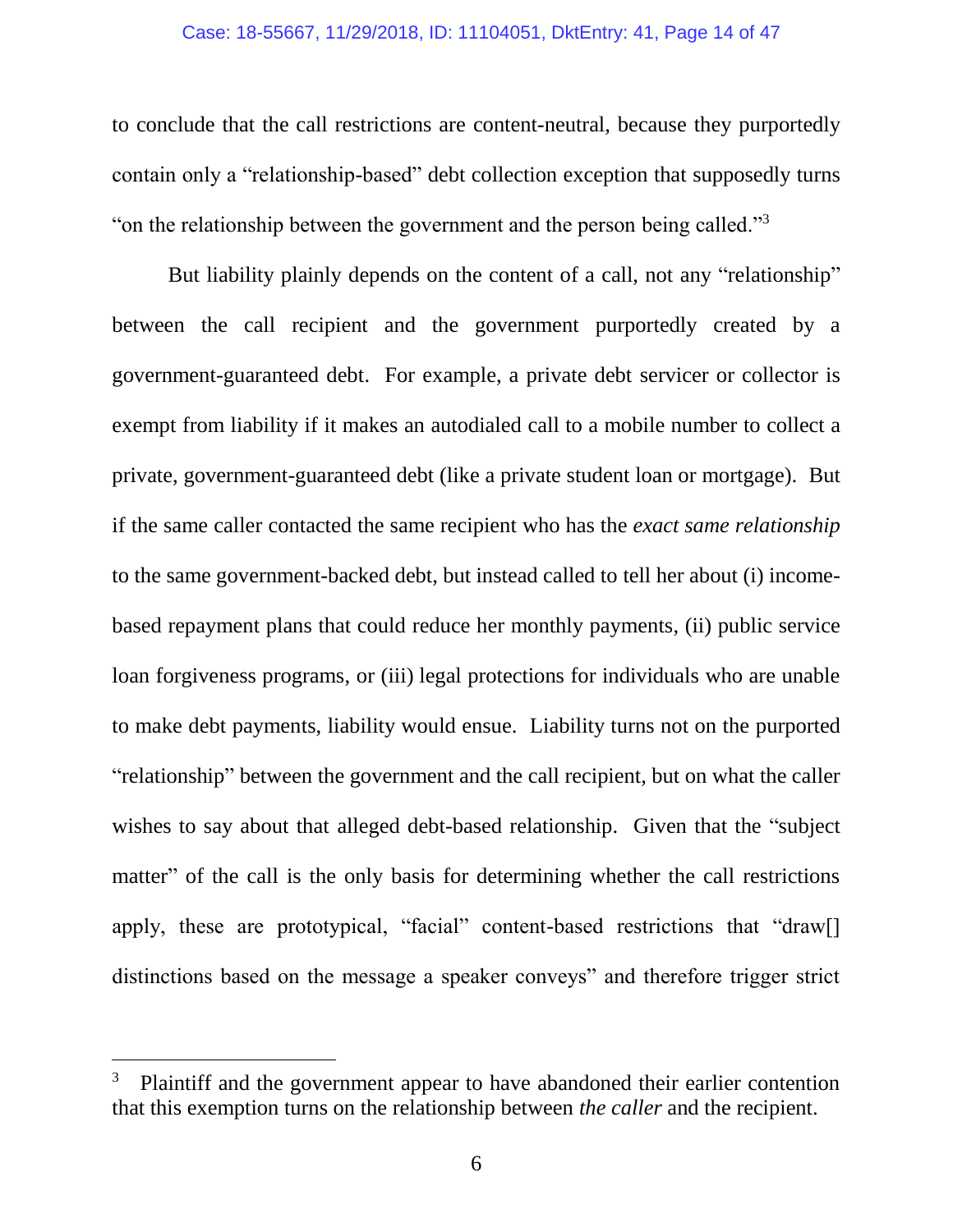<span id="page-14-1"></span>scrutiny. *Reed*, 135 S. Ct. at 2227-28 (explaining that subject-matter-based distinctions trigger strict scrutiny without regard for whether they were motivated by animus against disfavored content).

<span id="page-14-2"></span><span id="page-14-0"></span>That is far afield from the "relationship-based" exemptions other courts have upheld as content-neutral, based on the relationship between the call recipient and the *caller*. *Cf. Patriotic Veterans, Inc. v. Zoeller*, 845 F.3d 303, 304 (7th Cir. 2017) (finding that exemptions pertaining to "[m]essages from school districts to students, parents, or employees" and persons "with whom the caller has a current business or personal relationship" "depend on the relation between the caller and the recipient, not on what the caller proposes to say"); *Van Bergen v. Minnesota*, 59 F.3d 1541, 1550 (8th Cir. 1995) (similar). That the call restrictions here are not "relationship based" is particularly clear given that they purport to categorically exempt *wrong-number* calls placed without "prior express consent" to collect a governmentbacked debt, even where the call recipient lacks any debt-based "relationship" whatsoever with the government. *See* 47 U.S.C. § 227(b)(1)(A)(iii). Such inadvertent wrong-number calls are commonplace: Plaintiff himself states (at 43) that "the number one complaint from consumers regarding robocalls was being robodialed by a debt collector to collect from a different person." Unsurprisingly then, courts, including the district court here, have consistently rejected the theory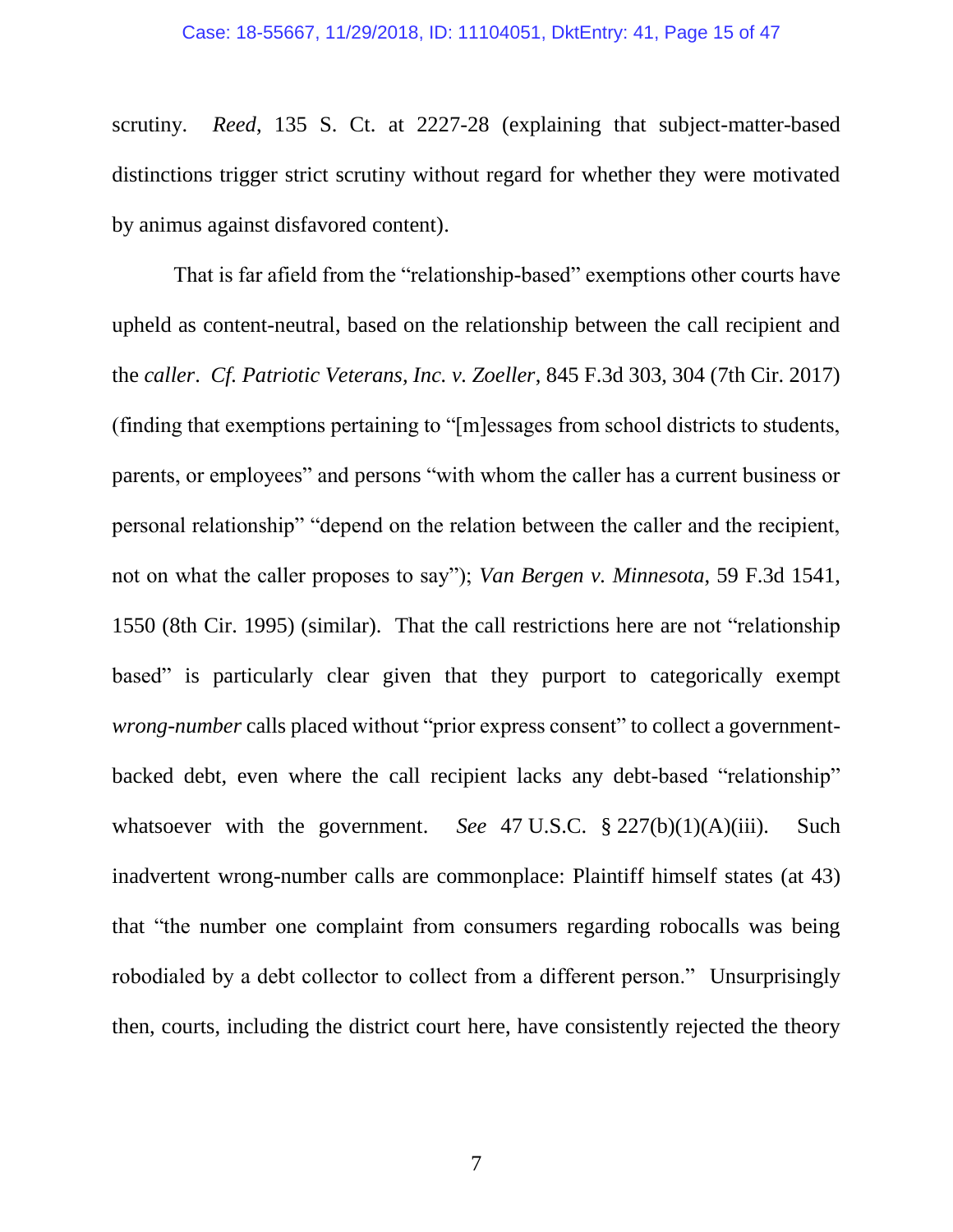#### Case: 18-55667, 11/29/2018, ID: 11104051, DktEntry: 41, Page 16 of 47

that the government-backed debt exception is "relationship based." *See* ER7-8 (collecting citations).

The government also claims (at 12) that the debt collection exemption "simply provides that persons making debt-collection calls on the government's behalf may use the same means that would be available to the government if it were making the calls itself." As with the government's other attempts to invoke its "immunity" from the call restrictions, that is wrong: the government does not even suggest what principle could give private entities the right to place calls without "prior express consent" just because the government allegedly is immunized to do so itself.

# **2. Strict Scrutiny Also Applies Because the Call Restrictions Discriminate in Favor of All Government Speakers and Government-"Authorized" Messages**

The government (at 16-20) also argues that the call restrictions may privilege government messages over all private messages without any First Amendment scrutiny. But Spectrum has identified over a dozen cases reaching the opposite result, recognizing that the First Amendment does not permit the government to privilege its own messages while simultaneously suppressing private messages in the same medium, unless the government can justify such discrimination under strict scrutiny. Opening Brief at 19-20 & n.7.

The government's attempts to distinguish those authorities are unavailing (and in many cases, misleading). To the extent some older decisions relied on Equal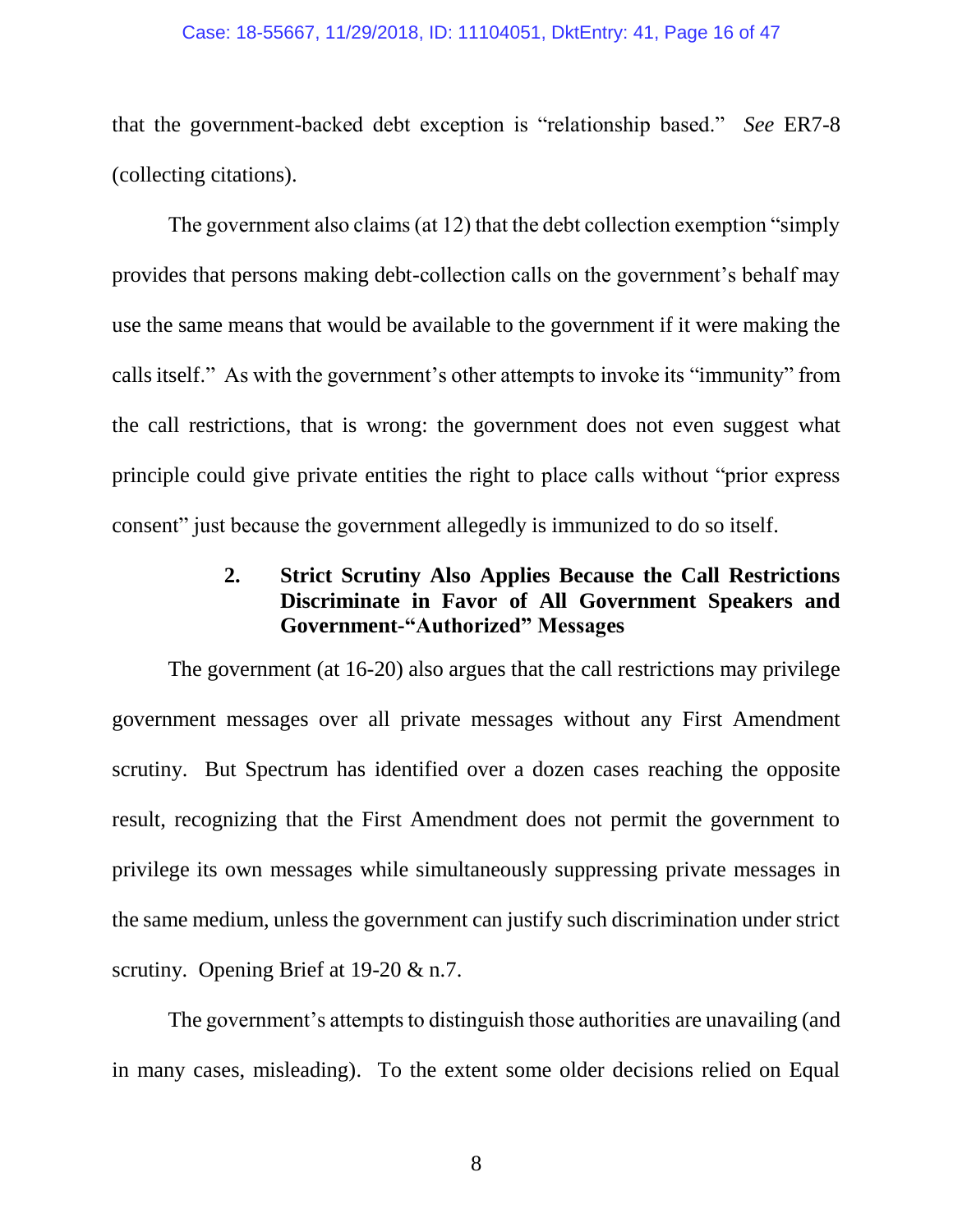#### <span id="page-16-1"></span>Case: 18-55667, 11/29/2018, ID: 11104051, DktEntry: 41, Page 17 of 47

Protection principles to condemn discrimination in favor of government messages, those decisions are equally applicable under the First Amendment. *See, e.g.*, *Harwin v. Goleta Water Dist*., 953 F.2d 488, 490 n.3 (9th Cir. 1991). Nor does the government square its view that such speaker-based discrimination is *per se*  constitutional and unreviewable, with this Court's recent holding that a speech restriction on credit card surcharges was fatally underinclusive based on its wholesale exemption of the government's own messages. *See Italian Colors Rest. v. Becerra*, 878 F.3d 1165, 1178 (9th Cir. 2018); *see also Foti v. City of Menlo Park*, 146 F.3d 629, 637 (9th Cir. 1998) (observing that this Court "is troubled by the wholesale exemption for government speech" from speech restrictions).

<span id="page-16-4"></span><span id="page-16-3"></span><span id="page-16-2"></span><span id="page-16-0"></span>Of course, there is no question that "government speech" is often treated differently under the First Amendment, because when the government speaks, "[i]t is entitled to say what it wishes." *Pleasant Grove City v. Summum*, 555 U.S. 460, 467–68 (2009); *see also Oberwetter v. Hilliard*, 639 F.3d 545, 554 (D.C. Cir. 2011) (in nonpublic forums, like jails, courthouses, and airports, "the government may … favor its own expression"). But those cases do not grant the government free reign to restrict private speech while exempting itself. On the government's novel theory, it would be permissible to legislate: "No yard signs except government-provided signs." Or, "No displays in the town square except government-provided displays." Perhaps recognizing the Orwellian potential of the government's proposed rule,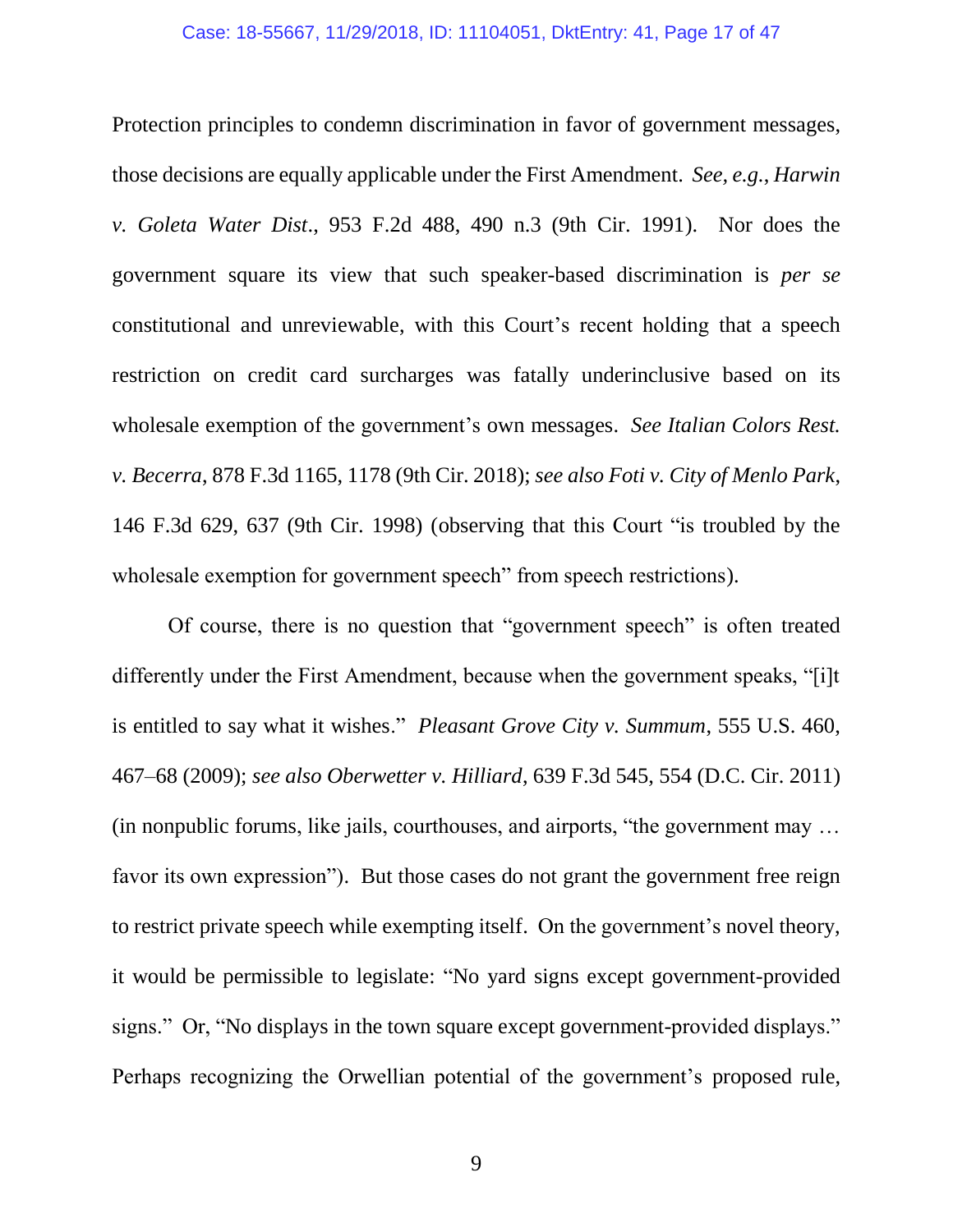#### <span id="page-17-0"></span>Case: 18-55667, 11/29/2018, ID: 11104051, DktEntry: 41, Page 18 of 47

courts have applied strict scrutiny in condemning these exact possibilities. *See*  Opening Brief at 19-20 & n.7.The Supreme Court has warned that "the governmentspeech doctrine … is susceptible to dangerous misuse," and has already demarcated the presumptive "outer bounds" of that doctrine. *Matal v. Tam*, 137 S. Ct. 1744, 1758, 1760 (2017). The Court should not accept the government's invitation to go further.

The government also suggests (at 17) that the exemption of all government messages is simply a reflection of the government's sovereign immunity. But sovereign immunity cannot justify the statute's broad preference for government-approved messages, because the statute's text exempts messages from *all* governmental entities, including tens of thousands of municipalities, counties, and other entities *that have no claim to sovereign immunity*. *See* Opening Brief at 21 n.9 & 39. Even with respect to the federal government and the states, equal treatment of speakers and messages would not require any government entity to waive its sovereign immunity or to restrict its own speech whenever it restricts private speech. The government has multiple options available to eliminate this unconstitutional discrimination without waiving its sovereign immunity—for example, by (i) imposing a uniform restriction on *all* autodialed and prerecorded messages from all speakers, without granting any private right of action for damages or injunctive relief against the government; (ii) privileging government messages only when that preference is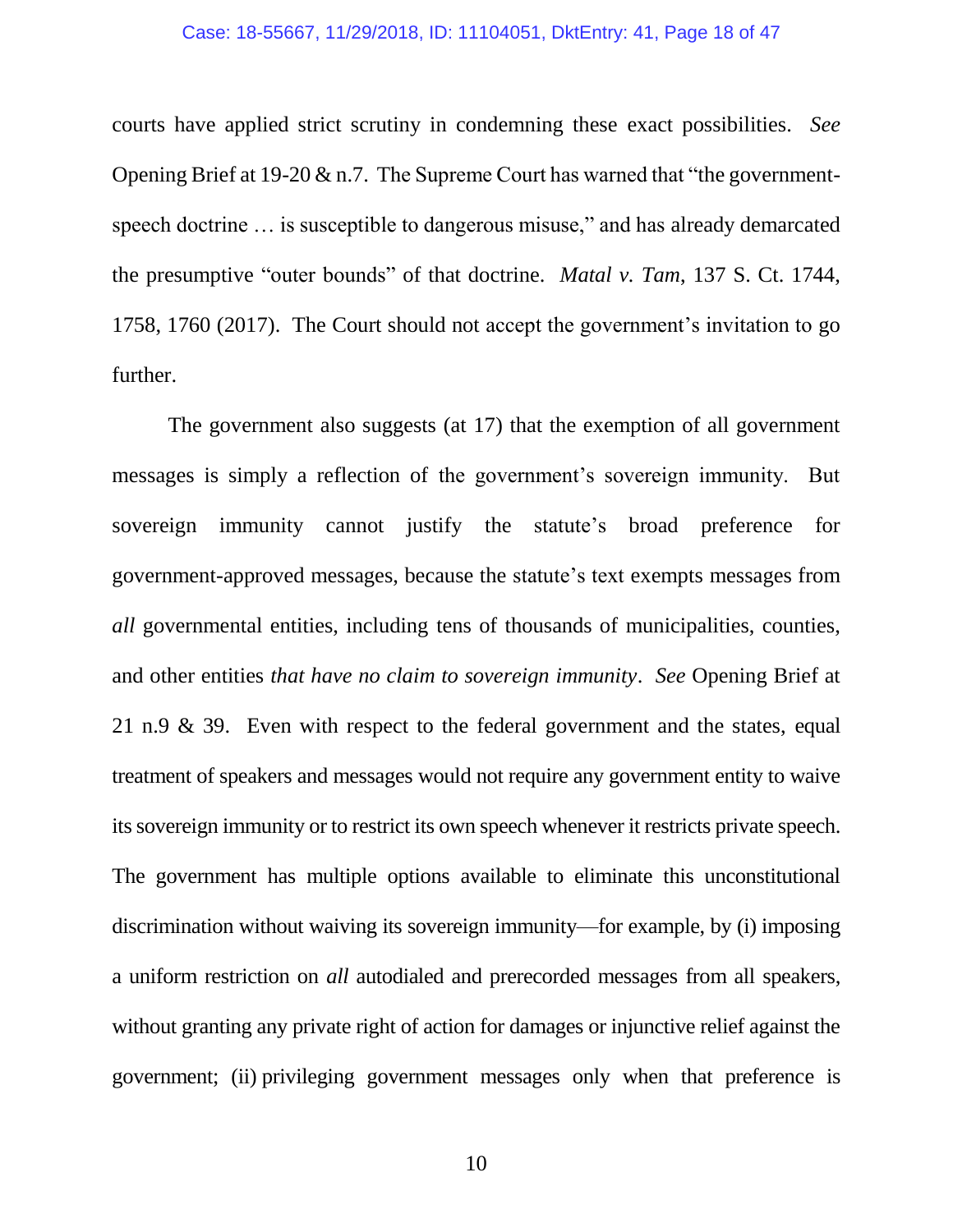narrowly tailored to a compelling interest—as with a host of public safety applications; or (iii) eliminating the restrictions that uniquely target disfavored, private messages. Indeed, in *Italian Colors*, this Court found that an anti-surcharging restriction was fatally underinclusive based on its exemption for California and its subdivisions, 878 F.3d at 1178, notwithstanding that California obviously possesses sovereign immunity.

# <span id="page-18-0"></span>**3. Strict Scrutiny Also Applies Because the Statute Permits the FCC To Create Unlimited Additional Content-Based Exemptions to the Call Restrictions**

The government argues (at 20-23) that the call restrictions' preferences for calls concerning package deliveries, banking transactions, healthcare appointments, and other favored subjects cannot be reviewed here because Spectrum did not bring its challenge in the court of appeals in the first instance, pursuant to the Hobbs Act. *See* 47 U.S.C. § 402(a); 28 U.S.C. § 2342(1).<sup>4</sup>

<span id="page-18-4"></span><span id="page-18-3"></span><span id="page-18-2"></span>But the Hobbs Act cannot preclude Spectrum's challenge to the *statutory* authorization for the FCC to promulgate such content-based exemptions. *See* 47 U.S.C. § 227(b)(2)(C) (authorizing exemptions); 28 U.S.C. § 2342(1) (limiting jurisdictional exclusivity to actions challenging the validity of an agency order).

<span id="page-18-1"></span><sup>4</sup> The Supreme Court has granted *certiorari* on the question of the scope and effect of the Hobbs Act. *See PDR Network, LLC v. Carlton & Harris Chiropractic, Inc*., No. 17-1705, 2018 WL 3127423 (U.S. Nov. 13, 2018). Spectrum briefs this issue under existing Circuit authority, recognizing that the Supreme Court might later alter the applicable legal standard.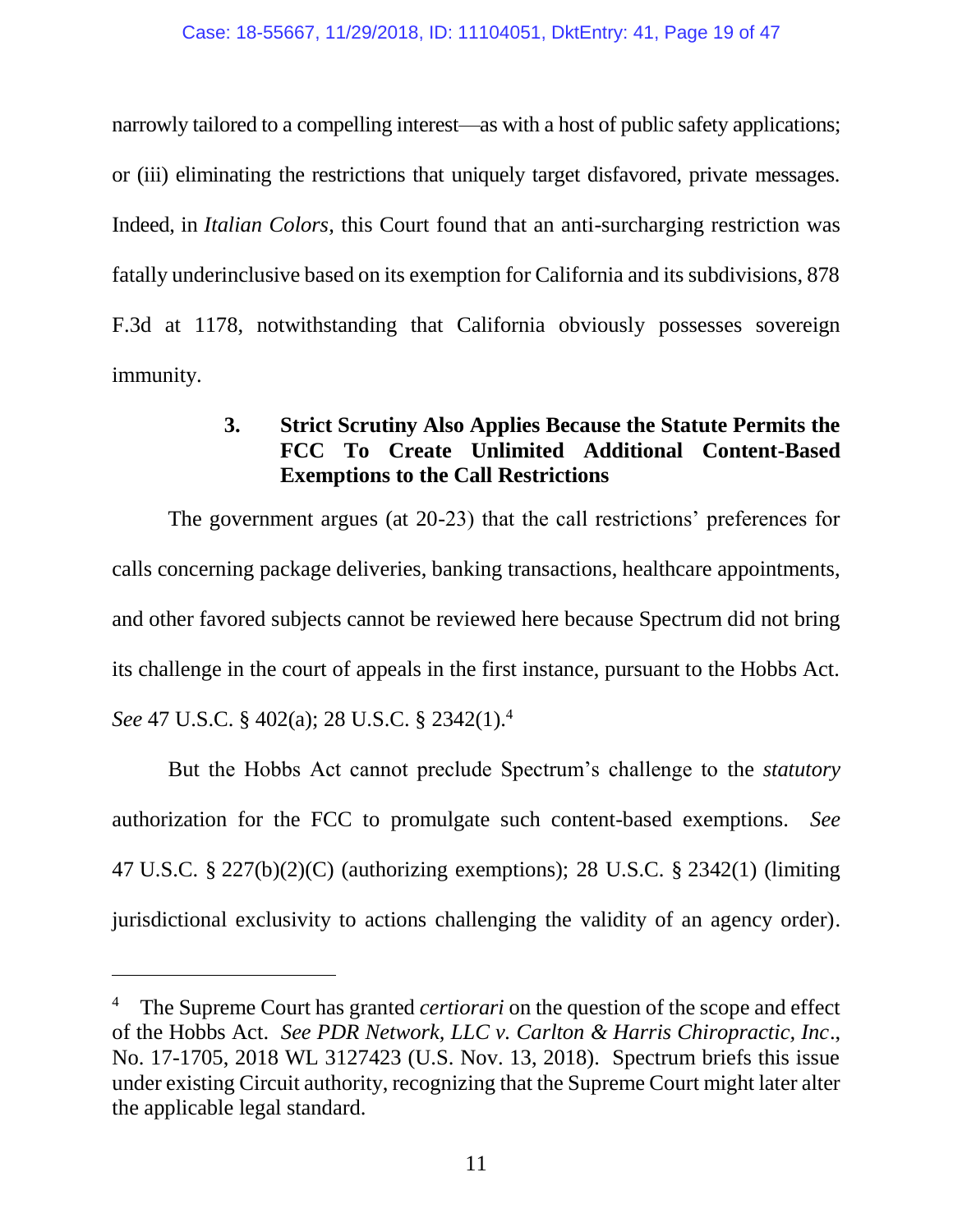#### <span id="page-19-2"></span>Case: 18-55667, 11/29/2018, ID: 11104051, DktEntry: 41, Page 20 of 47

<span id="page-19-1"></span>Spectrum contends that the unbounded discretion to impose content-based distinctions under Section 227(b)(2)(C) cannot validly be vested in an administrative agency. *See, e.g.*, *Long Beach Area Peace Network v. City of Long Beach*, 574 F.3d 1011, 1042 (9th Cir. 2009) (unbridled discretion doctrine applies to "legislative," "executive," and "administrative" actors). And that doctrine is not limited to the context of permitting and prior restraints, as the government argues (at 22). *See Hopper v. City of Pasco*, 241 F.3d 1067, 1079 (9th Cir. 2001) (invalidating policy granting officials discretion to remove controversial artwork from public space).

<span id="page-19-0"></span>Moreover, although Spectrum's constitutional challenge is aimed at the statute, the FCC's array of blatantly content-based regulatory distinctions further underscore that liability under the TCPA depends entirely on the subject matter of the call, thus confirming that strict scrutiny applies. None of the authorities the government cites (at 21) holds that, where a statute is marred by content-based distinctions implemented by regulation, a court must blind itself to those distinctions.

### **C. Strict Scrutiny Applies Regardless of Whether Spectrum's Speech Is "Commercial" or "Non-commercial"**

Plaintiff argues (at 26-28) that strict scrutiny should not apply because Spectrum's speech supposedly is "commercial," and Spectrum has not shown substantial overbreadth. Plaintiff's argument about "overbreadth" is beside the point, because even if he were right, the call restrictions are subject to strict scrutiny

12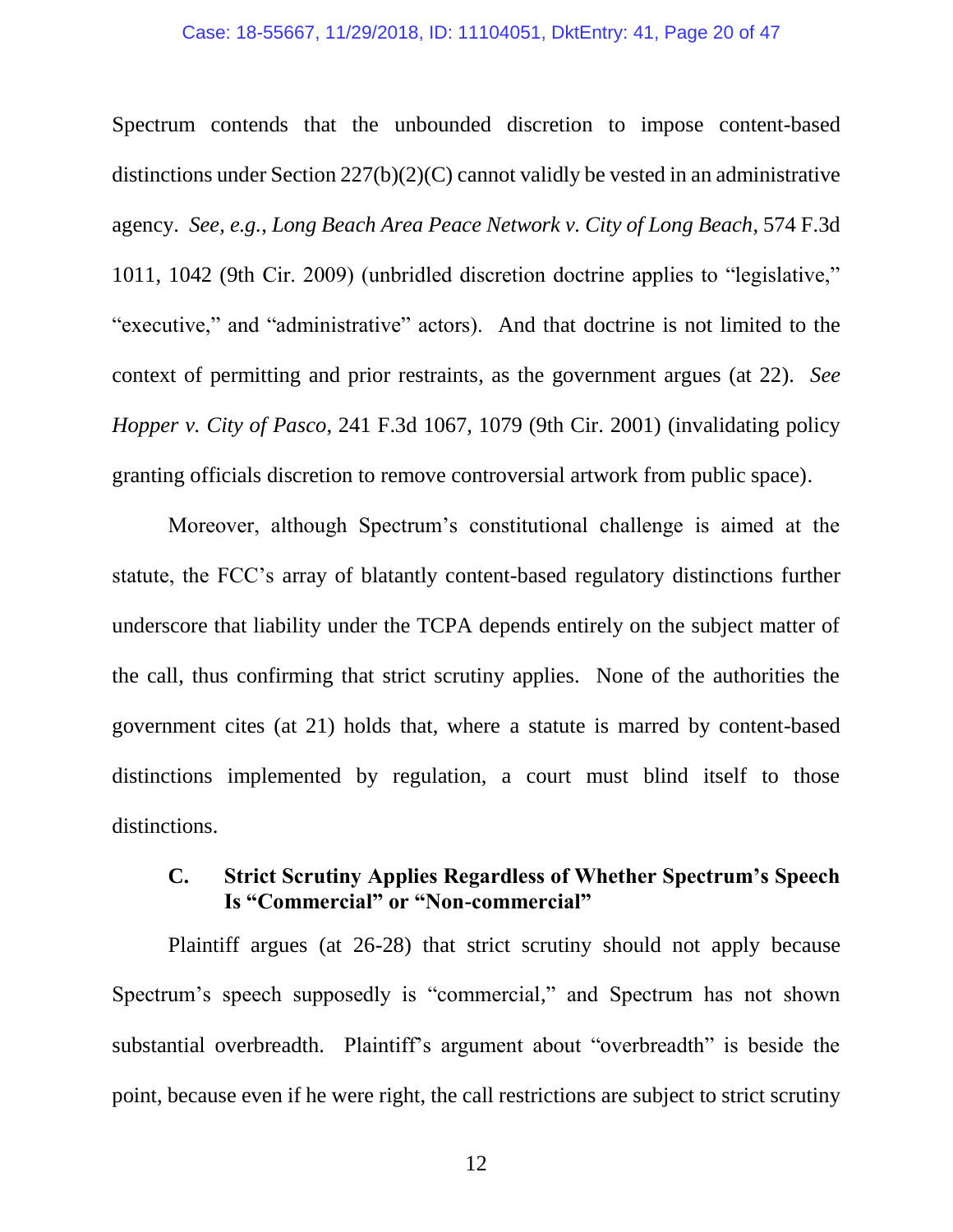#### <span id="page-20-1"></span>Case: 18-55667, 11/29/2018, ID: 11104051, DktEntry: 41, Page 21 of 47

<span id="page-20-0"></span>for independent reasons aside from their overbreadth. *See* Opening Brief at 23-24; *Comite de Jornaleros de Redondo Beach v. City of Redondo Beach*, 657 F.3d 936, 945 n.2 (9th Cir. 2011) (because ordinance did "not limit its reach to the commercial context," "we cannot, and do not, decide the Ordinance's validity under the Supreme Court's 'commercial speech' case law"); *Reno v. Am. Civil Liberties Union*, 521 U.S. 844, 877 (1997). Even the government essentially acknowledges (at 23) that Spectrum may raise a challenge to the call restrictions' application to both commercial and noncommercial speech.

Plaintiff also is plainly wrong as to overbreadth: contrary to his claim (at 27) that Spectrum has failed to show the call restrictions' "unconstitutional sweep is substantial as compared to [their] permissible applications," it is difficult to imagine more substantial overbreadth than a statute that restricts *all* private speech other than select categories of favored content. For example, speakers have been repeatedly subjected to potential liability under the TCPA for engaging in core political speech, including the current and former Presidents' campaigns,<sup>5</sup> and, within just the last two months, Beto O'Rourke's Senate campaign,<sup>6</sup> Justice Kavanaugh's supporters,<sup>7</sup>

l

<sup>5</sup> *Thorne v. Donald J. Trump For President, Inc*., No. 1:16-cv-04603 (N.D. Ill. Apr. 25, 2016), ECF No. 1; *Shamblin v. Obama for Am*., No. 8:13-CV-2428-T-33TBM, 2015 WL 1754628, at \*2 (M.D. Fla. Apr. 17, 2015).

<sup>6</sup> *Syed v. Beto for Texas*, No. 3:18-cv-2791 (N.D. Tex Oct. 19, 2018), ECF No. 1.

<sup>7</sup> *Wijesinha v. Faith & Freedom Coal., Inc.*, No. 1:18-cv-24134-CMA (S.D. Fla. Oct. 8, 2018), ECF No. 1.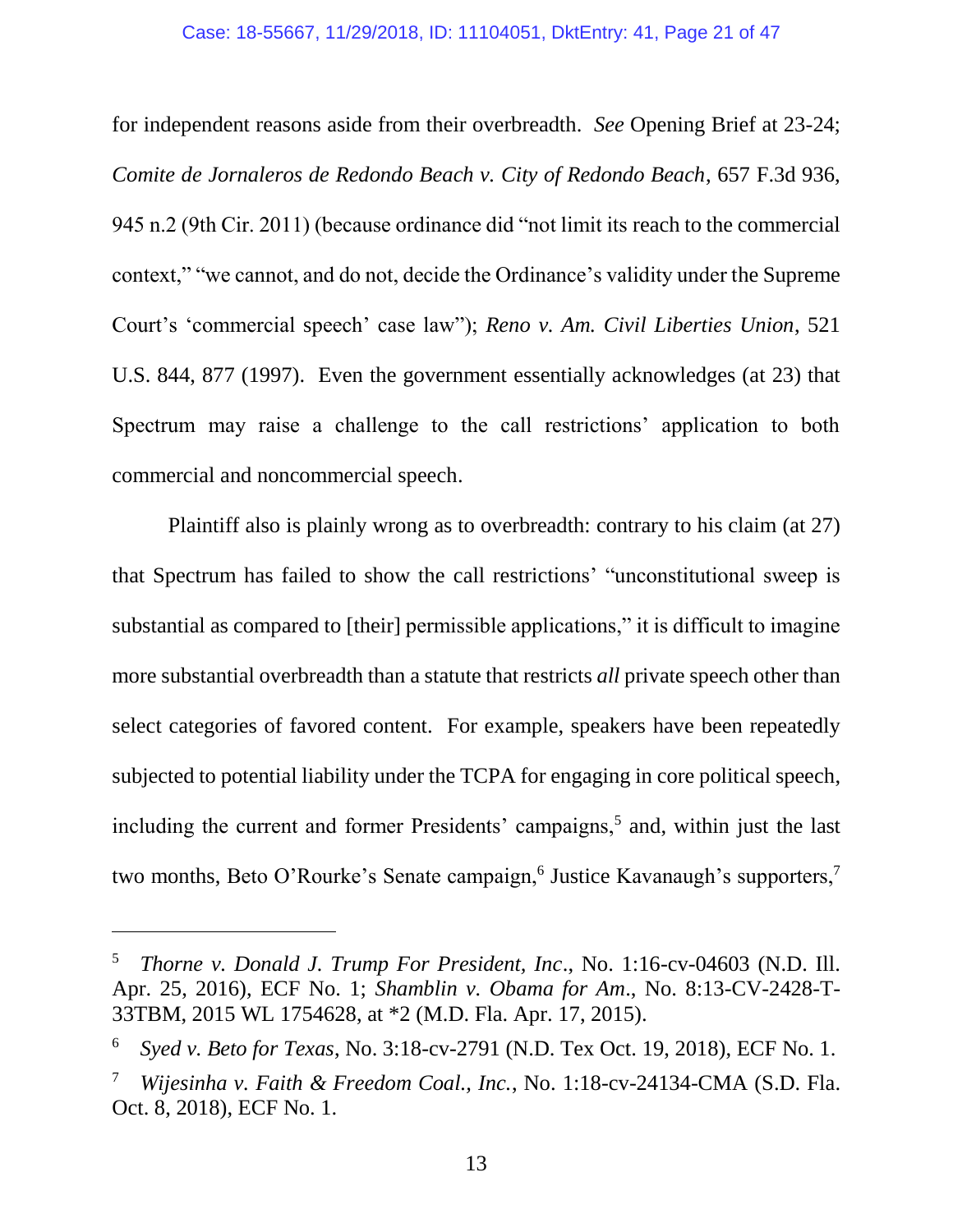at least one state legislator's PAC, $8$  and even the Humane Society. $9$  Anyone who attempts to place a substantial volume of calls to consumers for *any reason* is bound to be hit with a TCPA lawsuit eventually, especially given that even the most rigorous efforts to obtain prior express consent will not prevent lawsuits when a single inadvertent call to a reassigned mobile number is enough to give rise to a multimillion dollar putative class demand, and there are no technological means to avoid such inadvertent calls. *See infra* at 28-29. Review therefore is warranted under strict scrutiny irrespective of the characterization of Spectrum's speech. *See Bd. of Trs. v. Fox*, 492 U.S. 469, 481-82 (1989).

### <span id="page-21-0"></span>**II. PLAINTIFF AND THE GOVERNMENT FAIL TO SHOW THAT THE CALL RESTRICTIONS WITHSTAND STRICT SCRUTINY**

<span id="page-21-2"></span><span id="page-21-1"></span>"Content-based regulations are presumptively invalid," *Hoye v. City of Oakland*, 653 F.3d 835, 853 (9th Cir. 2011), and "almost always violate the First Amendment," *DISH Network Corp. v. FCC*, 653 F.3d 771, 778 (9th Cir. 2011). Plaintiff and the government have failed to carry their burden to sustain the call restrictions under strict scrutiny by proving through evidence that the content-based

<sup>8</sup> *Norton v. 1863 PAC, Ltd.*, No. 3:18-CV-173 (N.D.W.Va. Oct. 19, 2018), ECF No. 1.

<sup>9</sup> *Righetti v. Humane Soc'y of the United States*, No. 4:18-cv-06562-DMR (N.D. Cal. Oct. 26, 2018), ECF No. 1.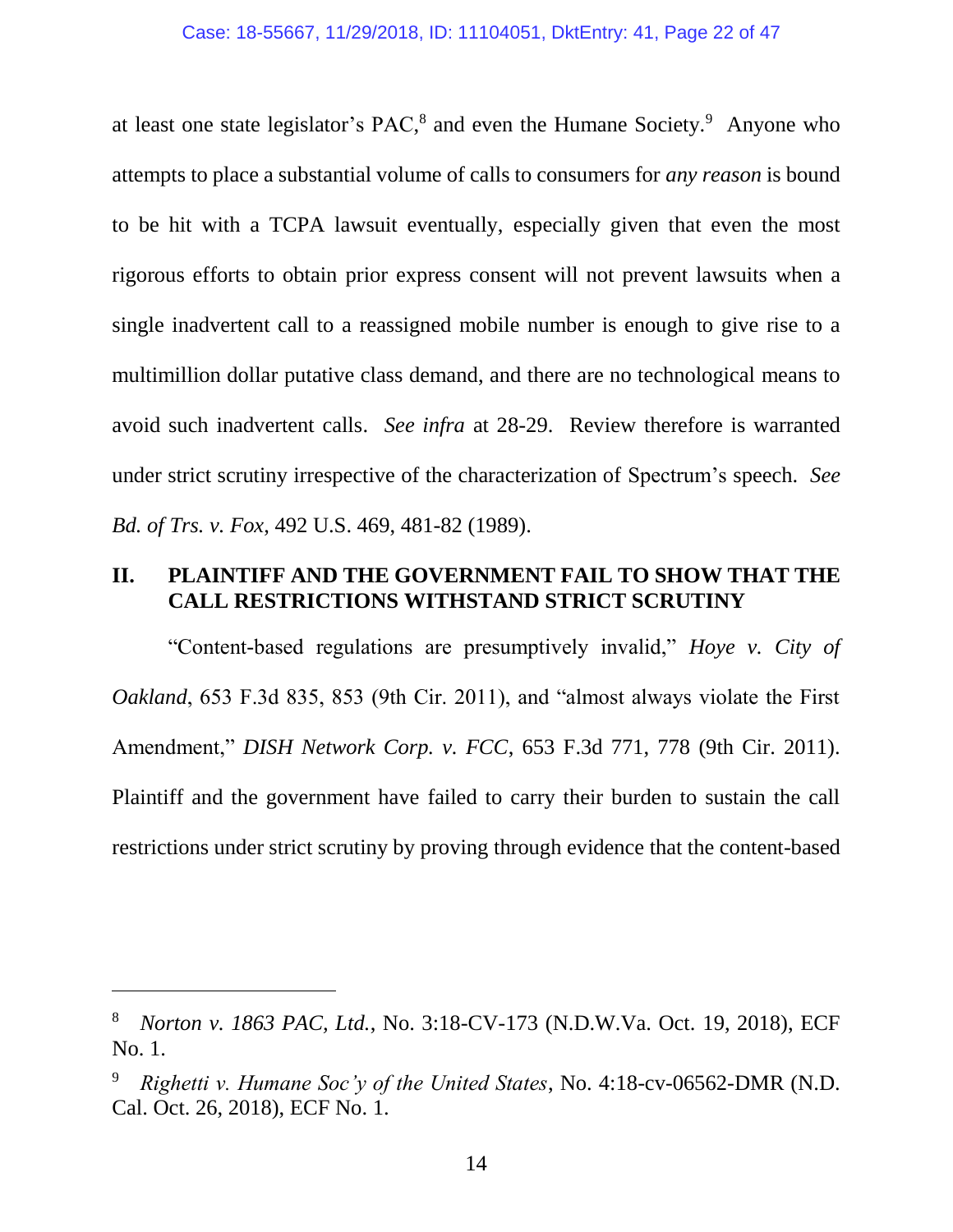call restrictions are narrowly tailored to advance a compelling government interest.

<span id="page-22-3"></span>*See Thalheimer v. City of San Diego*, 645 F.3d 1109, 1116 (9th Cir. 2011). 10

# **A. The Call Restrictions Do Not Advance a "Compelling" Government Interest**

<span id="page-22-2"></span>The government argues (at 24) that "the protection of residential privacy is undoubtedly a compelling governmental interest." Tellingly, however, neither the government nor Plaintiff identifies a single case in which the Supreme Court or any court of appeals has ever held that such a "privacy" interest can justify a *content-based* speech restriction. That is unsurprising: to Spectrum's knowledge, there is no such case. *Cf. Kirkeby v. Furness*, 92 F.3d 655, 659 (8th Cir. 1996) ("[T]he Supreme Court has never held that [residential privacy] is a compelling interest … and we do not think that it is."). Instead, in its two principal decisions on this issue, the Supreme Court held that residential privacy is a "significant government interest" sufficient to support a *content-neutral* residential picketing restriction, *Frisby v. Schultz*, 487 U.S. 474, 484 (1988), but it recognized that residential privacy was *not*sufficient to support a *content-based* residential picketing restriction containing a single narrow exemption for labor-related picketing, as the government "may protect individual privacy by enacting … regulations applicable to all speech *irrespective of content*." *Carey v. Brown*, 447 U.S. 455, 465, 470 (1980)

<span id="page-22-1"></span><span id="page-22-0"></span>As Spectrum explained in its Opening Brief (at 26 n.13), for the same reasons set forth below, the call restrictions would fail even intermediate scrutiny.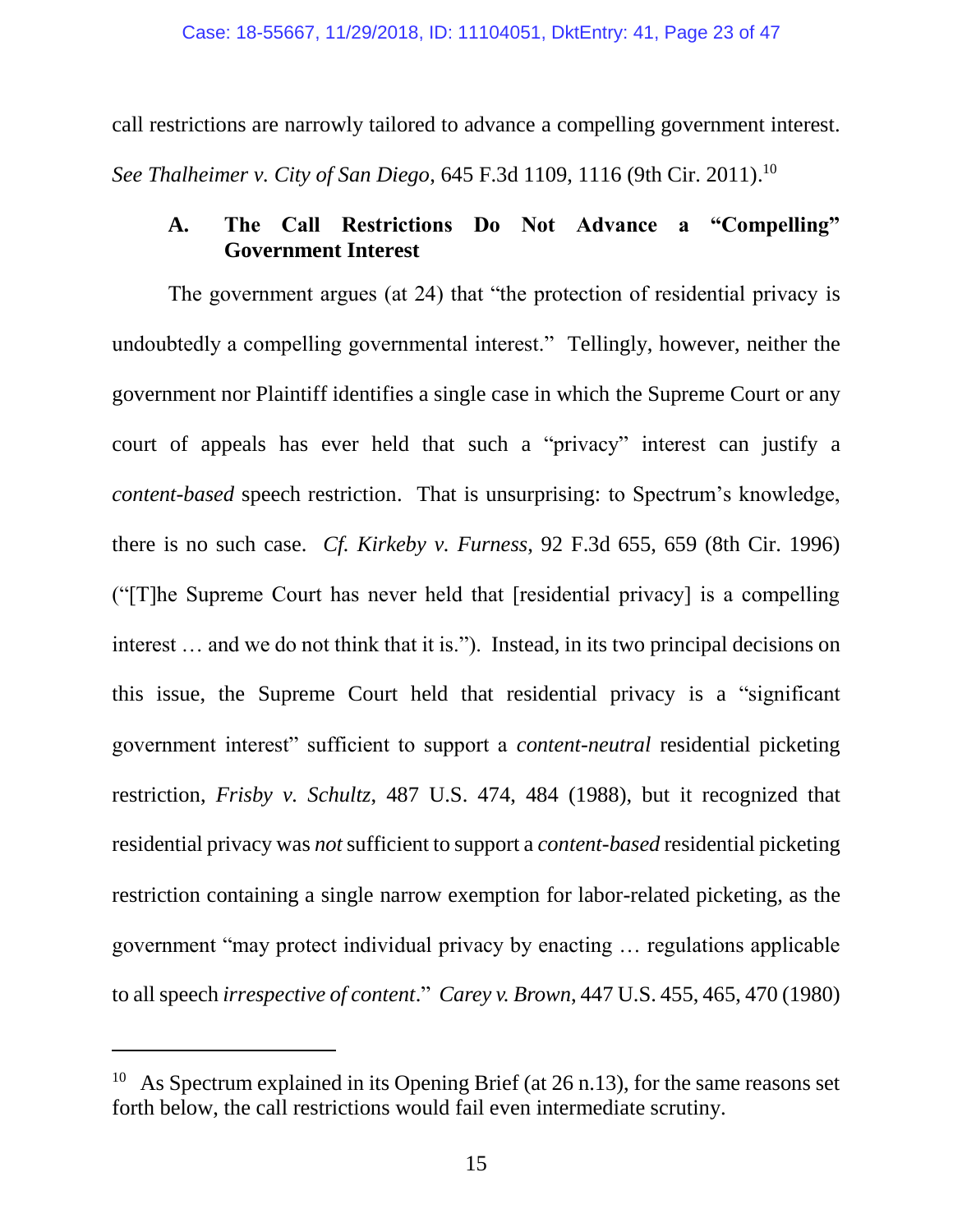<span id="page-23-4"></span>(emphasis in original); *see also Perry v. L.A. Police Dep't*, 121 F.3d 1365, 1369 (9th Cir. 1997) (confirming that *Carey* identified a "substantial interest in protecting residential privacy"). This Court already has observed that *Frisby* and cases like it recognizing the interest in the "tranquility[] and privacy of the home" "do not sanction content-based restrictions," but instead "only accept the dignity and privacy rationale as a sufficiently strong governmental interest to justify a content-neutral time, place, and manner restriction." *Hoye*, 653 F.3d at 852.

<span id="page-23-3"></span><span id="page-23-2"></span><span id="page-23-1"></span><span id="page-23-0"></span>The government says (at 27) that this statute is different, because "Congress has determined that these privacy interests are paramount." But the very existence of the government-backed debt collection exception (and other content- and speaker-based exemptions) establishes that Congress could not have regarded privacy as a compelling interest. *See, e.g.*, *Nat'l Advert. Co. v. City of Orange*, 861 F.2d 246, 249 (9th Cir. 1988) (the government's "allowance of some billboards [is] evidence that its interests in traffic safety and aesthetics … [fall] shy of 'compelling'"); *cf. Church of the Lukumi Babalu Aye, Inc. v. City of Hialeah*, 508 U.S. 520, 546-47 (1993). Moreover, the government's paean to "preserving the sanctity" of the home (at 26 (quoting *Frisby*, 487 U.S. at 484)) badly misses the mark, as the statute itself makes clear that the heightened restrictions on calls to mobile numbers were not grounded in concerns about residential privacy. In particular, Congress enacted different, *less restrictive* rules for calls to "residential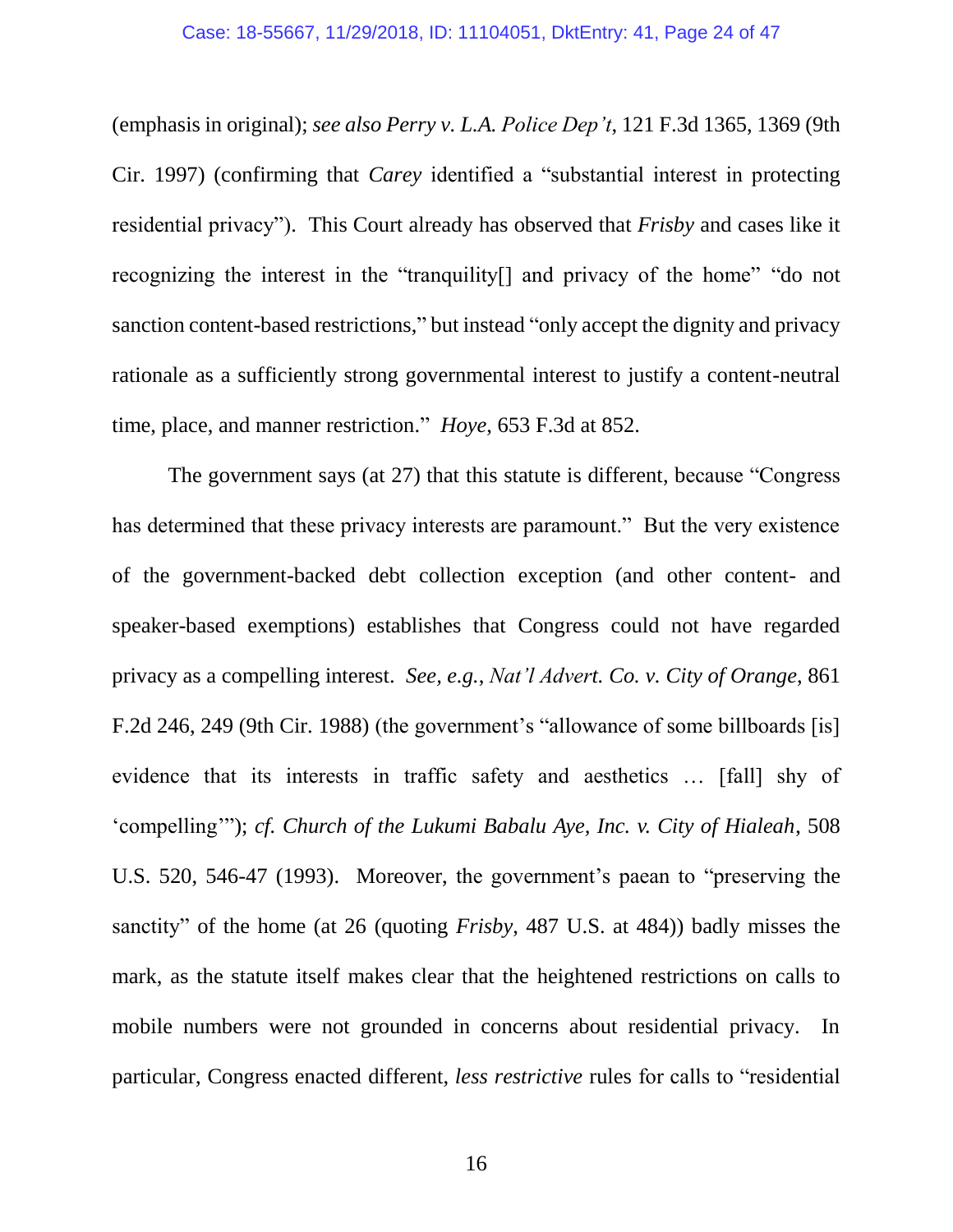<span id="page-24-2"></span><span id="page-24-1"></span>telephone line[s]," allowing unlimited use of an automatic telephone dialing system ("ATDS") for such calls, in contrast to the sweeping ATDS restriction applicable to calls to mobile numbers. *Compare* 47 U.S.C. § 227(b)(1)(B), *with id.*  § 227(b)(1)(A)(iii). And unsolicited callsto a *residential* landline "using an artificial or prerecorded voice" are impermissible only insofar as the call constitutes an "advertisement" or "telemarketing," 47 C.F.R. § 64.1200(a)(3), whereas *any* prerecorded/artificial call to a mobile number is prohibited without express consent (apart from the content-based exemptions discussed above). 47 U.S.C. § 227(b)(1)(A)(iii). The 1991 House Report explains why Congress imposed far greater restrictions on calls to *mobile* telephones than on calls to residential telephones: It was concerned in the former case about the "additional fees" historically charged for "receiving unsolicited calls" on mobile telephones. H.R. Rep. No. 102-317, at 24 (1991), 1991 WL 245201. But no one contends that *that*  interest is compelling, nor could they.

<span id="page-24-3"></span><span id="page-24-0"></span>Finally, even assuming such a privacy interest could be "compelling" in the abstract, Plaintiff and the government ignore the black-letter requirement that the party defending a content-based restriction advance *evidence* that the *distinctions*  drawn by the law serve such a compelling interest in the specific factual context. *See City of Cincinnati v. Discovery Network*, *Inc.*, 507 U.S. 410, 424 (1993) (concluding that city ordinance was unconstitutional where "the [content-based]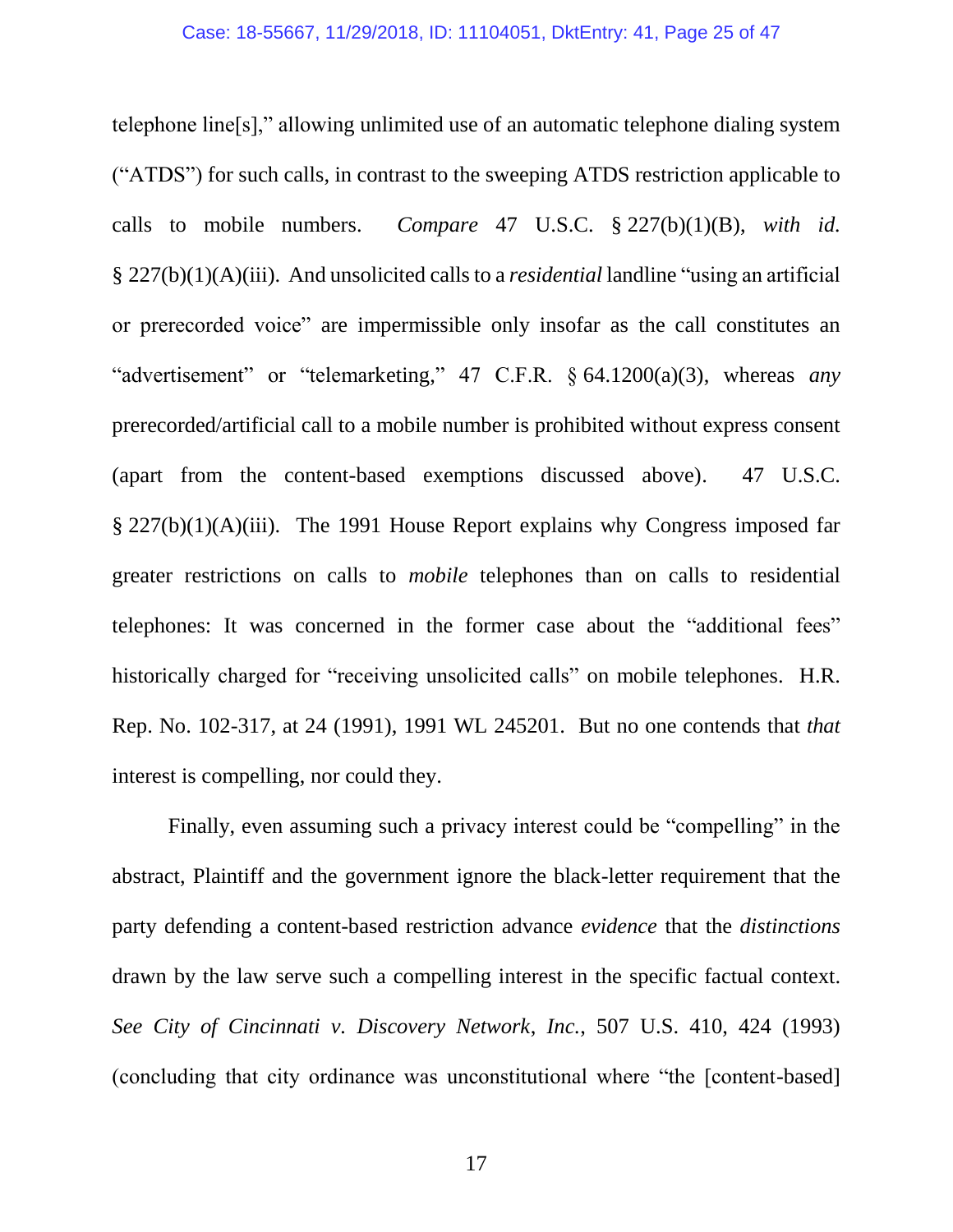#### Case: 18-55667, 11/29/2018, ID: 11104051, DktEntry: 41, Page 26 of 47

<span id="page-25-1"></span>distinction bears no relationship *whatsoever* to the particular interests that the city has asserted"); *Carey*, 447 U.S. at 461-62 (1980) (under strict scrutiny, "the justifications offered for any distinctions [the restriction] draws must be carefully scrutinized"); *Serv. Emps. Int'l Union v. Fair Political Practices Comm'n*, 955 F.2d 1312, 1321 (9th Cir. 1992) ("'[T]he crucial question is whether there is an appropriate governmental interest suitably furthered by the differential treatment.'"). The lack of any such evidence is unsurprising, because it is obvious that the contentbased distinctions at issue here directly undermine any interest in privacy, even on the government's own theory, by allowing a large volume of unconsented-to calls.

<span id="page-25-0"></span>Plaintiff suggests in passing (at 42) that the debt collection exemption might also be justified by a "compelling interest in … collecting government debts." By contrast, the government appears to have abandoned that contention on appeal. *Cf.* ER167-68 (raising that argument below). Such an interest cannot possibly justify the exemption for calls concerning *private*, government-guaranteed debts. The government will never collect any revenues from such debtors. At most, it might avoid *paying out* funds pursuant to a guarantee on a defaulted private loan—but no one argues *that* interest is "compelling." In any event, it is well-established that Plaintiff's asserted interest in raising revenue cannot justify a *content-based* speech restriction. *See Ark. Writers' Project, Inc. v. Ragland*, 481 U.S. 221, 231-32 (1987) ("interest in raising revenue" failed to justify sales tax on publications "based solely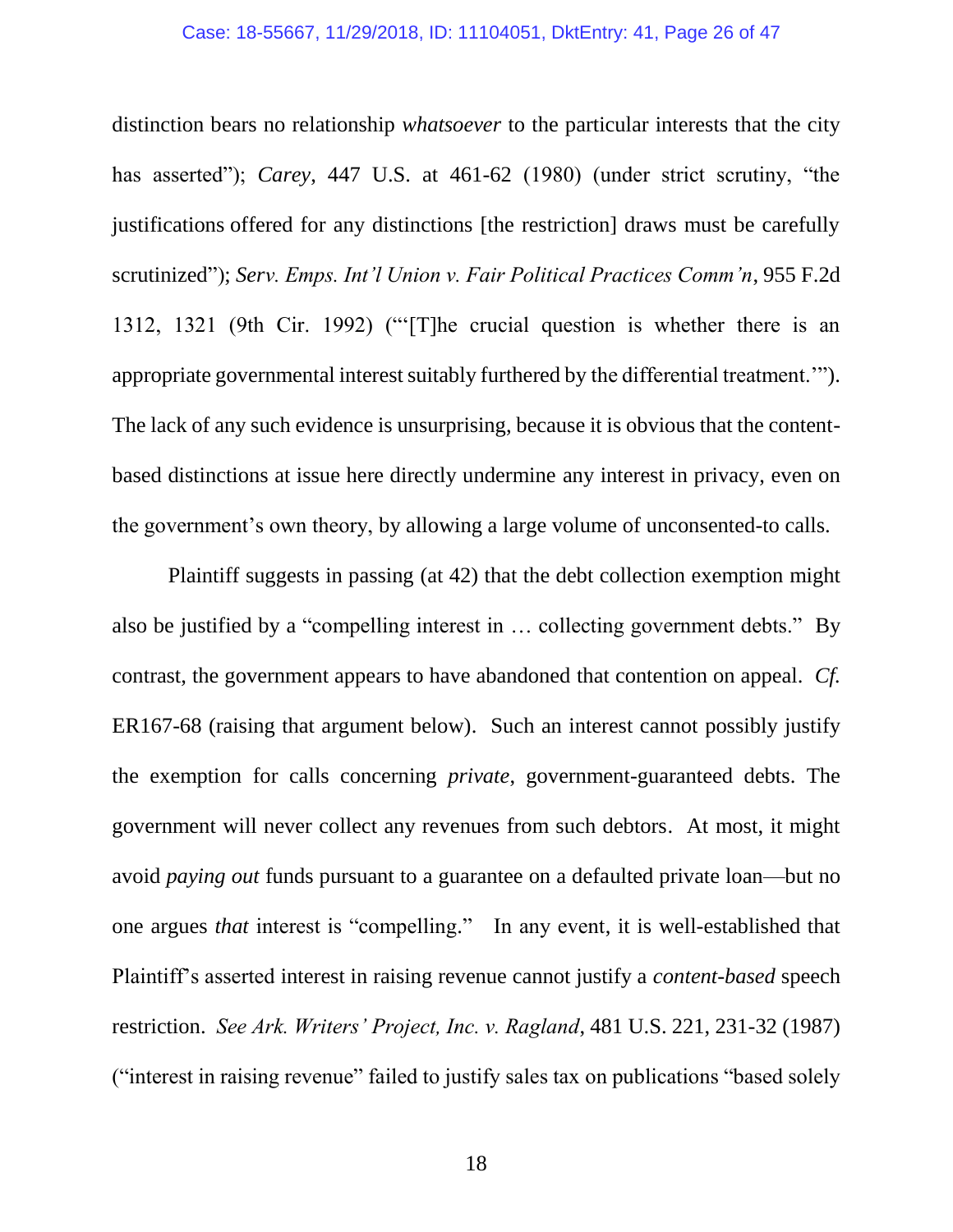<span id="page-26-5"></span><span id="page-26-4"></span><span id="page-26-1"></span>on their content"); *Minneapolis Star & Tribune Co. v. Minnesota Comm'r of Revenue*, 460 U.S. 575, 586 (1983) (similar); *Forsyth Cty. v. Nationalist Movement*, 505 U.S. 123, 135-36 (1992) ("raising revenue for police services" is "an important government responsibility," but "it does not justify a content-based permit fee"); *Serv. Emps. Int'l Union*, 955 F.2d at 1320 & n.12 (collecting cases); *Worrell Newspapers of Ind., Inc. v. Westhafer*, 739 F.2d 1219, 1224 n.4 (7th Cir. 1984) ("[T]he Supreme Court has rejected several interests as not sufficiently compelling to justify an infringement on the First Amendment," including "a state's interest in raising revenue."), *aff'd*, 469 U.S. 1200 (1985).<sup>11</sup>

<span id="page-26-6"></span>Moreover, even assuming such an interest could sometimes be compelling, Plaintiff and the government identified no evidence below that the exemption actually is necessary to collect government revenue. Certainly the government and private entities were doing so successfully prior to 2015. There is no legislative history available that could show otherwise. *See, e.g.*, Pub. L. No. 114-74, § 301(a)(1)(A), 129 Stat. 584, 588 (2015). Plaintiff's attempted "post hoc rationalization[]" of a purported "compelling" government interest is therefore impermissible. *Bourgeois v. Peters*, 387 F.3d 1303, 1322-23 (11th Cir. 2004).

<span id="page-26-3"></span><span id="page-26-2"></span><span id="page-26-0"></span><sup>11</sup> The same holds true under the Equal Protection Clause. *See Mem'l Hosp. v. Maricopa Cty*., 415 U.S. 250, 263 (1974) (finding that fiscal concerns cannot justify invidious discrimination); *Graham v. Richardson*, 403 U.S. 365, 375 (1971).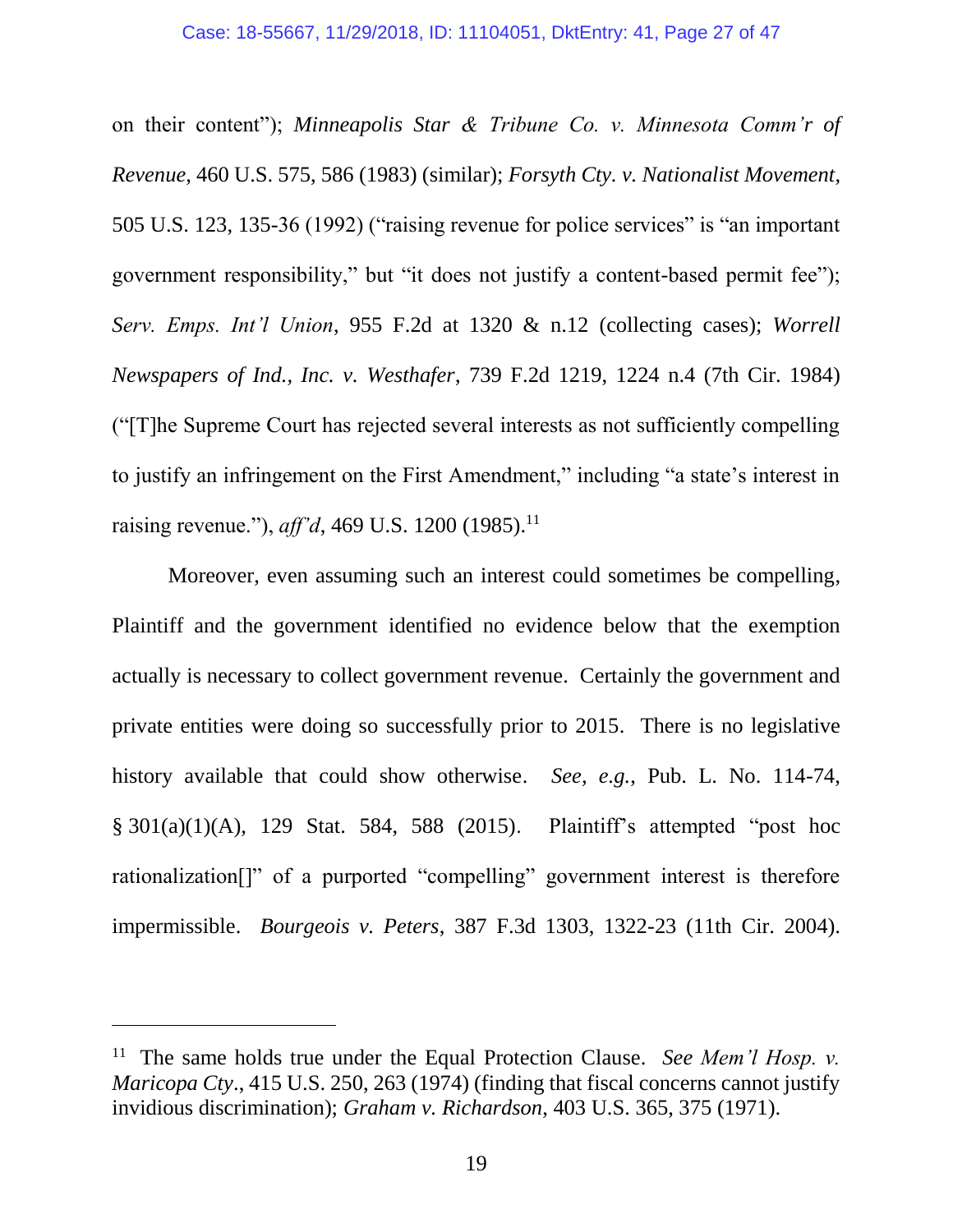<span id="page-27-0"></span>Moreover, the Congressional Budget Office ("CBO") reviewed the exemption and identified no material budget impact arising from it.<sup>12</sup> Given the lack of any evidence that the debt collection exception has resulted in any additional government revenues or savings,<sup>13</sup> it appears this "special exemption" from liability for private debt collection messages instead serves to "bestow[] regulatory largesse upon favored industries" by allowing private debt collectors and issuers to place calls without recipients' consent. Dissenting Statement of Commissioner Pai, *Rules and Regulations Implementing the Telephone Consumer Protection Act of 1991*, Report and Order, CG Docket No. 02-278, 31 FCC Rcd 9074, 9123 ¶ 13 (2016). Such largesse is far from "compelling."

<span id="page-27-1"></span><sup>&</sup>lt;sup>12</sup> CBO, Estimate of the Budgetary Effects of H.R. 1314, the Bipartisan Budget Act of 2015, at 1, 4 (Oct. 28, 2015), https://www.cbo.gov/sites/default/files/114thcongress-2015-2016/costestimate/hr1314.pdf (discussing Section 301 of the Budget Act).

<sup>&</sup>lt;sup>13</sup> On appeal, the government says for the first time (at 30 n.1) that "[e]stimates relied on by Congress indicate that the exception will save the federal government \$120 million over ten years," citing to a February 2015 Office of Management and Budget ("OMB") budget document. The government does not explain how OMB derived its projection or cite any evidence of any such "reliance" by Congress. That is unsurprising: eight months later, before the debt-collection exemption was enacted, the nonpartisan CBO reviewed that exemption and identified no material budgetary effects. *See supra* n.12. Moreover, the government did not provide this information below, so there is no evidentiary record concerning the disagreement between CBO and OMB, nor whether OMB's *forecast* has been borne out in the years since.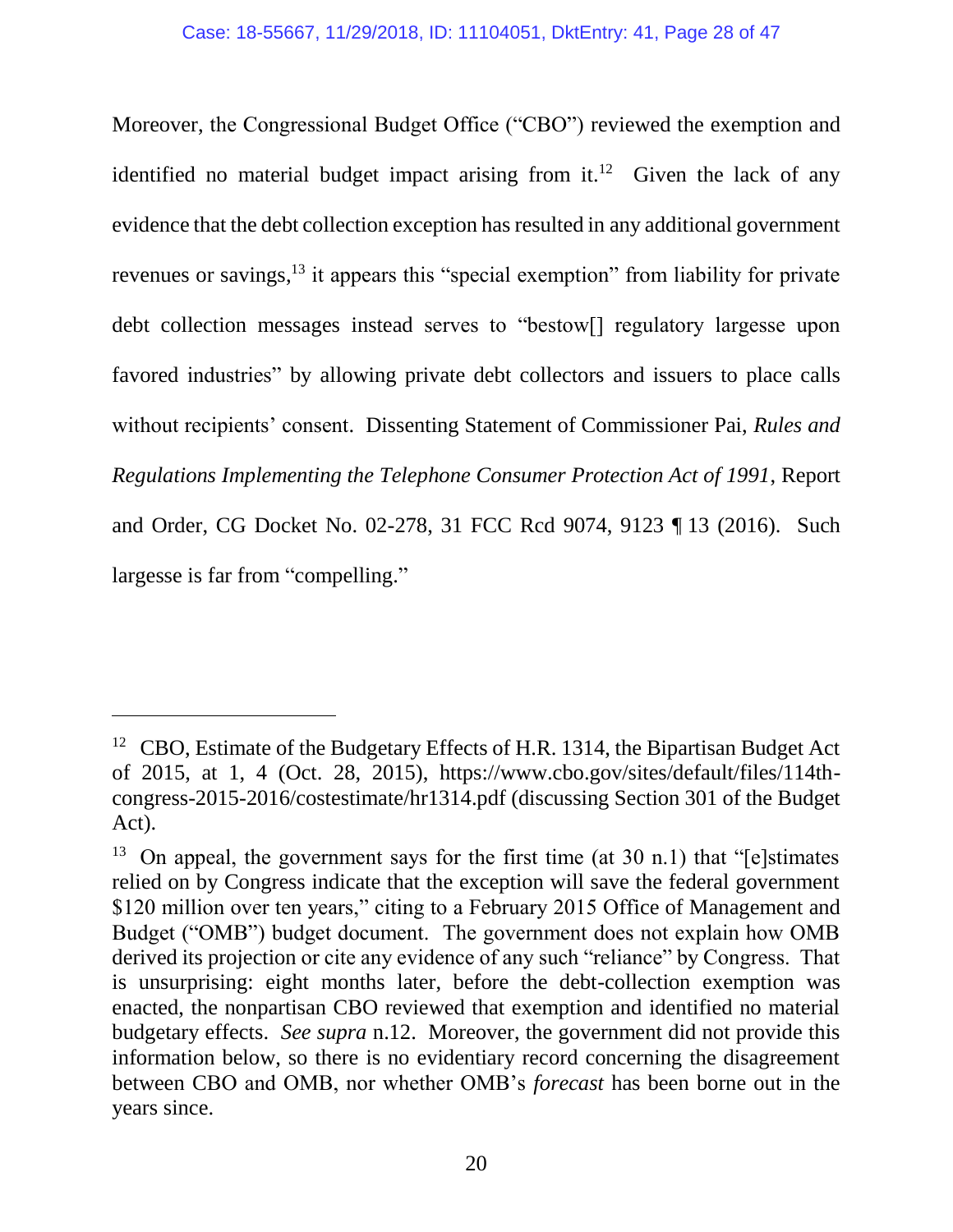# **B. The Plaintiff and the Government Failed To Identify Evidence Demonstrating That the Content-Based Call Restrictions Are Narrowly Tailored**

Plaintiff and the government also provided no evidence below to show that the call restrictions are narrowly tailored to a compelling interest in light of their various content-based distinctions. That deficiency warrants judgment in Spectrum's favor. *See Perry*, 121 F.3d at 1370.

## <span id="page-28-0"></span>**1. The Call Restrictions Are Fatally Underinclusive for at Least Two Independent Reasons**

Plaintiff and the government fail to rebut Spectrum's showing that the call restrictions are fatally underinclusive on the independent grounds that they (i) exempt large swaths of intrusive speech that is equally or more harmful to the government's purported privacy interest than the restricted speech, and (ii) privilege commercial speech over all other protected speech.

# i. *The Call Restrictions Exempt Large Swaths of Intrusive Speech, Fatally Undermining the Government's Asserted Privacy Interest*

The government begins (at 27) by mischaracterizing the "narrow tailoring" test, arguing that the *content-based distinctions* need not be tailored to the asserted privacy interest as long as "the autodialer restriction as a whole" is sufficiently tailored. As shown above, Plaintiff and the government must justify the statute's *differential treatment*; it does not suffice to show that the restrictions would be justified in the *absence* of content-based distinctions. *See supra* at 17-18 (collecting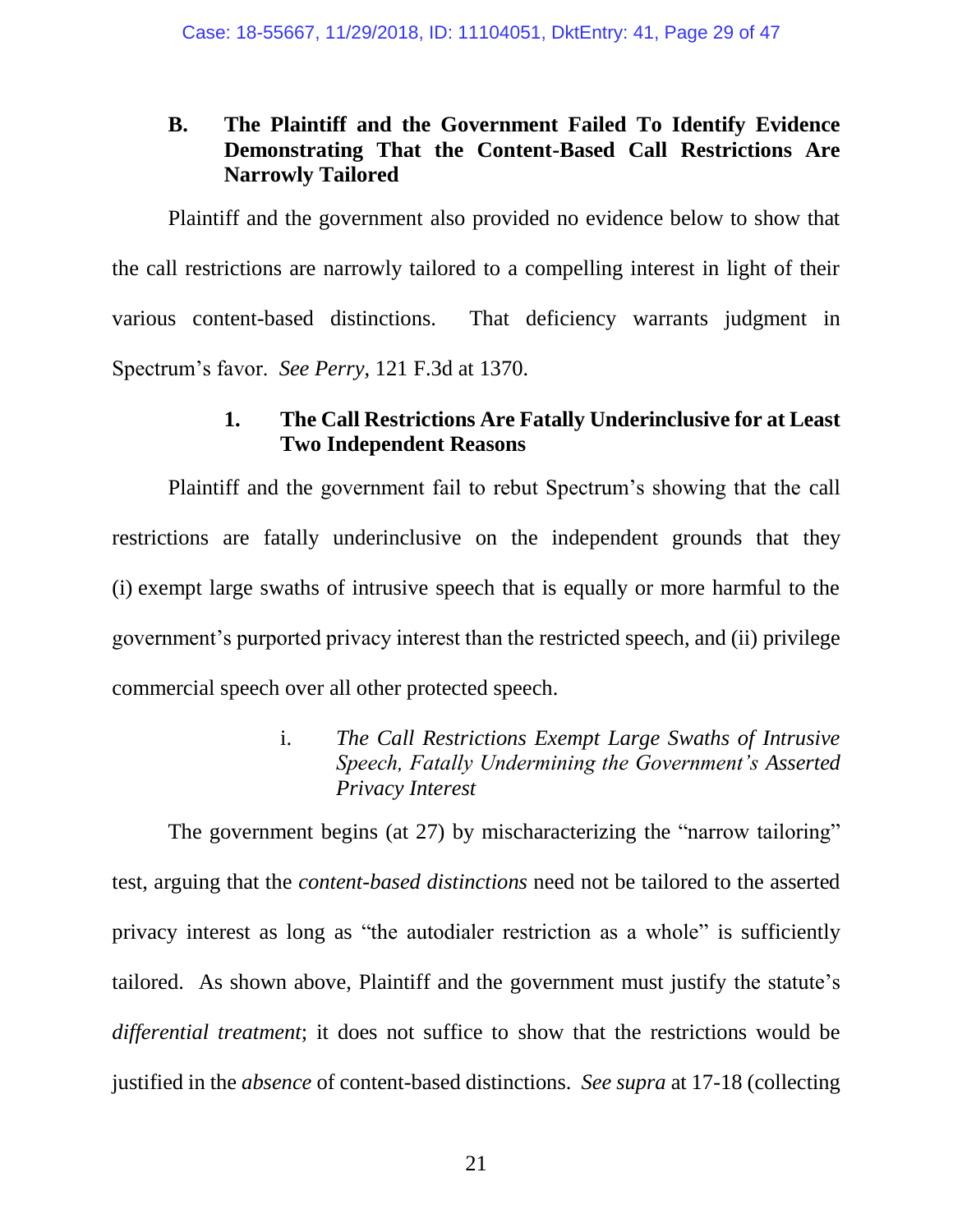cases). Yet Plaintiff and the government fail utterly to explain how exempting unconsented-to calls to promote the collection of government-backed debt (even apart from the other content- and speaker-based distinctions), while discriminating against other calls on the basis of their subject matter, constitutes a narrowly tailored means of protecting residential privacy.

The government instead claims (at 27-28) that the call restrictions "aim[] squarely at the conduct most likely" to cause the harms Congress seeks to prevent, *i.e.* automated calling. But there is no evidence that remotely supports the assertion that the prohibited calls are any more likely to harm privacy than the calls the government has exempted. To the contrary, Spectrum has identified extensive evidence showing that the call restrictions broadly *exempt* many of the *most intrusive* autodialed and prerecorded calls, particularly unconsented-to debt collection calls. *See* Opening Brief at 34-40; ER202-03 & n.9; ER102-05. That showing stands unrebutted. Indeed, Plaintiff appears to agree with Spectrum: he argues (at 43) that "the number one complaint from consumers regarding robocalls [i]s being robodialed by a debt collector" without consent, further admitting (at 39) that the restrictions' content-based exemptions "may diminish" "the achievement of the statute's privacy-protection purposes." *Amicus curiae* EPIC also acknowledges (ECF No. 33 at 10) that the debt-collection exception "cuts against the privacy interests of telephone subscribers" and "hurts consumers."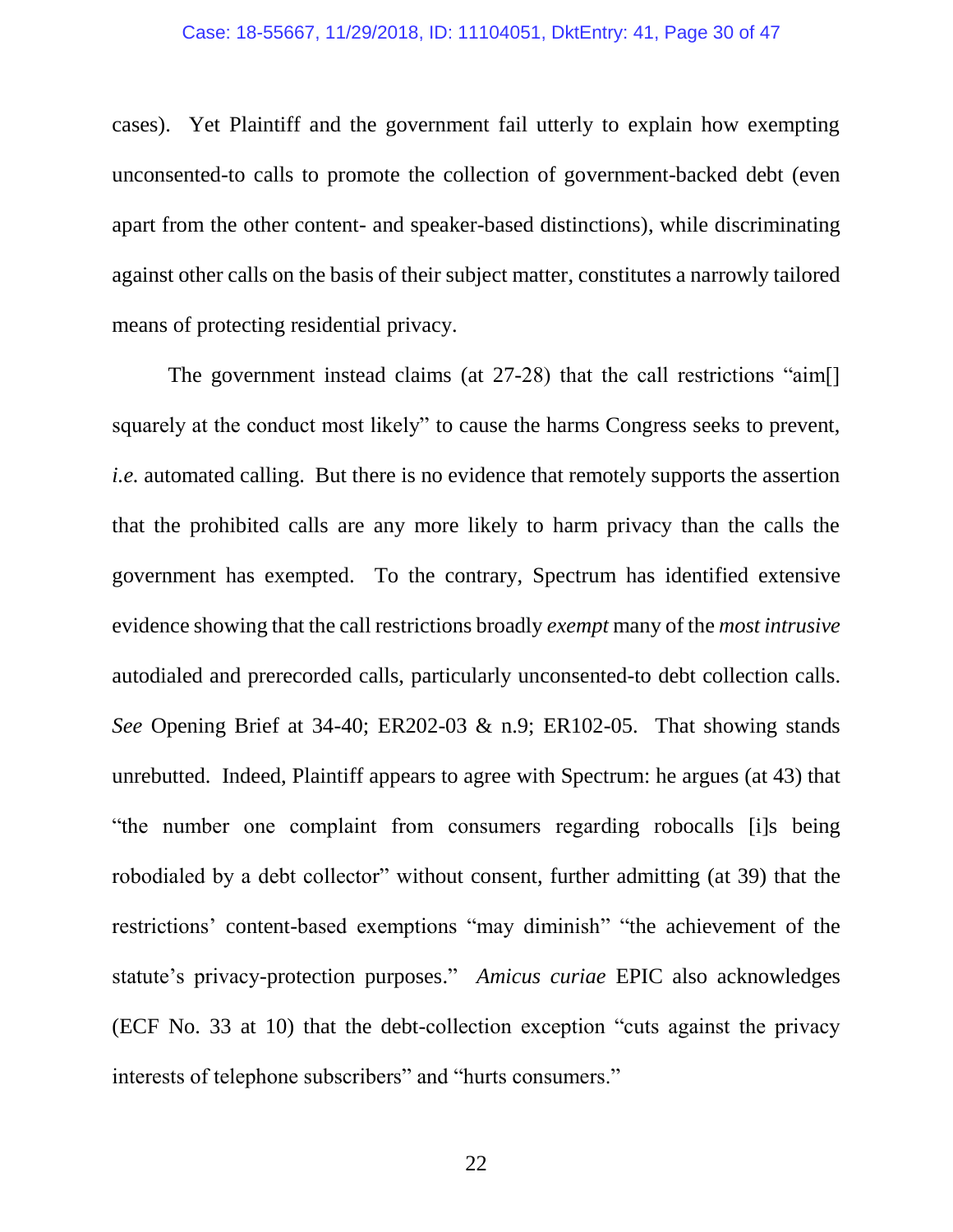<span id="page-30-0"></span>The government argues (at 27-29) that it is not dispositive that the exemptions allow such harm to the asserted privacy interest, citing *Williams-Yulee v. Florida Bar*, 135 S. Ct. 1656, 1665-68 (2015). But while the government is right (at 28) that "speech restrictions need not sweep *as broadly as possible* in order to be found valid" under strict scrutiny (emphasis added), that misses the critical point that a restriction must sweep broadly enough to avoid undercutting the interest the government claims to be advancing. *Williams-Yulee* itself makes clear that the government's argument here is unavailing. There, the Supreme Court held that a restriction on direct judicial fundraising was narrowly tailored because the exempt speech (*i.e.,* indirect campaign committee fundraising) posed a "categorically different and [less] severe risk" of harm than the restricted speech. *Id.* at 1669. But here, the restrictions *exempt* speech that poses an identical or greater risk to privacy than the restricted speech. That is the *opposite* of narrow tailoring.

<span id="page-30-1"></span>The government also wrongly argues (at 28) that it is sufficient that these harmful exceptions supposedly "do not undermine the general efficacy of the restriction," which "substantially reduces the use of [the relevant] technologies." But "[u]nderinclusivity creates a First Amendment concern" not only when exemptions so thoroughly compromise a restriction that it no longer serves its purposes at all, but also "when the State regulates one aspect of a problem while declining to regulate a different aspect of the problem that affects its stated interest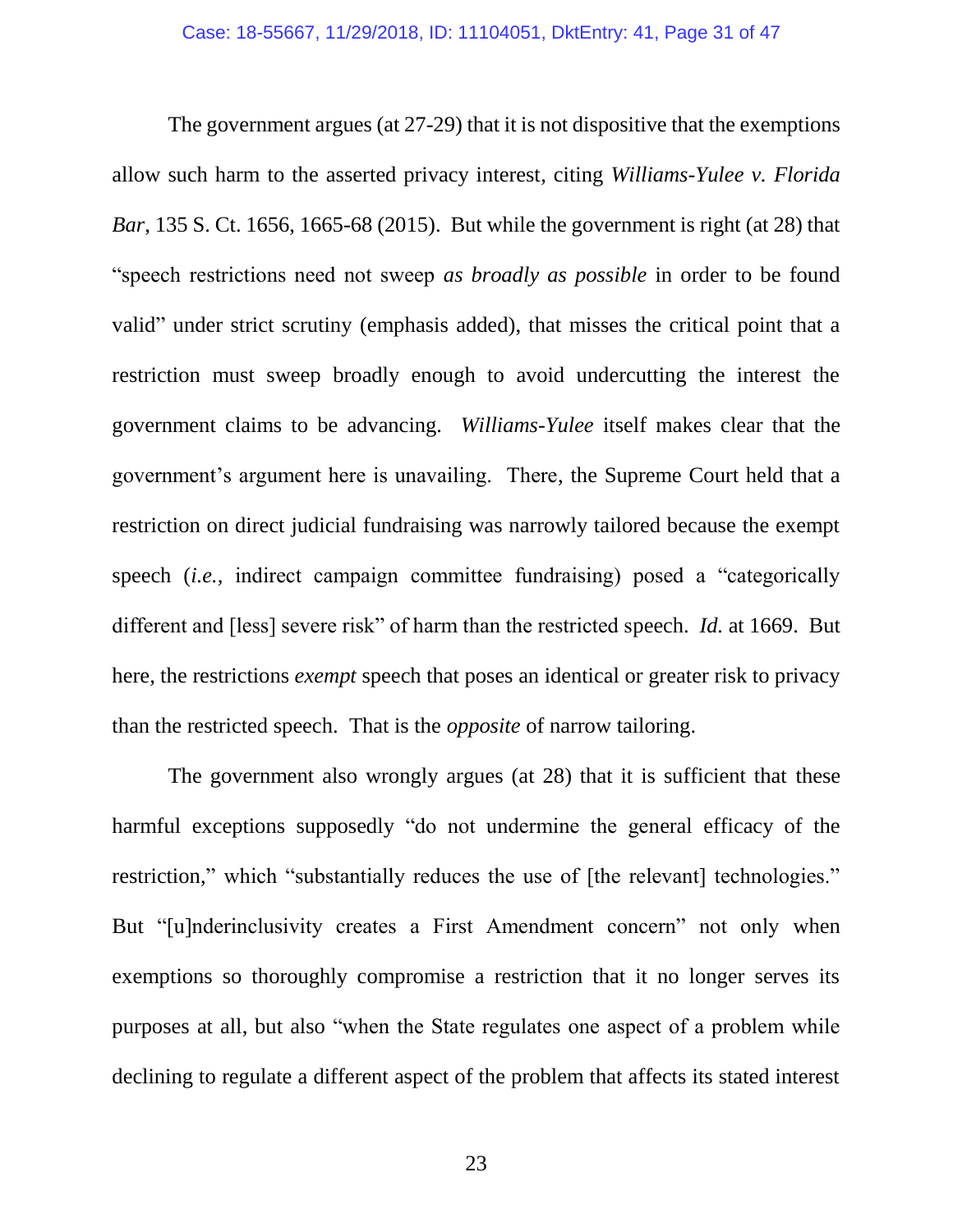*in a comparable way*." *Williams-Yulee*, 135 S. Ct. at 1670 (emphasis in original); *Carey*, 447 U.S. at 465 (invalidating statute because there was "nothing inherent in the nature of [exempt] labor picketing that would make it any less disruptive of residential privacy than [the restricted] picketing…."). The call restrictions "cannot be defended on the ground that partial prohibitions may effect partial relief;" instead, to show narrow tailoring, the government must "demonstrate its commitment to advancing this interest by applying its prohibition evenhandedly" to similarly situated speech. *Fla. Star v. B. J. F*., 491 U.S. 524, 540 (1989).

<span id="page-31-0"></span>Relatedly, the government argues (at 29) that a speech restriction fails narrow tailoring only where it has "numerous" "broad" exemptions that permit a "substantial amount of speech that presents the type of harm that the statute purportedly seeks to prevent," and that the exemptions here are only few and "narrow." But that mischaracterizes both the law and the facts. A speech restriction is fatally underinclusive where its "leaves *appreciable damage* to th[e] supposedly vital interest unprohibited.'" *Reed*, 135 S. Ct. at 2232 (emphasis added). Plaintiff and the government have never identified any evidence, beyond their own say-so, to show that the content-based exemptions do no "appreciable damage" to privacy, and Spectrum has shown just the opposite. *See* Opening Brief at 34-40.

<span id="page-31-1"></span>Nor is it necessary for "numerous" exceptions to exist to cause "appreciable damage" to the asserted governmental interest. For example, in *Carey*, the Supreme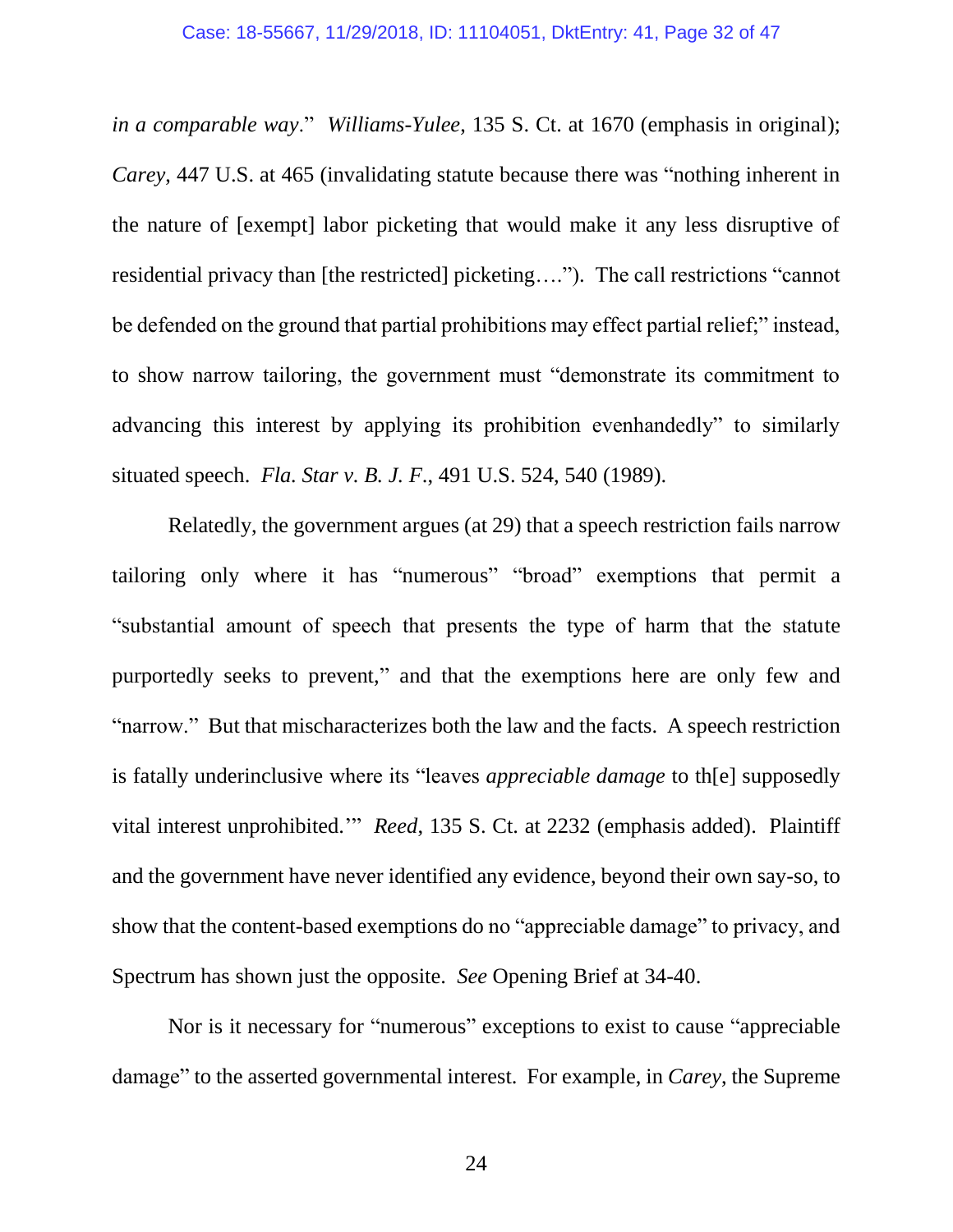<span id="page-32-1"></span>Court invalidated a restriction on residential picketing based on a single, narrow exemption for labor picketing: Although the restriction undoubtedly still protected privacy in the vast majority of cases, it failed strict scrutiny because "nothing in the content-based labor-nonlabor distinction has any bearing whatsoever on privacy." 447 U.S. at 465. Likewise, in *Perry*, this Court acknowledged that a restriction on solicitations on the Venice Beach Boardwalk clearly "would aid" the government's goals, but the restriction still failed even intermediate scrutiny because it contained *one* narrow exemption for nonprofit speakers without any "evidence that those without nonprofit status [were] any more cumbersome upon fair competition or free traffic flow than those with nonprofit status." 121 F.3d at 1370*.* And in *Italian Colors*, California's anti-surcharging statute applied to essentially all credit and debit card transactions and contained only narrow exceptions for payments to government entities and utilities; while that speech restriction continued to apply to almost all surcharged payments, the statute still failed even intermediate scrutiny because there was "no explanation why these exempt surcharges are any less harmful or deceptive than the surcharges plaintiffs seek to impose." 878 F.3d at 1178.<sup>14</sup> Here, by contrast, the exemptions for government-backed debt collection calls,

<span id="page-32-0"></span><sup>14</sup> *Italian Colors* confirms that the call restrictions are fatally underinclusive and would fail narrow tailoring even under the intermediate scrutiny applicable to a content-neutral restriction on commercial speech, based on the call restrictions' exemption of government messages standing alone.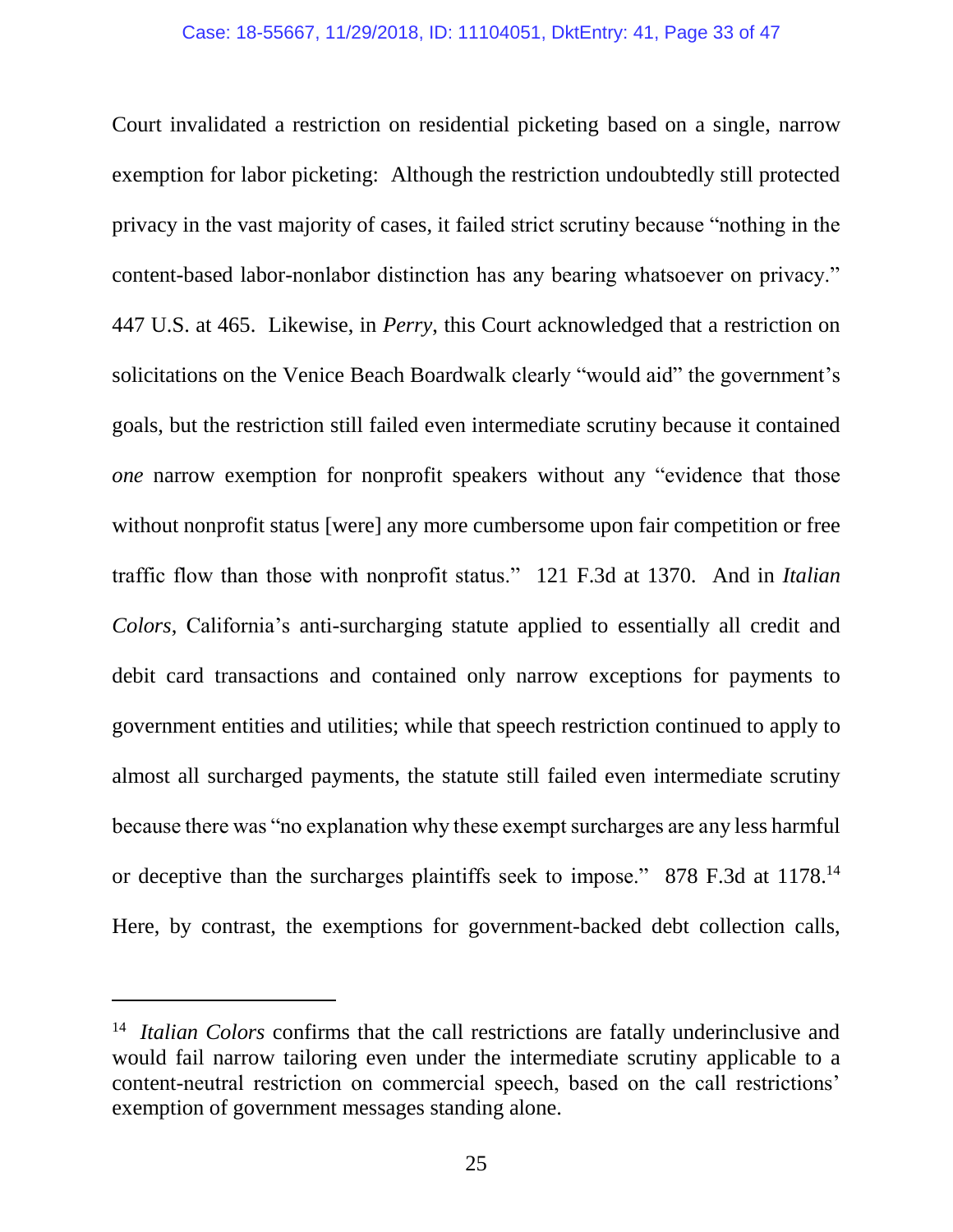government messages, and FCC-favored content are substantially broader than the narrow exemptions disapproved of in those cases, as these TCPA exemptions permit unrestricted, unconsented-to calls to millions of borrowers, additional unsolicited calling from tens-of-thousands of governmental entities, and unconsented-to calls relating to millions of package deliveries, banking transactions, healthcare appointments, and so on. *See* Opening Brief at 38-40.

### ii. *The Call Restrictions Impermissibly Privilege Commercial Speech over All Other Protected Speech*

The government apparently accepts (at 31) that the call restrictions may not privilege commercial speech over noncommercial speech, but argues that "[c]alls made to ensure the payment of funds owed to the federal government are not commercial communications." Whether or not that is correct, it proves far too little, because the debt-collection exemption goes much further than simply exempting calls to collect money owed to the government (like an IRS debt); it also exempts a huge volume of private debt-collection calls placed by private parties concerning private debts (like student loans and mortgages) that just happen to be guaranteed by the government. The government has conceded elsewhere that private debt collection messages are "commercial" speech. U.S. Mem. of Law in Supp. of the Constitutionality of the TCPA of 1991 at 11-12, *Mejia v. Time Warner Cable, Inc*., No. 8:15-cv-6445-JPO, (S.D.N.Y. Mar. 3, 2017), ECF No. 147. That the exempt private debts here might be "guaranteed" by the government in the event that some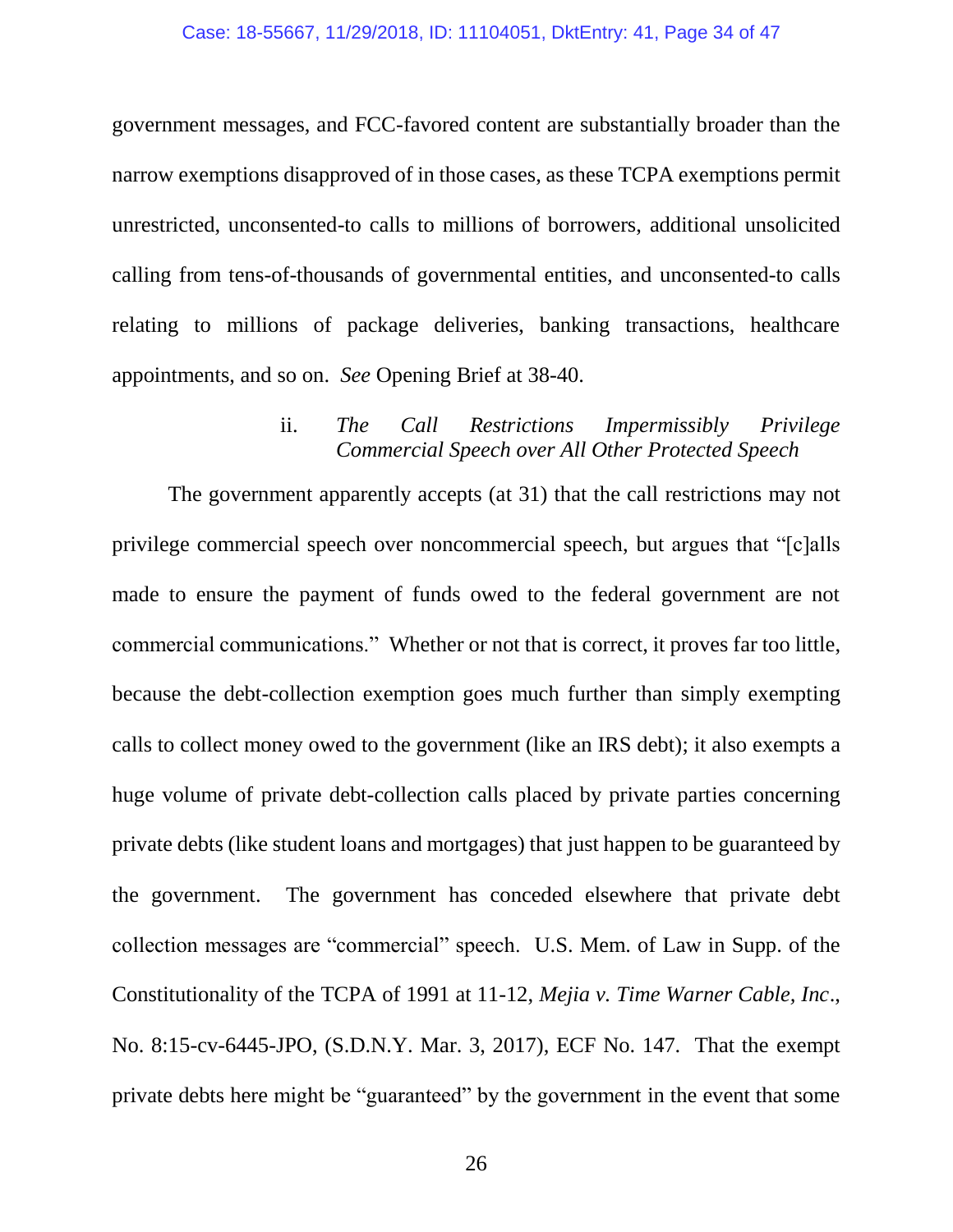of them later default cannot convert such private debt collection messages into "noncommercial" speech; as the government has explained, private callers placing such debt collection calls remain motivated by their "economic interests" and propose a "future transaction[]" (*i.e.*, a payment). *Id*.

### **2. The Call Restrictions Also Are Fatally Overinclusive**

Plaintiff and the government fail to rebut Spectrum's showing that the call restrictions are also fatally overinclusive.

# i. *Under the Government's Own Theory, the Call Restrictions Cover Far More Speech Than Is Necessary*

<span id="page-34-0"></span>Plaintiff and the government have no good answer to Spectrum's showing (Opening Brief at 42-43) that the call restrictions are impermissibly overinclusive because there are many types of restricted speech that are just as important or valuable to speakers and listeners as speech exempt from the call restrictions. They offer no explanation as to why (for example) public schools may send unconsentedto messages, but private, parochial, and charter schools may not; why package deliveries are exempt from liability, but not grocery or dry cleaning deliveries. Congress effectively admitted that the call restrictions were overinclusive when it delegated to the FCC the role of creating additional content-based exemptions. 47 U.S.C. § 227(b)(2)(C). Plaintiff and the government do not show otherwise.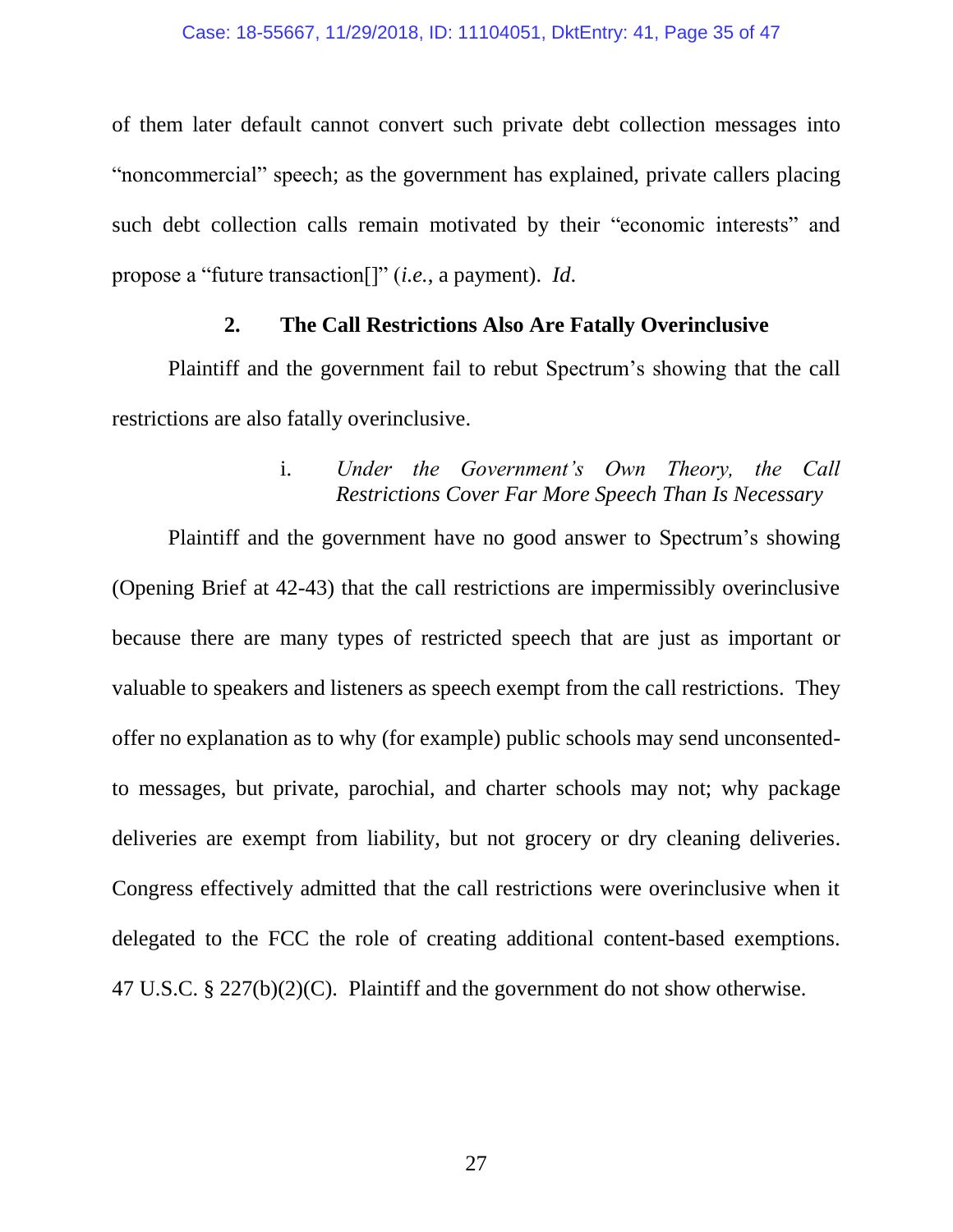### <span id="page-35-1"></span><span id="page-35-0"></span>ii. *The Call Restrictions Are Not the Least Restrictive Means of Fulfilling the Government's Interest*

<span id="page-35-2"></span>Finally, Plaintiff and the government do not come close to undermining Spectrum's showing (Opening Brief at 44-46) that the statute sweeps far more broadly than necessary by imposing a strict liability regime with which full compliance is impossible. While the government says (at 32) that calls can still be made through "non-automated means or obtaining [the recipient's] consent," in reality, "[a]pproximately 35 million numbers are disconnected and made available for reassignment to new consumers each year," and yet "callers lack guaranteed methods to discover all reassignments" in light of the absence of any comprehensive database of such reassignments. *Advanced Methods to Target and Eliminate Unlawful Robocalls*, Second Further Notice of Proposed Rulemaking, 83 Fed. Reg. 17,631, 17,632 (Apr. 23, 2018). As a result, the Chairman of the FCC has recognized that "even the most well-intentioned and well-informed business will sometimes call a number that's been reassigned to a new person" without the recipient's consent. Dissenting Statement of Then-Commissioner Ajit Pai, *Rules and Regulations Implementing the Telephone Consumer Protection Act of 1991*, Declaratory Ruling and Order, CG Docket No. 02-278, 30 FCC Rcd 7961, 8077 (2015) ("2015 FCC Order"). Such strict liability severely chills speech by legitimate businesses, political speakers, and noncommercial entities that are merely trying to reach their own customers and constituents via modern technology. *See Reno*, 521 U.S. at 876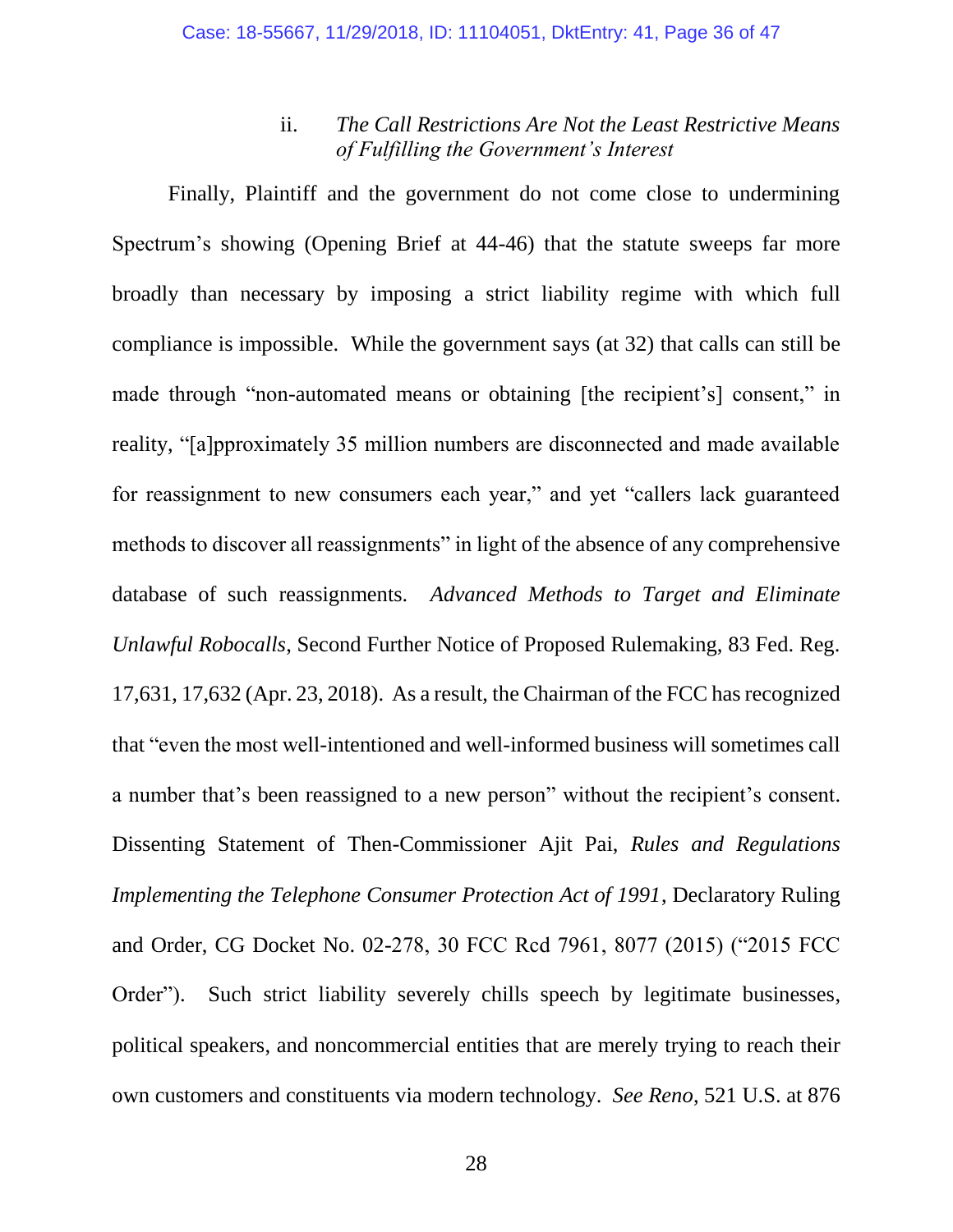#### Case: 18-55667, 11/29/2018, ID: 11104051, DktEntry: 41, Page 37 of 47

(concluding speech is severely burdened where compliance is technologically impossible). Plaintiff's counsel effectively acknowledges (at 43) that they seek to impose multi-million dollar putative class liability for such unavoidable, inadvertent "wrong number" calls, even where a party has a "good faith" belief it is calling with prior express consent. Private speakers that do not benefit from the content-based exemptions have good reason to be chilled.

<span id="page-36-1"></span><span id="page-36-0"></span>The government's suggestion (at 33) that callers can simply give up on using modern technology to reach their customers and constituents, and instead place all calls and text messages through a manually dialed, live operator telephone (*i.e.*, every flight delay text alert, every cable installation appointment reminder, every get-out-the-vote message, every daily bible verse) at the cost of millions or billions of dollars, is no answer at all: The FCC has admitted that such burdens "significantly constrain" and "severely" "impair" the "ability to communicate with the public" by posing a "significant obstacle" "imped[ing]" the free dissemination of information, and increasing the cost of speech. *Rules and Regulations Implementing the Telephone Consumer Protection Act of 1991*, Declaratory Ruling, CG Docket No. 02-278, 31 FCC Rcd 7394, 7401-04, ¶¶ 15, 19 (2016). The government cannot simply wave off its own findings, given that "[a] statute is presumptively inconsistent with the First Amendment if it imposes a financial burden on speakers because of the content of their speech." *Simon & Schuster, Inc. v. Members of N.Y.*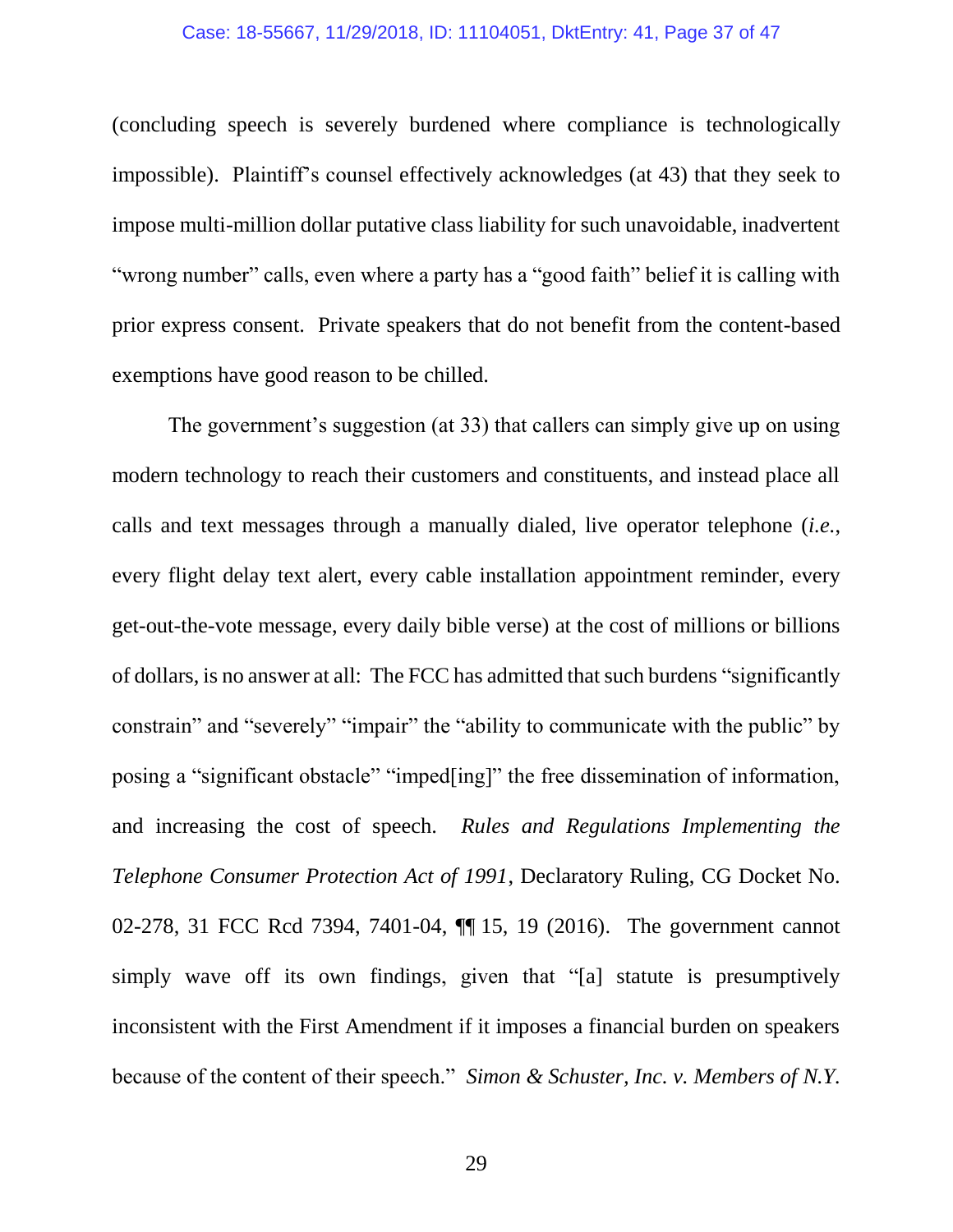<span id="page-37-3"></span>*State Crime Victims Bd.*, 502 U.S. 105, 115 (1991); *see also U.S. v. Playboy Entm't Grp.*, 529 U.S. 803, 812 (2000) ("The government's content-based burdens must satisfy the same rigorous scrutiny as its content-based bans."). Moreover, the government's proposed "alternative channels" for communication, inadequate though they are, are irrelevant to the review of the *content-based* call restrictions. *Reno*, 521 U.S. at 879; *Consol. Edison Co. v. Pub. Serv. Comm'n*, 447 U.S. 530, 541 (1980).

<span id="page-37-4"></span><span id="page-37-2"></span><span id="page-37-1"></span><span id="page-37-0"></span>The government further claims (at 33) that such content-based strict liability is the "least restrictive alternative" available because "[n]one of the[] [available] alternatives would be equally effective at preventing the onslaught of unwanted calls, and the attendant invasion of personal privacy." But the party defending a speech restriction must demonstrate through *evidence* that the government has "cho[sen] the least restrictive means to further [its] articulated interest." *Sable Commc'ns of Cal., Inc. v. FCC*, 492 U.S. 115, 126 (1989). Plaintiff and the government did not even attempt to meet this burden below. On appeal, the government quotes (at 34) a single congressional finding that "[b]anning such automated or prerecorded telephone calls to the home … is the only effective means of protecting telephone consumers from this nuisance and privacy invasion." (quoting Pub. L. No. 102-243, § 2, ¶ 12, 105 Stat. 2394 (1991)). But such a conclusory recital does not satisfy the government's heavy evidentiary burden to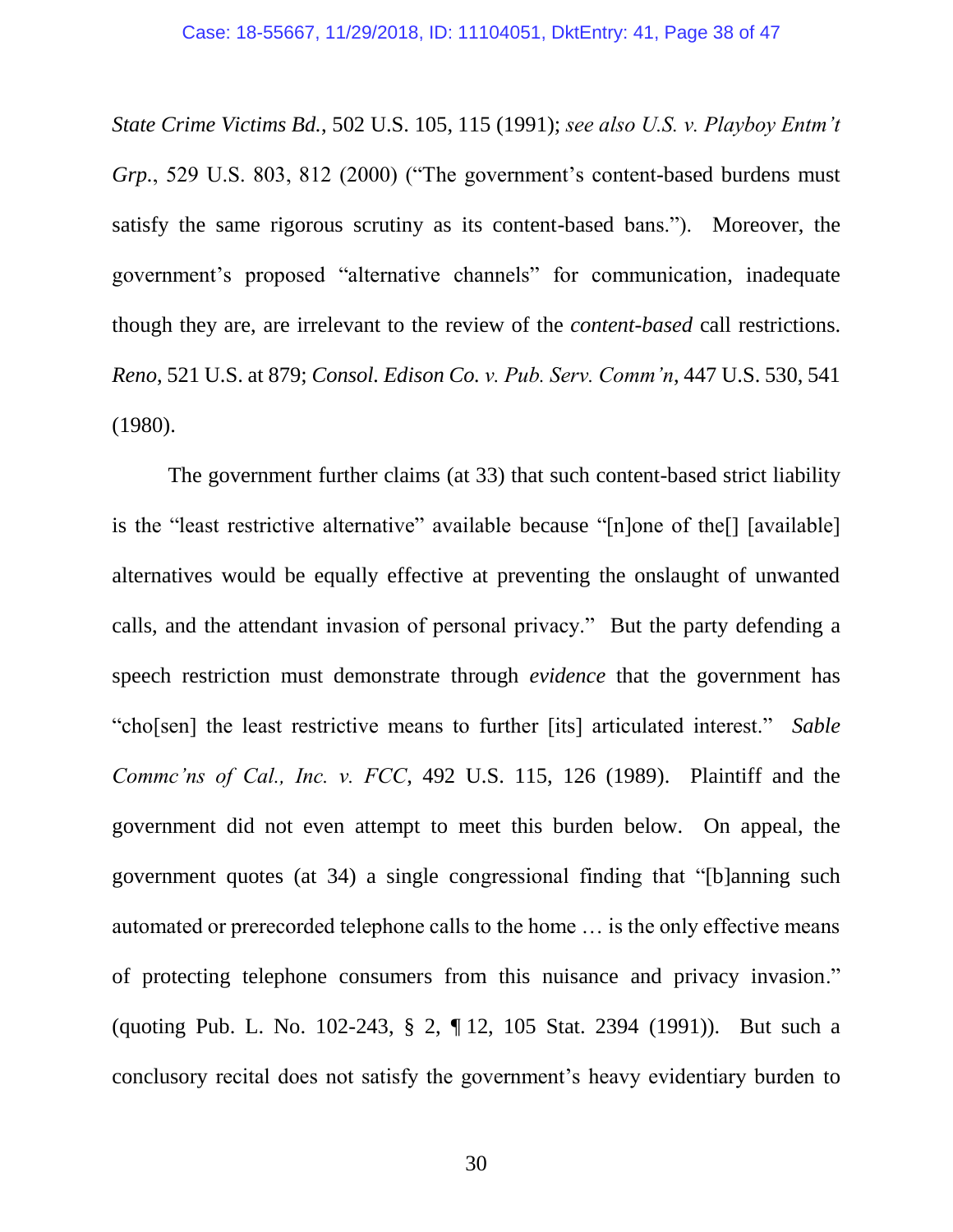<span id="page-38-1"></span><span id="page-38-0"></span>demonstrate that such content-based strict liability is actually the least restrictive alternative capable of meeting the restrictions' goals. *See Sable Commc'ns*, 492 U.S. at 129-30 ("[T]he congressional record presented to us contains no evidence as to how effective or ineffective the [alternative] regulations were or might prove to be."); *Playboy Entm't Grp., Inc*., 529 U.S. at 822-23 ("It was for the Government, presented with a plausible, less restrictive alternative, to prove the alternative to be ineffective," which must be based on more than "anecdote and supposition"); *id.*  (rejecting "conclusory statement" by legislator that alternatives would be ineffective because they "put[] the burden of action on the subscriber, not the cable company," as that "tells little about the relative efficacy of [the alternatives], other than offering the unhelpful, self-evident generality that voluntary measures require voluntary action").

<span id="page-38-2"></span>For example, all telemarketing calls are subject to the FCC's "do-not-call" restrictions, which require telemarketers to honor both a national do-not-call list, as well as do-not-call requests made directly to them, irrespective of the dialing technology that they use. 47 C.F.R.  $\S$  64.1200(c)-(d). And the FCC is currently pursuing intensive efforts to put an end to scammers' placing mass calls from fake, "spoofed" telephone numbers, often originating overseas, which create the true "boiler room" problem that vexes consumers—not calls from legitimate callers trying to reach their own customers and constituents. *See Advanced Methods to*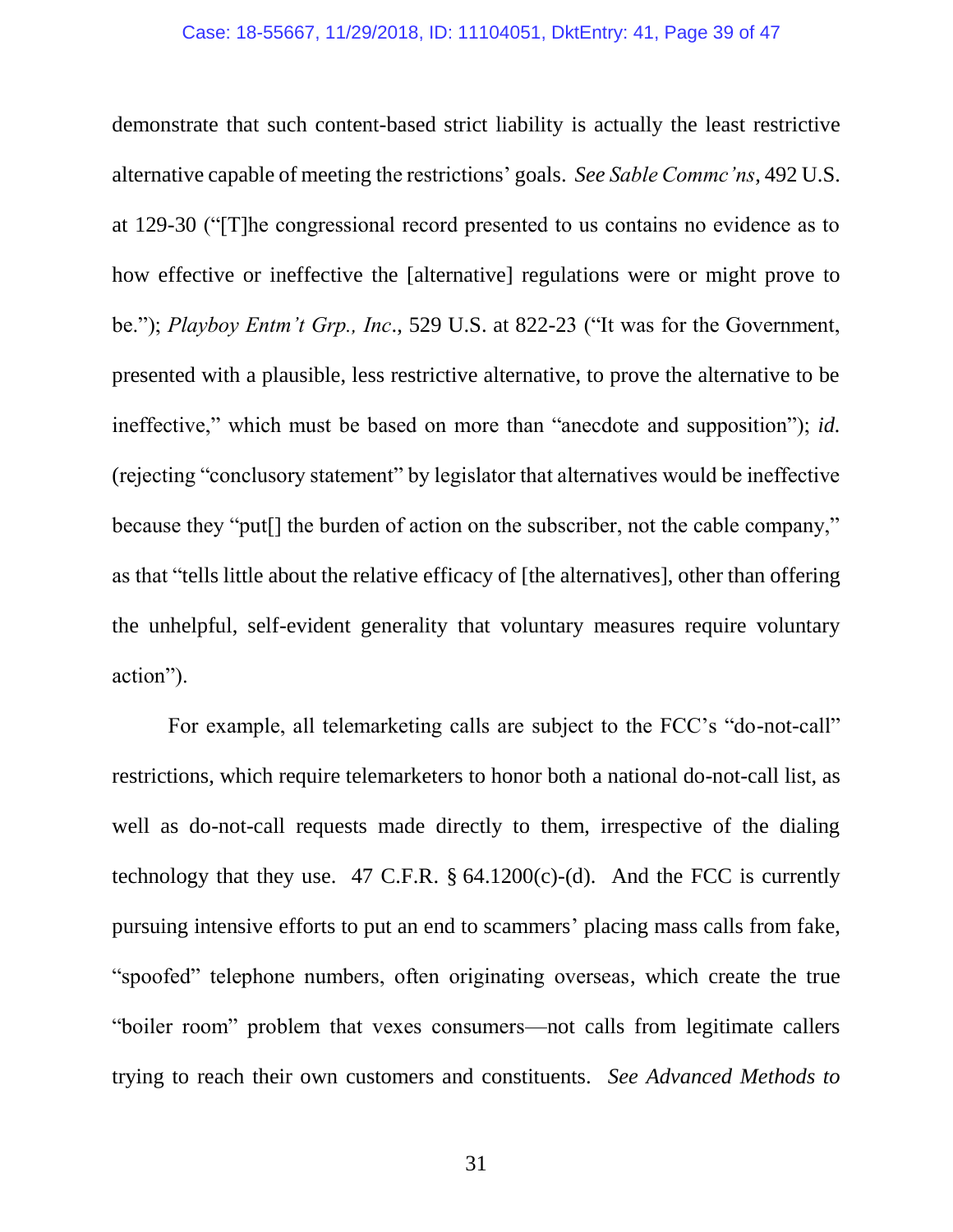*Target and Eliminate Unlawful Robocalls,* Report and Order and Further Notice of Proposed Rulemaking, CG Docket No. 17-59, 32 FCC Rcd 9706, ¶ 1 (2017).

<span id="page-39-2"></span><span id="page-39-0"></span>In invalidating a state-law analog to the TCPA's call restrictions, the Fourth Circuit correctly identified numerous less-restrictive alternatives, such as do-not-call lists, time-of-day limitations, and mandatory disclosure of caller's identity. *See Cahaly v. Larosa*, 796 F.3d 399, 405-06 (4th Cir. 2015). Indeed, this Court has explained that allowing a listener to "opt out" from receiving unwanted speech (as with a "do not call" list) is an equally effective alternative to broad, preemptive restrictions intended to protect residential privacy. *See, e.g.*, *Klein v. City of San Clemente*, 584 F.3d 1196, 1201, 1204-05 (9th Cir. 2009); *Dex Media West, Inc. v. City of Seattle*, 696 F.3d 952, 966 (9th Cir. 2012). Plaintiff and the government have not met their burden of proving otherwise. Indeed, the government's adoption of far *narrower* restrictions for calls to *residential* landlines (*supra* at 16-17) reinforces that less restrictive options are available.

# <span id="page-39-1"></span>**III. THE CALL RESTRICTIONS CANNOT BE "SEVERED" TO IMPOSE LIABILITY ON SPECTRUM HERE**

Plaintiff (at 46-47) and the government (at 34-35) argue that the government-backed debt collection exception, if invalid, should simply be severed from the statute, and the judicially amended statute should be applied retroactively to impose liability on Spectrum for its single alleged call to Plaintiff on July 6,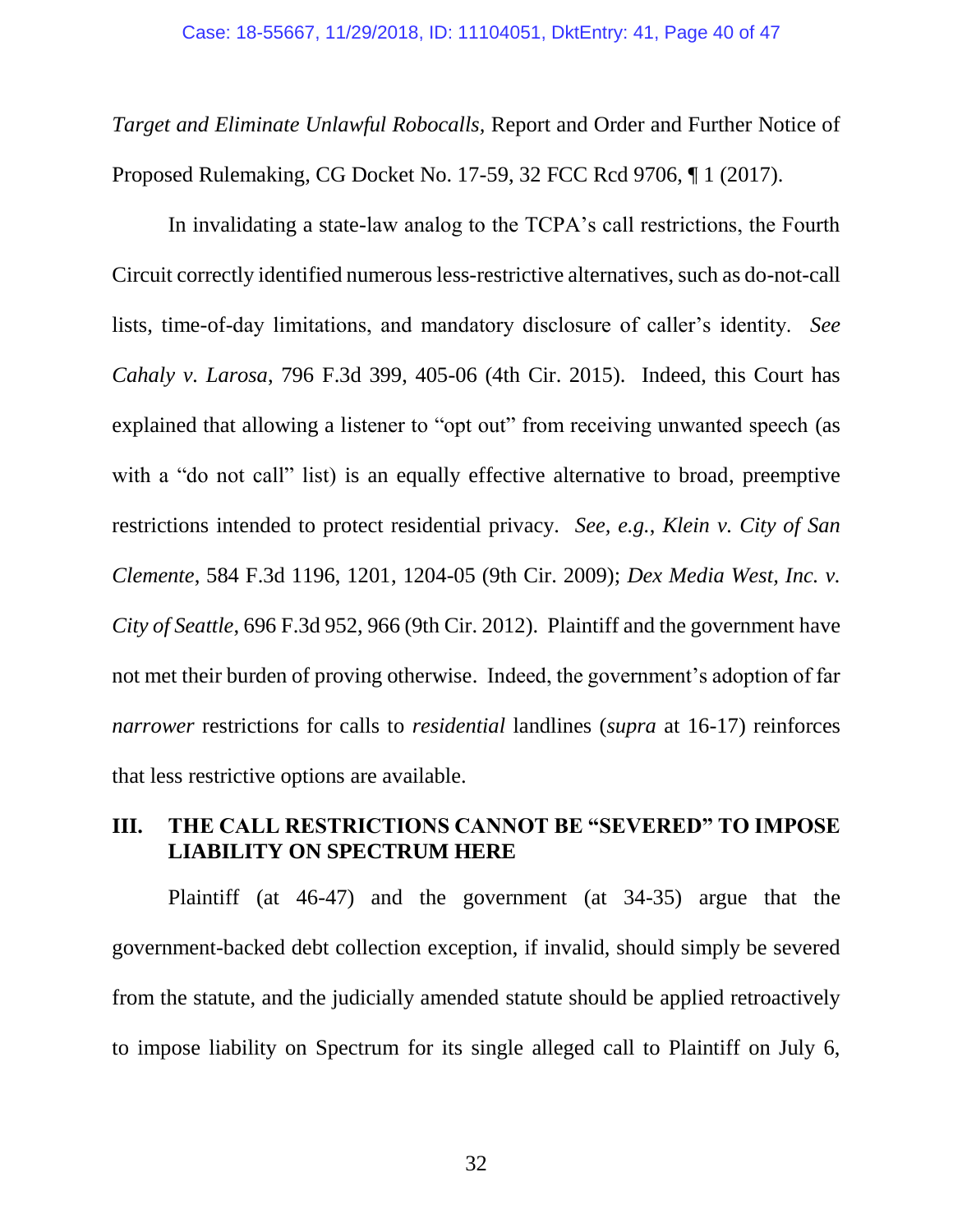2017. 15 *See* ER1. That would be unprecedented and impermissible.

"Severability" is not a concept that could apply in this posture, given that Spectrum is a *defendant* raising the First Amendment as a defense to its potential liability. Spectrum is not a plaintiff in a declaratory judgment action where the Court might attempt to "fix" the statute prospectively by excising its constitutional infirmities. The government cites no authority holding that a court can use severance to cure an invalid statute in order to impose retrospective liability on a *defendant*  under the newly rewritten statute. Indeed, doing so**—**when Spectrum could not be held liable under the then-governing statute when it placed the single call at issue would raise serious retroactivity concerns. *See Landgraf v. USI Film Prods*., 511 U.S. 244, 268 (1994) (noting the "requirement that *Congress* first make its intention clear" before applying a statute retroactively (emphasis added)).

<span id="page-40-1"></span><span id="page-40-0"></span>As a matter of law, a party facing liability under a speech restriction that is later found to be fatally underinclusive cannot be held liable thereunder, *regardless* of how the legislature or a court might subsequently cure the constitutional infirmity. In *Grayned v. City of Rockford*, for example, the defendant participated in a civil rights demonstration and was convicted of violating a local "antipicketing"

<sup>&</sup>lt;sup>15</sup> Plaintiff and the government do not argue that the exemption for all government messages or the authorization of the FCC's content preferences (and the resulting exemptions) could be "severed." Nor could they.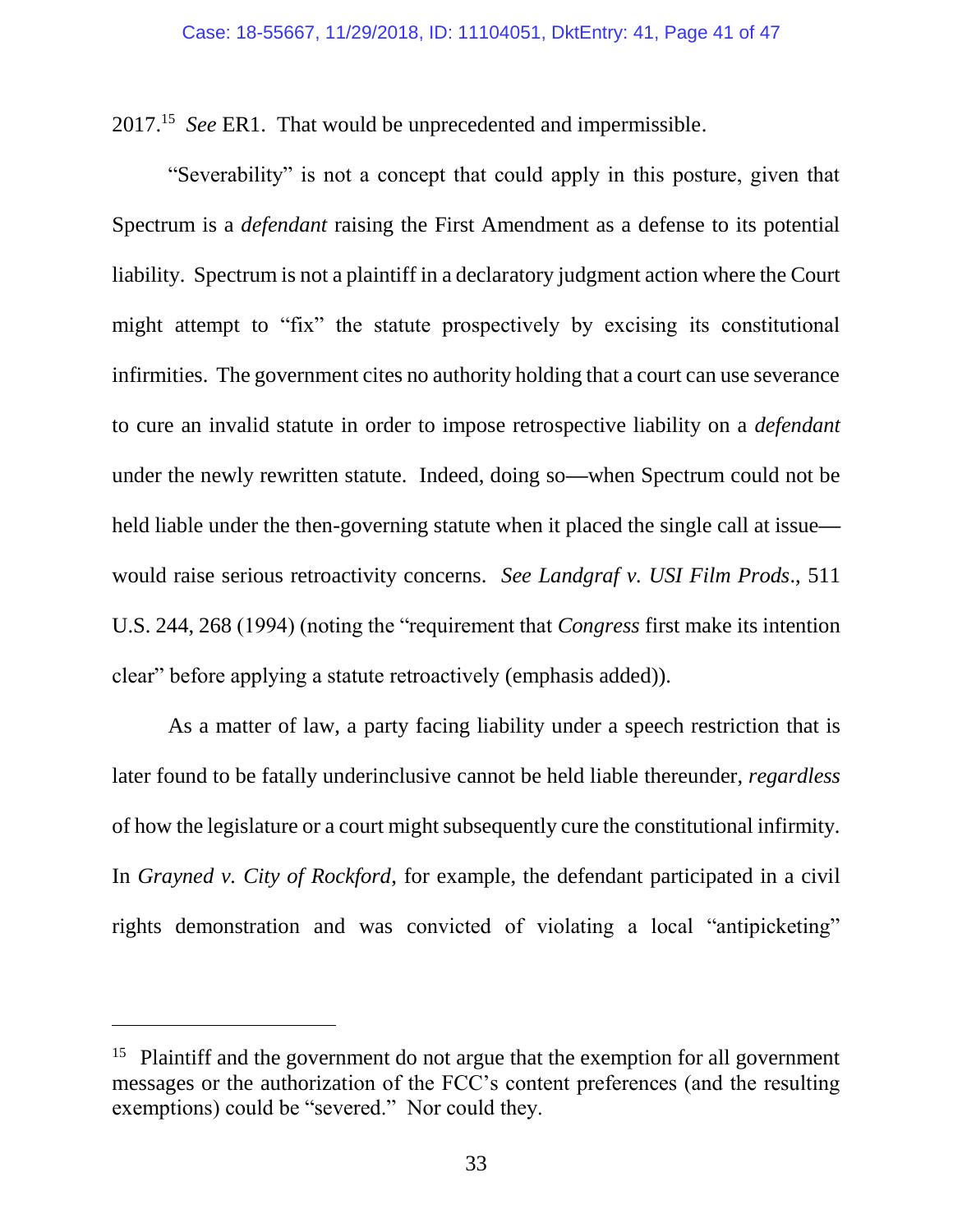#### Case: 18-55667, 11/29/2018, ID: 11104051, DktEntry: 41, Page 42 of 47

<span id="page-41-0"></span>ordinance that exempted "peaceful picketing of any school involved in a labor dispute." 408 U.S. 104, 107 (1972). The defendant successfully challenged his conviction based on the statute's underinclusiveness. *Id*. It was irrelevant to the Court's decision whether the legislature likely would have cured the constitutional infirmity by excising the labor-dispute exemption. In fact, the legislature had done just that subsequent to the defendant's conviction. *Id*. & n.2. "Necessarily," the Court observed, "we must consider the facial constitutionality of the ordinance in effect when [the defendant] was arrested and convicted." *Id*.

By contrast, on the government's theory (at 34-36), the speech restriction in *Grayned* simply should have been "severed" to remove the content-based exemption, and the protestor would stand convicted under the judicially amended statute. Obviously, that is not the law. Indeed, if the government were right that a party who is sued under an unconstitutional but "severable" statute would remain liable under a newly "severed" version of the statute, defendants would have no reason to challenge such unconstitutional provisions, largely immunizing them from review. That result also would be improper with respect to callers who previously placed government-backed debt collection calls under the exception, but would purportedly face liability through retrospective application of the "severed" statute.

But even if the concept of severability could apply to a First Amendment *defense*, the government's approach—severing just the exemption, rather than the

34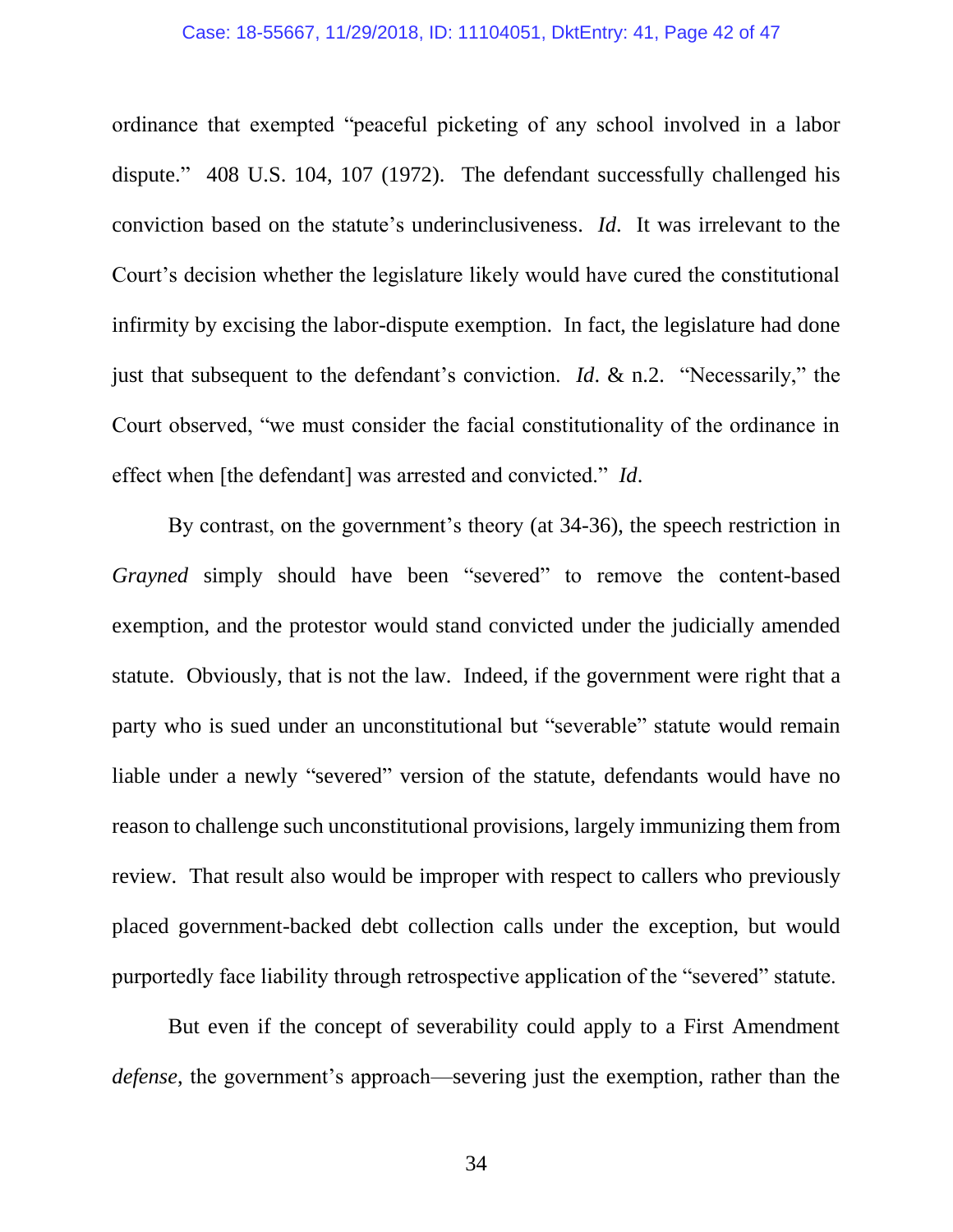<span id="page-42-1"></span><span id="page-42-0"></span>entire prohibition—would be contrary to the remedy consistently applied in constitutional litigation, which provides for "extension" of the right abridged rather than "nullification" of the special exception, absent a "clear[] express[ion]" of a congressional preference for nullification. *Heckler v. Mathews*, 465 U.S. 728, 739 n.5 (1984); *see also Carey*, 447 U.S. at 459 n.2 (affirming lower court's conclusion that "the labor dispute exception [from a general ban on picketing] was not severable" given that severance would *expand liability* under the statute); *Police Dep't of City of Chi. v. Mosley*, 408 U.S. 92, 102 (1972) (similar). The government's theory would be particularly perverse if applied in the First Amendment context, because it would effectively "requir[e] the [Government] to restrict more speech than it currently does." *Rappa v. New Castle Cty*, 18 F.3d 1043, 1072-73 (3d Cir. 1994) (Becker & Alito, JJ.). Thus, in *Rappa*, the Third Circuit concluded that, in the First Amendment context, the "severability inquiry … has a constitutional dimension" and therefore "the proper remedy for content discrimination generally cannot be to sever the statute so that it restricts more speech than it did before." *Id*. Indeed, in all of its many underinclusiveness cases, the Supreme Court has *never* expanded the speech restriction as a remedy, but instead has always struck the restriction down. *See* ER204-205 & n.11 (collecting citations).

<span id="page-42-2"></span>Here, the available evidence of congressional intent also precludes severance of the debt collection exemption. As originally enacted by Congress in 1991, the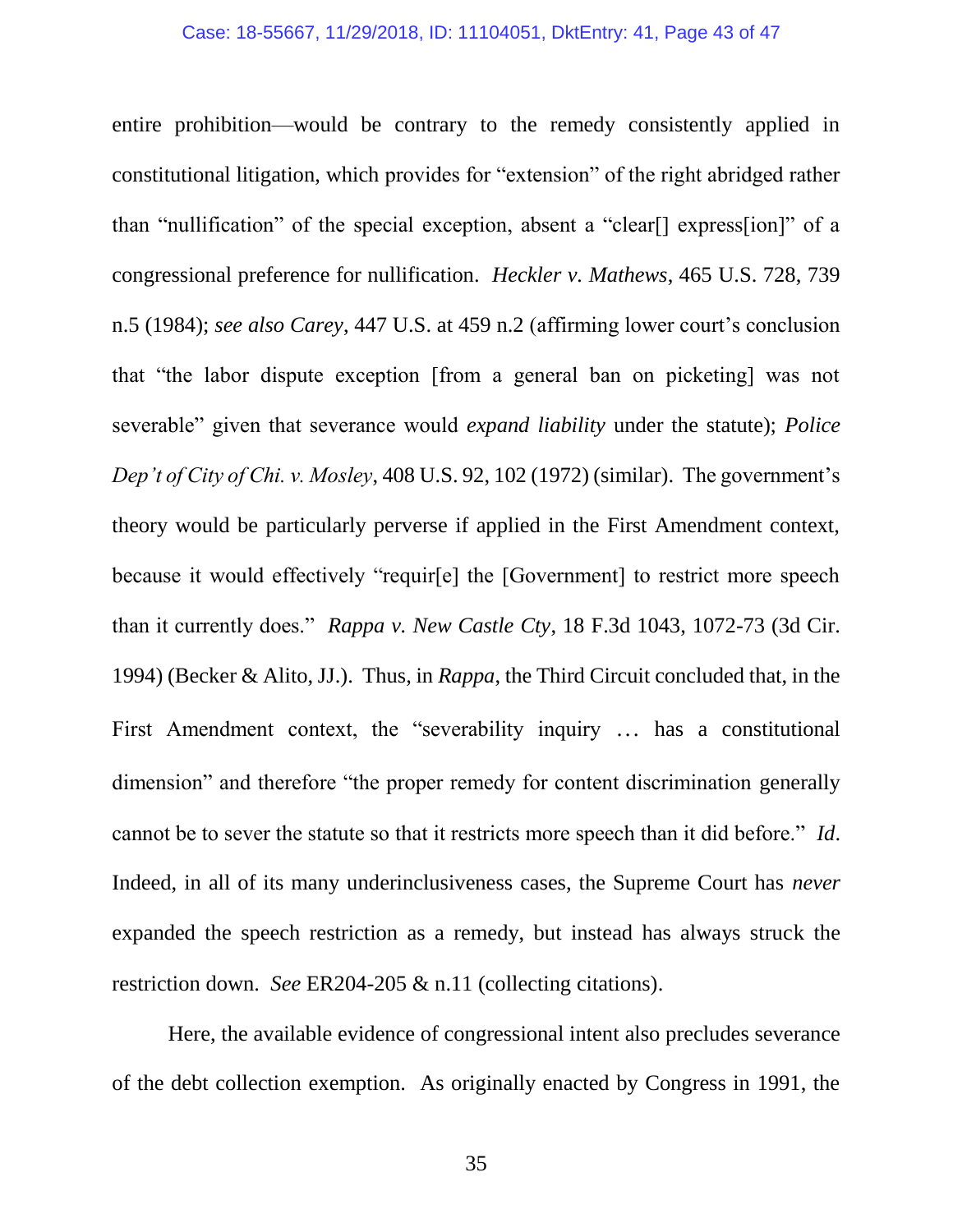<span id="page-43-0"></span>TCPA was intended to combat a particular problem—eliminating robotic dialing by telemarketers of random or sequential telephone numbers (555-0000, 555-0001, and so on) and/or using one-size-fits-all prerecorded spam messages. *See* Pub. L. No. 102-243, § 2, ¶¶ 1, 10, 105 Stat. 2394 (1991). It was only in July 2015 that the FCC—not Congress—expanded potential liability to encompass a far broader range of computerized equipment that is presently unable to dial random or sequential numbers, bolstering a national wave of TCPA litigation. *See* 2015 FCC Order, 30 FCC Rcd at 7974-76,  $\P$  16, 19. Almost immediately, in November 2015, Congress chose to carve out from liability calls promoting the collection of private, government-guaranteed debts. *See* Bipartisan Budget Act of 2015, Pub. L. No. 114-74, § 301(a)(1)(A), 129 Stat. 584, 588 (2015). In light of that history, there is no indication that Congress *ever* intended to subject calls promoting collection of government-guaranteed debt to liability, or that Congress would now prefer to do so, rather than to limit liability for other autodialed calls.

### <span id="page-43-1"></span>**CONCLUSION**

For the reasons set forth above, the interlocutory order of the district court should be reversed and the case remanded with instructions for the district court to enter judgment in Spectrum's favor.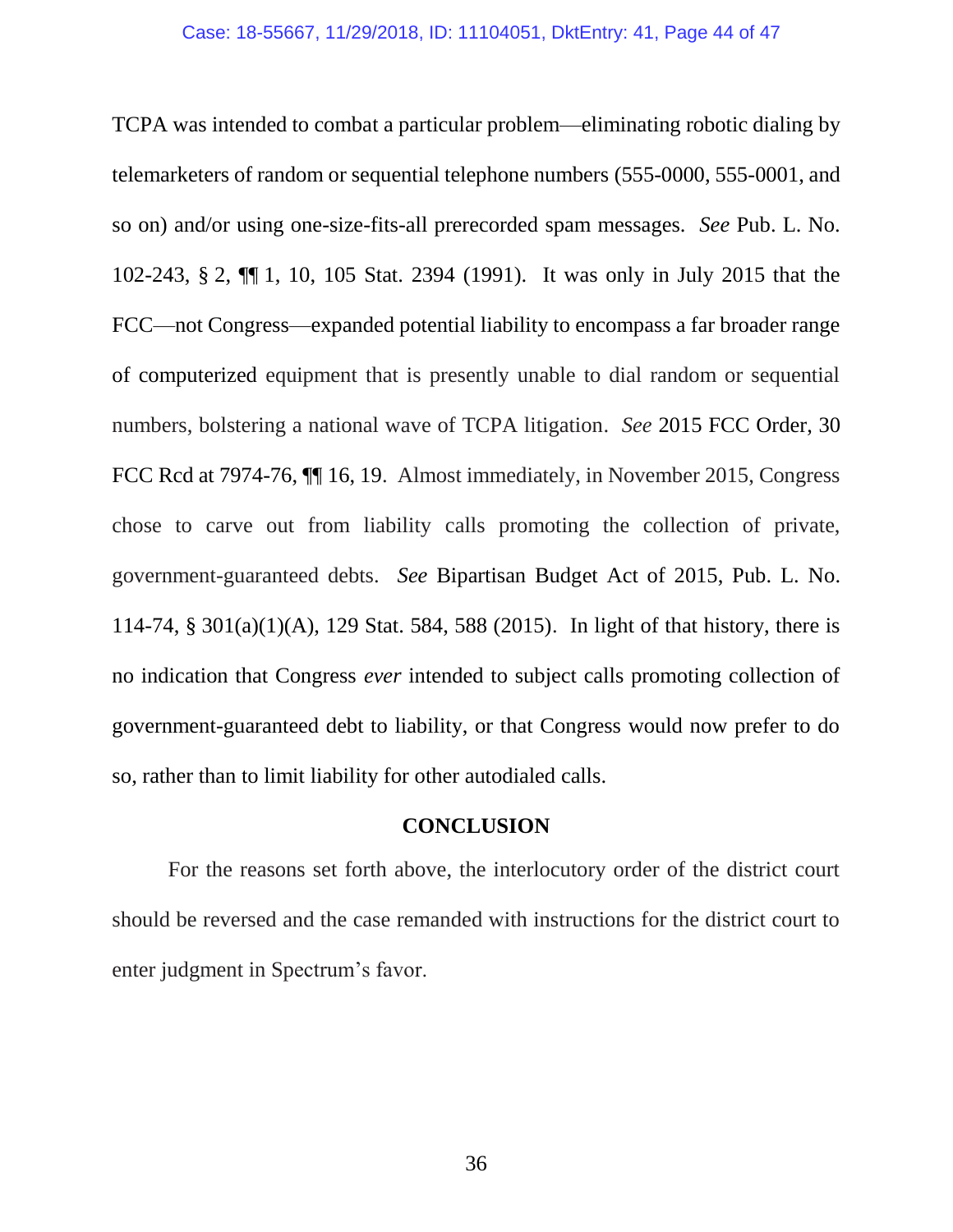Dated: November 29, 2018 Respectfully submitted,

By: *s/ Matthew A. Brill* 

Matthew A. Brill Andrew D. Prins Nicholas L. Schlossman LATHAM & WATKINS LLP 555 Eleventh Street, NW Suite 1000 Washington, DC 20004 Telephone: (202) 637-2200

*Counsel for Appellants Charter Communications, Inc. and Spectrum Management Holding Company, LLC*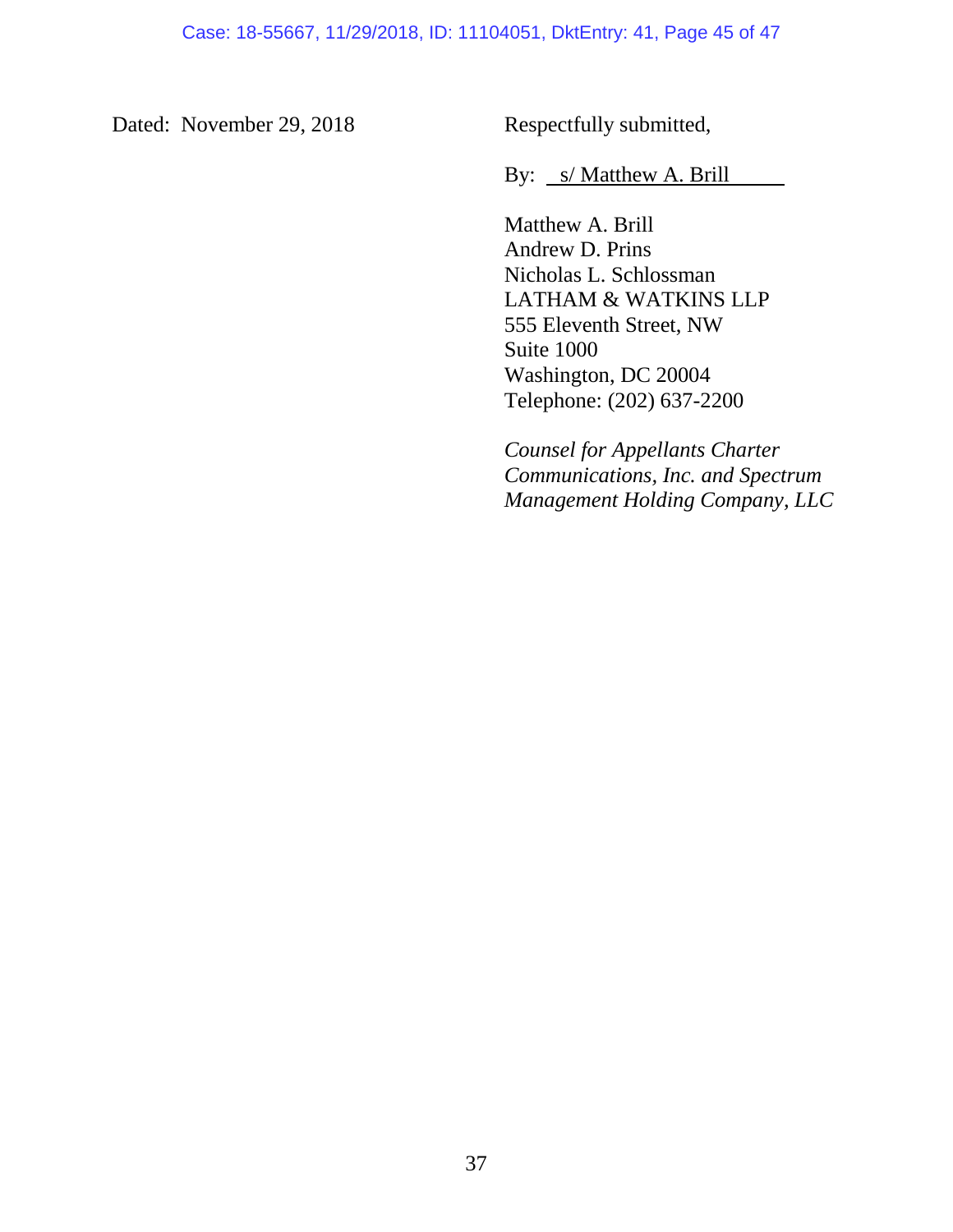### Case: 18-55667, 11/29/2018, ID: 11104051, DktEntry: 41, Page 46 of 47

# **Form 8. Certificate of Compliance Pursuant to 9th Circuit Rules 28.1-1(f), 29-2(c)(2) and (3), 32-1, 32-2 or 32-4 forCase Number 18-55667**

Note: This form must be signed by the attorney or unrepresented litigant *and attached to the end of the brief.* 

I certify that (*check appropriate option*):

 $\Box$  This brief complies with the length limits permitted by Ninth Circuit Rule 28.1-1. The brief is words or pages, excluding the portions exempted by Fed. R. App. P. 32(f), if applicable. The brief's type size and type face comply with Fed. R. App. P. 32(a)(5) and (6).

 $\Box$  This brief complies with the length limits permitted by Ninth Circuit Rule 32-1. The brief is words or pages, excluding the portions exempted by Fed. R. App. P. 32(f), if applicable. The brief's type size and type face comply with Fed. R. App. P. 32(a)(5) and (6).

 $\Box$  This brief complies with the length limits permitted by Ninth Circuit Rule 32-2(b).

The brief is  $\begin{array}{c} 8,398 \\ \end{array}$  words or pages, excluding the portions exempted by Fed. R. App. P. 32(f), if applicable, and is filed by (1)  $\Box$  separately represented parties; (2)  $\Box$  a party or parties filing a single brief in response to multiple briefs; or  $(3)$  a party or parties filing a single brief in response to a longer joint brief filed under Rule 32-2(b). The brief's type size and type face comply with Fed. R. App. P. 32(a)(5) and (6).

This brief complies with the longer length limit authorized by court order dated The brief's type size and type face comply with Fed. R. App. P.  $32(a)(5)$  and (6). The brief is words or pages, excluding the portions exempted by Fed. R. App. P.  $32(f)$ , if applicable.

This brief is accompanied by a motion for leave to file a longer brief pursuant to Ninth Circuit Rule 32-2 (a) and is words or pages, excluding the portions exempted by Fed. R. App. P. 32 (f), if applicable. The brief's type size and type face comply with Fed. R .App. P. 32(a)(5) and (6).

 $\Box$  This brief is accompanied by a motion for leave to file a longer brief pursuant to Ninth Circuit Rule 29- $2 (c)(2)$  or (3) and is words or pages, excluding the portions exempted by Fed. R. App. P. 32(f), if applicable. The brief's type size and type face comply with Fed. R. App. P. 32(a)(5) and (6).

 $\Box$  This brief complies with the length limits set forth at Ninth Circuit Rule 32-4. The brief is words or words or pages, excluding the portions exempted by Fed. R. App. P. 32(f), if applicable. The brief's type size and type face comply with Fed. R. App. P. 32(a)(5) and (6).

| Signature of Attorney or   s/M |  |
|--------------------------------|--|
| Unrepresented Litigant         |  |

atthew A. Brill **Date** November 29, 2018

("s/" plus typed name is acceptable for electronically-filed documents)

*(Rev.12/1/16)*